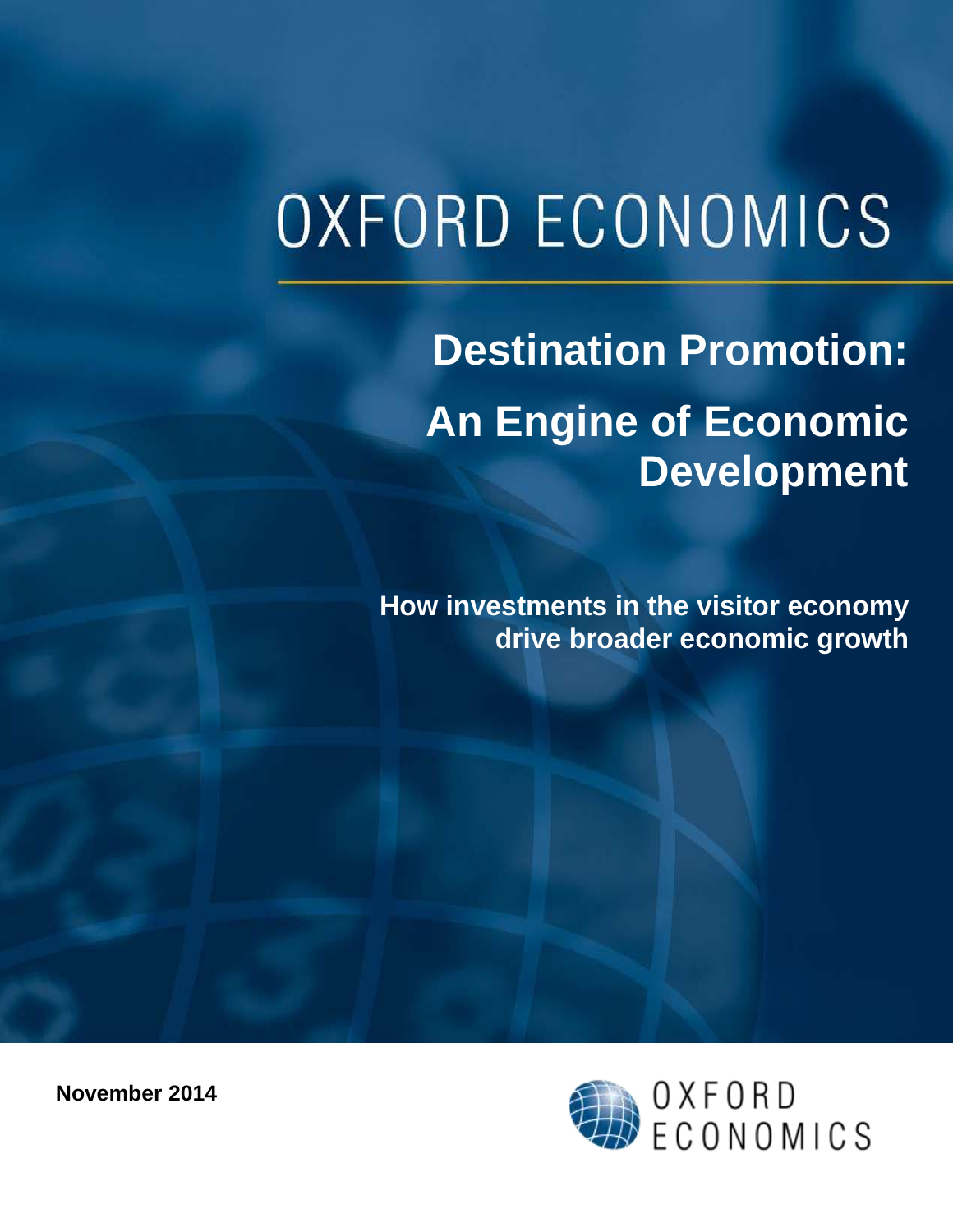**Oxford Economics would like to thank the following organizations for their support of this research—both financially and in providing details of real world experiences regarding the synergies between destination promotion and economic development. We would also like to thank the counterpart economic development organizations that provided extensive background on their activities and connectedness with the visitor economy. Although the analysis and conclusions presented in this report were independently developed, they would not be possible without the support of these organizations.**















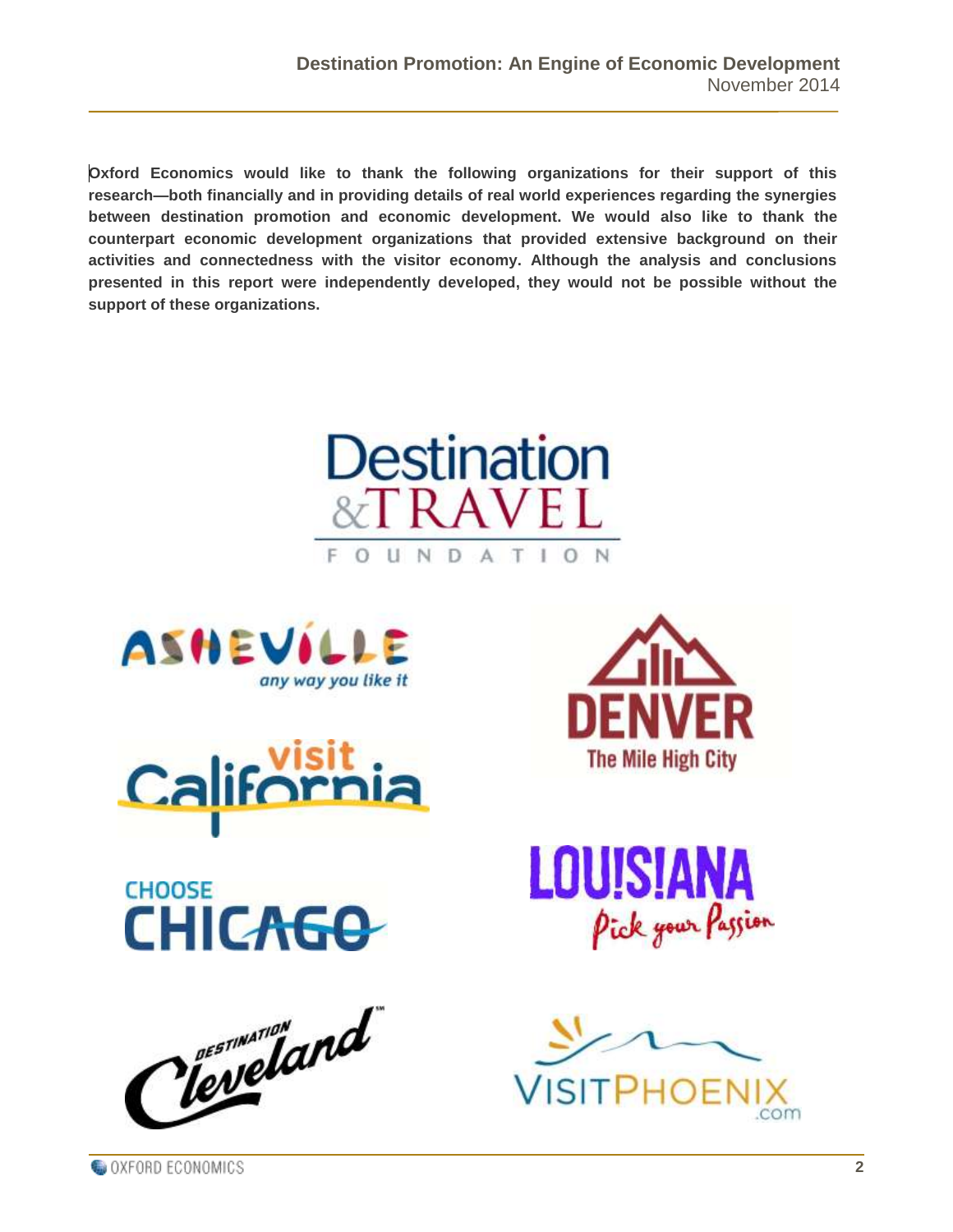## **Contents**

| 1            |                                                                |                                                                  |  |  |  |  |
|--------------|----------------------------------------------------------------|------------------------------------------------------------------|--|--|--|--|
| $\mathbf{2}$ |                                                                |                                                                  |  |  |  |  |
|              | 2.1                                                            |                                                                  |  |  |  |  |
|              | 2.2                                                            |                                                                  |  |  |  |  |
|              | 2.3                                                            |                                                                  |  |  |  |  |
|              | 2.4                                                            |                                                                  |  |  |  |  |
| 3            | <b>Catalytic Impacts: How Does Destination Promotion Drive</b> |                                                                  |  |  |  |  |
|              | 3.1                                                            | Building transportation networks and connecting to new markets15 |  |  |  |  |
|              | 3.2                                                            |                                                                  |  |  |  |  |
|              | 3.3                                                            | Targeted economic development through conventions and trade      |  |  |  |  |
|              |                                                                |                                                                  |  |  |  |  |
|              | 3.4                                                            |                                                                  |  |  |  |  |
| 4            |                                                                | The Economic Track Record of Cities that Prioritize              |  |  |  |  |
|              | 4.1                                                            |                                                                  |  |  |  |  |
|              | 4.2                                                            | Causality analysis: Does growth in the visitor economy lead to   |  |  |  |  |
|              |                                                                |                                                                  |  |  |  |  |
|              | 4.2.1                                                          |                                                                  |  |  |  |  |
|              | 4.2.2                                                          |                                                                  |  |  |  |  |
|              | 4.2.3                                                          |                                                                  |  |  |  |  |
|              |                                                                |                                                                  |  |  |  |  |
| 5            |                                                                |                                                                  |  |  |  |  |
| 6            |                                                                |                                                                  |  |  |  |  |
|              |                                                                |                                                                  |  |  |  |  |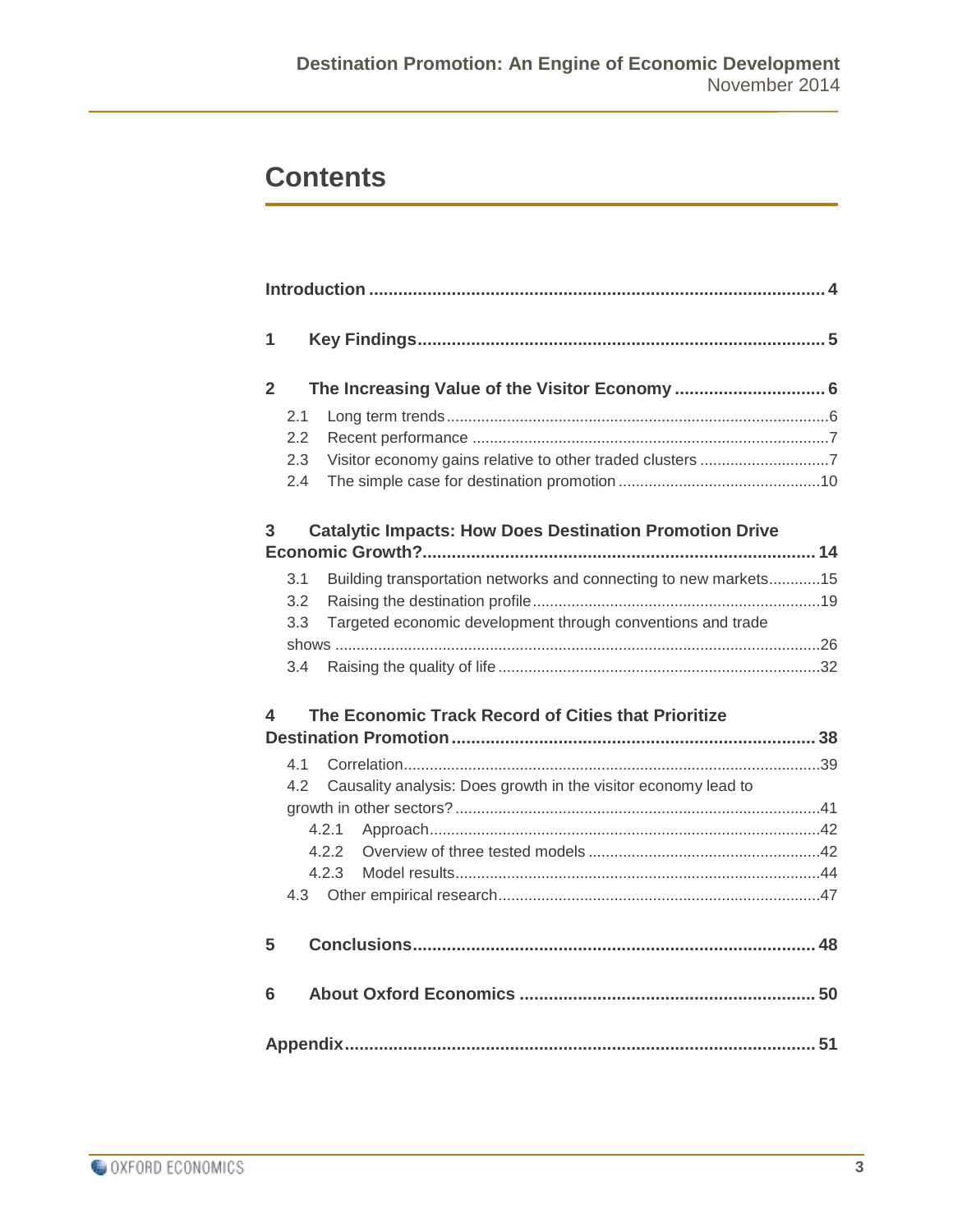## <span id="page-3-0"></span>Introduction



States and cities across the US recognize the importance of the visitor economy and collectively invested nearly \$2 billion in destination promotion last year.

The massive value and growth trends of the US visitor economy warrant these investments, which enable destinations to compete effectively in both leisure and group meetings

markets. Indeed, destination promotion has been consistently proven to yield significant returns in the form of incremental visitor spending driven by sales and marketing campaigns.

However, the dividends of destination promotion extend far beyond the benefits accruing to visitor-related industries and their suppliers. This study, based on a combination of case studies, interviews, literature review, and statistical analysis, finds that destination promotion fuels development across the entire economic spectrum.

The reason is that in addition to attracting visitors, destination marketing drives broader economic growth by sustaining air service, creating familiarity, attracting decision makers, and improving the quality of life in a place.

As a result, cities and states that prioritize destination marketing and coordinate these efforts with economic development initiatives have experienced significant site relocations and new investments as a direct result.

Statistical analysis covering more than 200 cities over the past 23 years confirms broadly what case studies indicate individually: destinations with substantial and growing visitor economies tend to outperform their peers.

It is on this fundamental level that destination promotion has been found to be an engine of economic development.

*The dividends of destination promotion extend far beyond visitor-related industries and include significant site relocations and new investments in unrelated sectors.*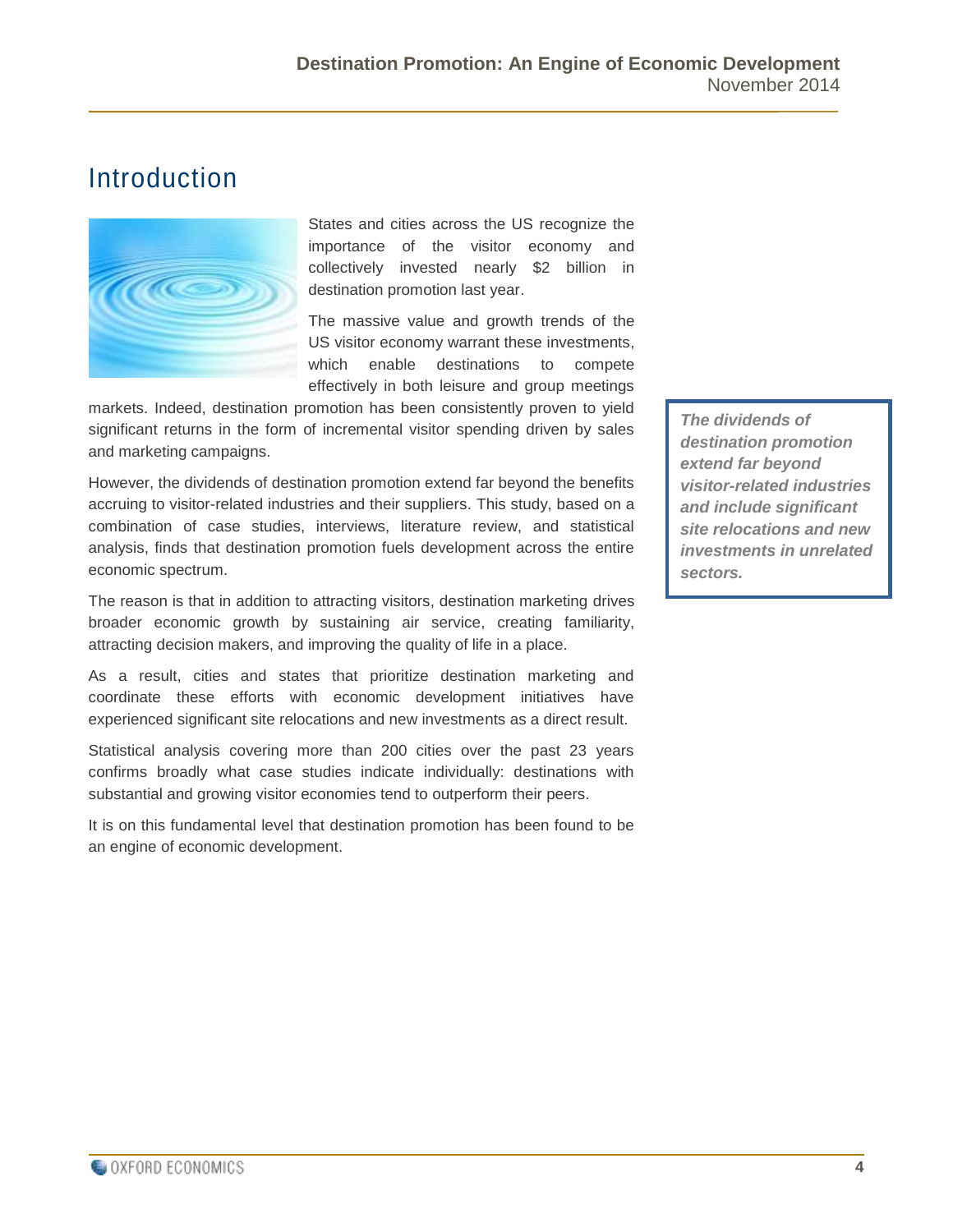## <span id="page-4-0"></span>1 Key Findings

#### The visitor economy warrants investments in destination promotion

- As incomes rise, consumer spending on travel has grown at an even faster rate and employment in the travel economy has led growth during the recent economic recovery.
- **Hospitality and tourism has outperformed the aggregate of all other traded cluster export** sectors since 1998, with employment expanding nearly 10% while all others shrank 1%.
- As incomes rise and globalization continues, US destinations are poised to continue to capitalize through targeted promotional investments.
- Destination marketing plays an integral and indispensable role in the competitiveness of the visitor economy by pooling resources to provide the scale and marketing infrastructure to promote a place to national and international markets.

#### Destination promotion drives economic development through several channels

- Building transportation networks and connecting to new markets
- Raising the destination profile
- Targeted economic development through conventions and trade shows
- Raising the quality of life

#### Growth in the visitor economy drives growth in other areas of the economy

- **Destinations with a higher concentration of visitor-related industries tend to grow faster** than average over the past decade.
- **E** Econometric tests show that employment shifts in the visitor economy are followed in subsequent years by sustained changes in growth in other parts of the economy.
- A 10% increase in a destination's visitor-related employment relative to the US average tends to be followed by a 1.5% rise in broader employment in the short-run.

#### Economic development can be more effective through coordination with destination promotion

- Air service development initiatives can be more effective with DMOs at the table.
- The building and adoption of a brand should be coordinated between DMOs and EDAs.
- EDAs and DMOs should maintain a platform for regular communication.
- For important new investment bids, EDAs coordination with DMOs results in the best possible pitch.
- EDAs and DMOs can jointly leverage strategic conferences, trade shows.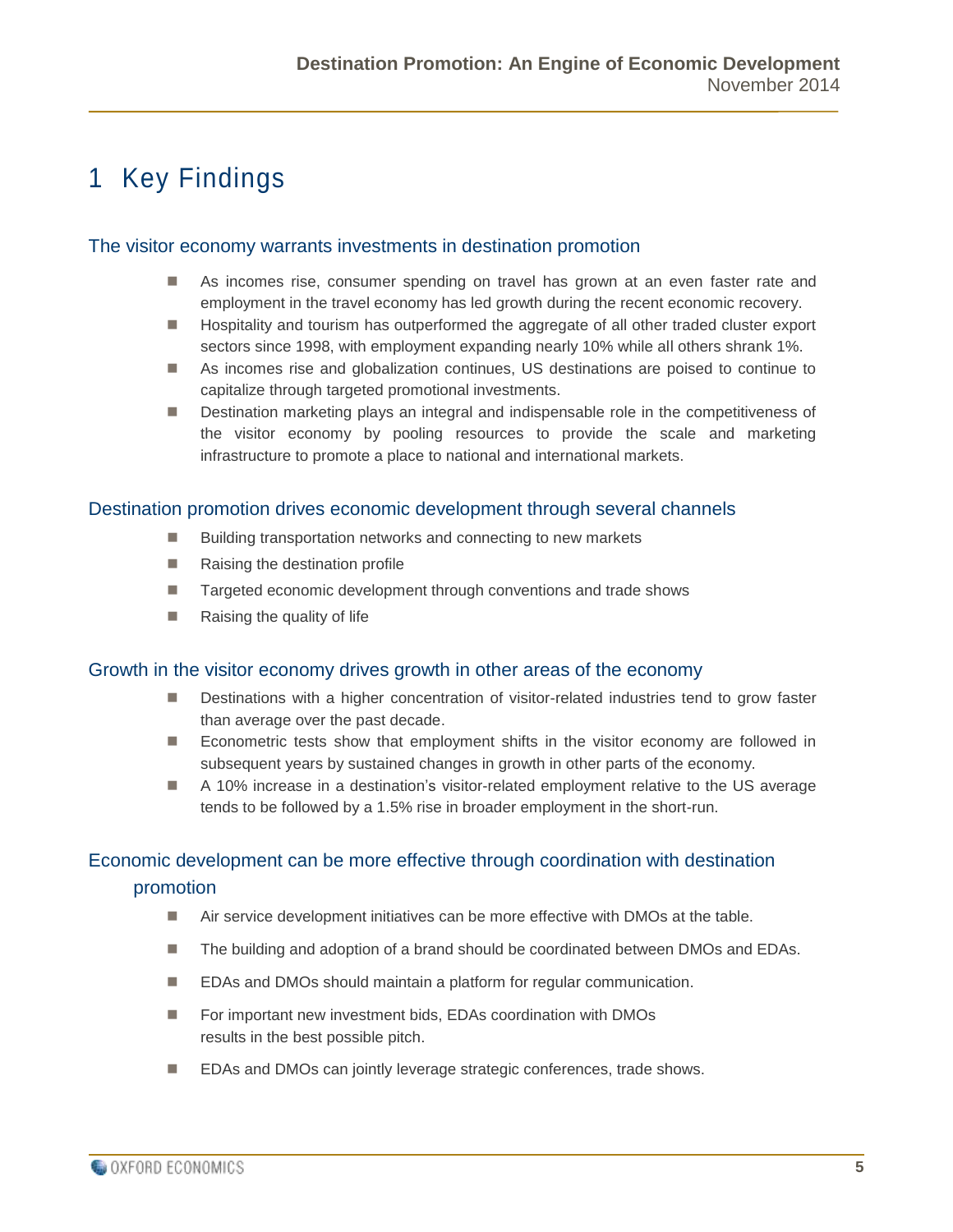## <span id="page-5-0"></span>2 The Increasing Value of the Visitor Economy

Key Findings:

- As incomes have risen over the past three decades, consumer spending on travel has grown at an even faster rate.
- Through the most recent economic downturn and recovery, employment in travel-related sectors has outperformed the rest of the economy.
- **Hospitality and tourism as a traded cluster of services has outperformed the aggregate of** all other trade cluster export sectors since 1998, with employment expanding nearly 10% while all others shrank 1%.
- As incomes rise and globalization continues, US destinations are poised to continue to capitalize within a favorable growth environment through targeted promotional investments.
- **Destination marketing plays an integral and indispensable role in the competitiveness of** the visitor economy by pooling resources to provide the scale and marketing infrastructure to promote a place to national and international markets.

#### <span id="page-5-1"></span>2.1 Long term trends

Across the US, favorable tail winds have supported above average growth in the visitor economy. As income levels rise, consumers are dedicating a greater share of spending to travel and tourism. For example, in the span of slightly more than a generation, per capita consumer spending on hotel stays in the US has increased 200% since 1980, even as per capita GDP – as a measure of income levels – has increased only 75%.

#### **Spending on lodging**

Real, per capita GDP and spending on lodging

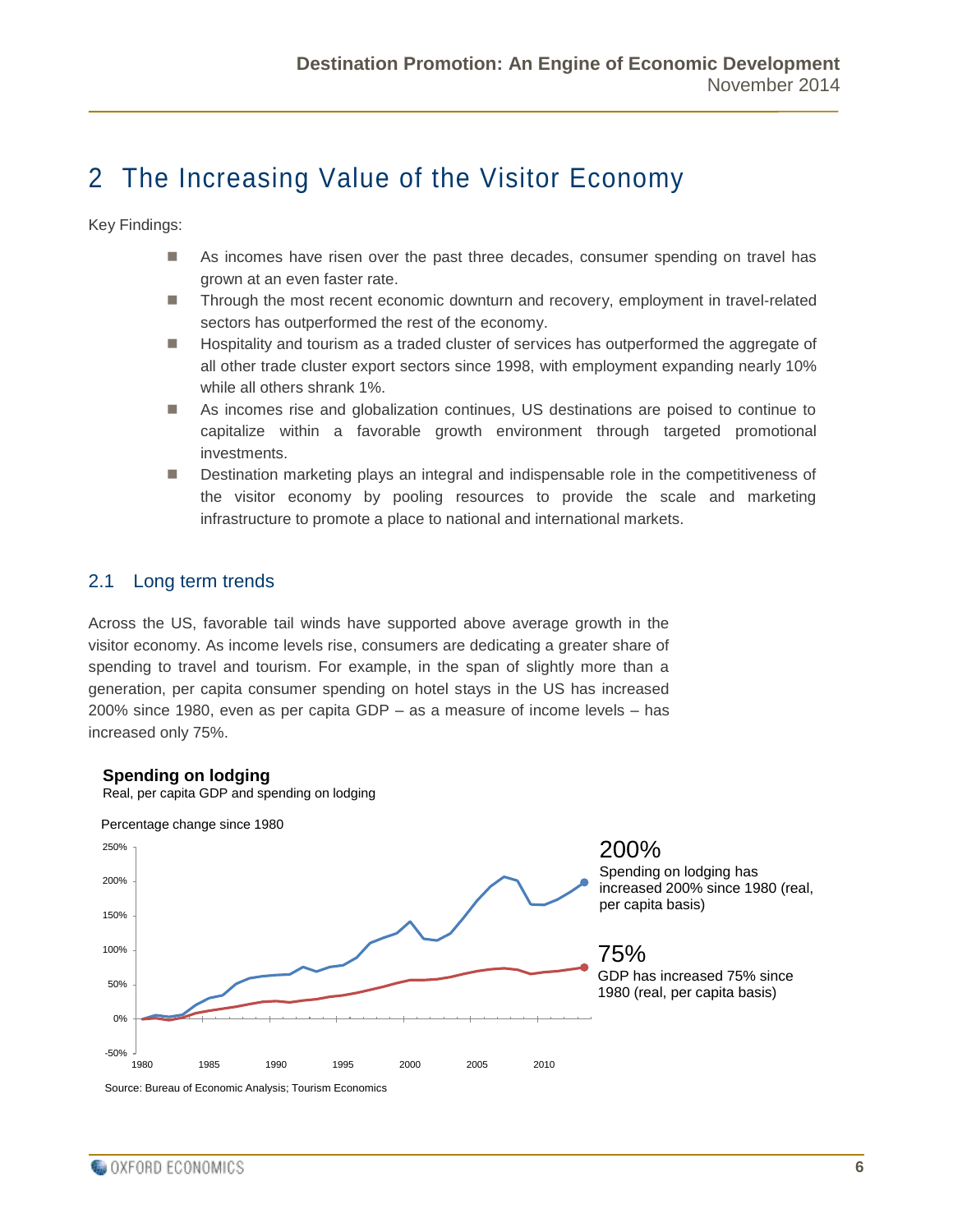#### <span id="page-6-0"></span>2.2 Recent performance

Travel has proven its resilience, with a strong recovery from the most recent economic downturn. As the visitor economy has recovered, it has contributed job growth since the end of the recession at a faster rate than the US average. As of July 2014, employment in key sectors of the visitor economy<sup>1</sup> was 7.9% ahead of its June 2009 level, compared to a 6.1% gain for the broader economy.



<span id="page-6-1"></span>2.3 Visitor economy gains relative to other traded clusters

The visitor economy represents a valuable locally-produced export for many regional economies. The resulting visitor spending supports jobs, incomes, tax revenues and local business sales that represent part of the region's economic base, critically important in providing demand for local supporting sectors. In this

 $\overline{a}$ 

*The visitor economy has grown faster than* 

 $1$  For this analysis of national employment trends, we used the leisure and hospitality sector, consisting of NAICS 71 Arts, entertainment and recreation, and NAICS 72 Accommodations and food service, to represent the visitor economy.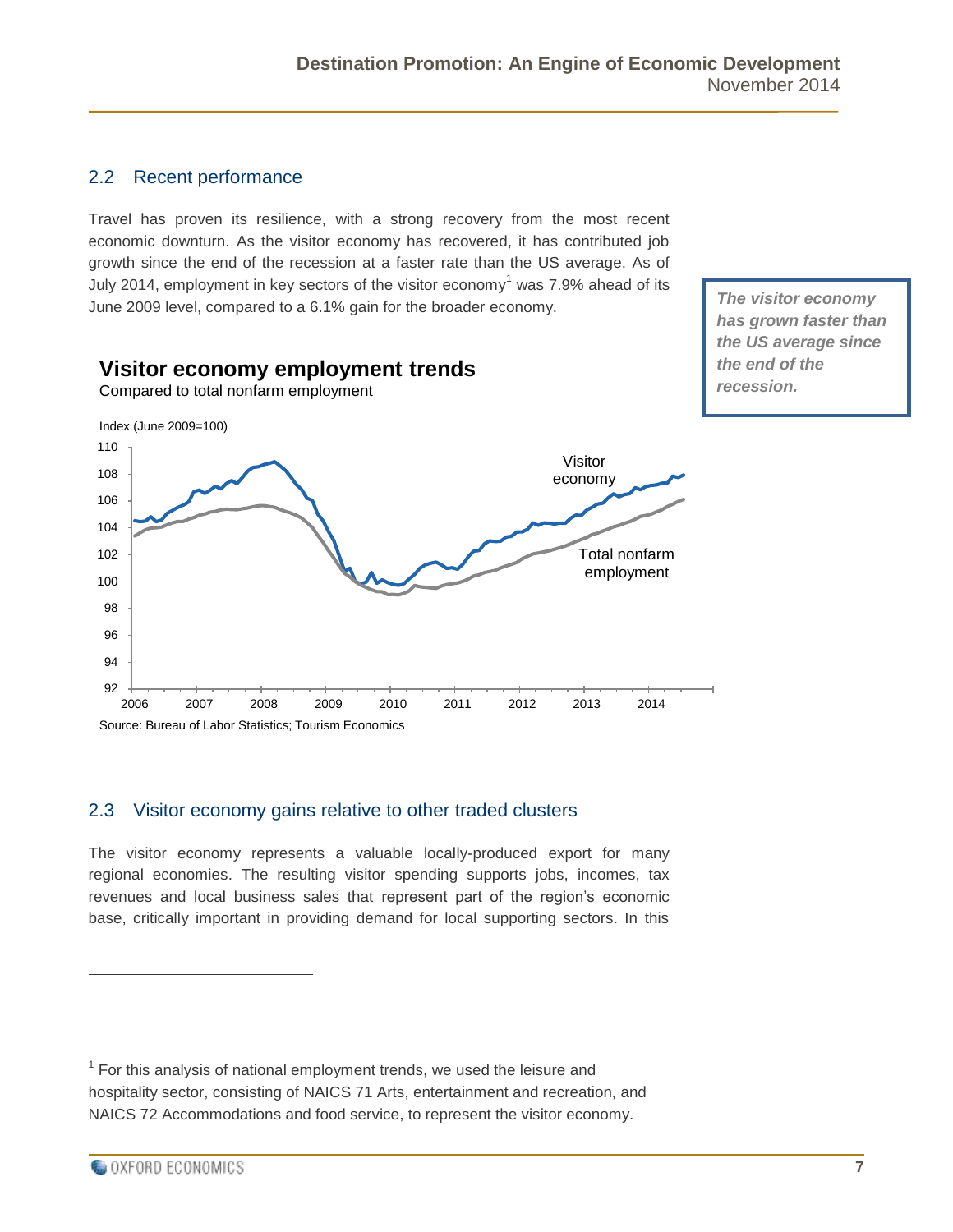sense, whether referred to as an "export" or a set of "traded" goods and services, the visitor economy plays an important role in the "base" economy of many regions. $<sup>2</sup>$ </sup>

The importance of such exports, or trade, for regional economies has been long recognized.<sup>3</sup> In recent decades, economists have added to this concept with research on the importance of "clusters", referring to the collection of local elements and characteristics that differentiate a particular region's capability at producing particular types of goods and services.<sup>4</sup> Michael Porter, who is widely credited with popularizing the term, defines a cluster as "geographic concentrations of interconnected companies and institutions in a particular field."<sup>5</sup> Porter has further advanced this concept through further research to identify the importance of "traded clusters", considering the important role of traded industries, and the role of clusters with such sectors to assert that "regional economic performance is strongly influenced by the traded clusters which appear to shape wages in local industries".<sup>6</sup> This research has been extended to define traded clusters on the basis of more recent information on US employment by sector and by geographic region.<sup>7</sup>

*"Regional economic performance is strongly influenced by the traded clusters which appear to shape wages in local industries."*

Michael Porter

This course of research recognizes the importance of travel and tourism, specifically defining "hospitality and tourism" as one of 51 traded clusters.<sup>8 9</sup> Indeed, the hospitality and tourism traded cluster is one of the largest in the US behind only

<sup>6</sup> Porter, "The Economic Performance of Regions."

 $\overline{a}$ 

 $^7$  Delgado, M., M.E. Porter, and S. Stern (2014), "Defining Clusters of Related Industries." NBER Working Paper Series, National Bureau of Economic Research.

<sup>8</sup> The US Cluster Mapping Project defines the hospitality and tourism cluster with a set of 31 sub-sectors, or industries, including hotels and other accommodations, as well as sightseeing transportation, sport venues, casinos, museums, skiing facilities, marinas theme parks, and other attractions. This definition is based on analysis of the similarity of individual industries based on patterns of intra-industry linkages, such as is evident when industries are commonly found in the same locations, and using similar inputs

 $2$  Further background on the concept of traded goods and services is provided in the Appendix. In brief, traded industries sell products and services across regions and often to other countries, while local industries provide goods and services to primarily local markets.

<sup>3</sup> Robin M. Leichenko, "Exports, Employment, and Production: A Causal Assessment of US States and Regions\*," *Economic Geography* 76, no. 4 (2000): 303–25; Michael Porter, "The Economic Performance of Regions," *Regional Studies* 37, no. 6–7 (2003): 545–46.

<sup>4</sup> Joseph Cortright, *Making Sense of Clusters: Regional Competitiveness and Economic Development* (The Brookings Institution, March 2006), http://www.brookings.edu/~/media/research/files/reports/2006/3/cities%20cortright/20060313\_clusters.pdf.

<sup>5</sup> Michael E. Porter, *Clusters and the New Economics of Competition*, vol. 76 (Harvard Business Review Boston, 1998).

<sup>&</sup>lt;sup>9</sup> Further discussion of the application of cluster-based strategies to tourism is available in the following article. Mark M. Miller and L. J. Gibson, "Cluster-Based Development in the Tourism Industry: Putting Practice into Theory," *Applied Research in Economic Development*, 2005, 47–64.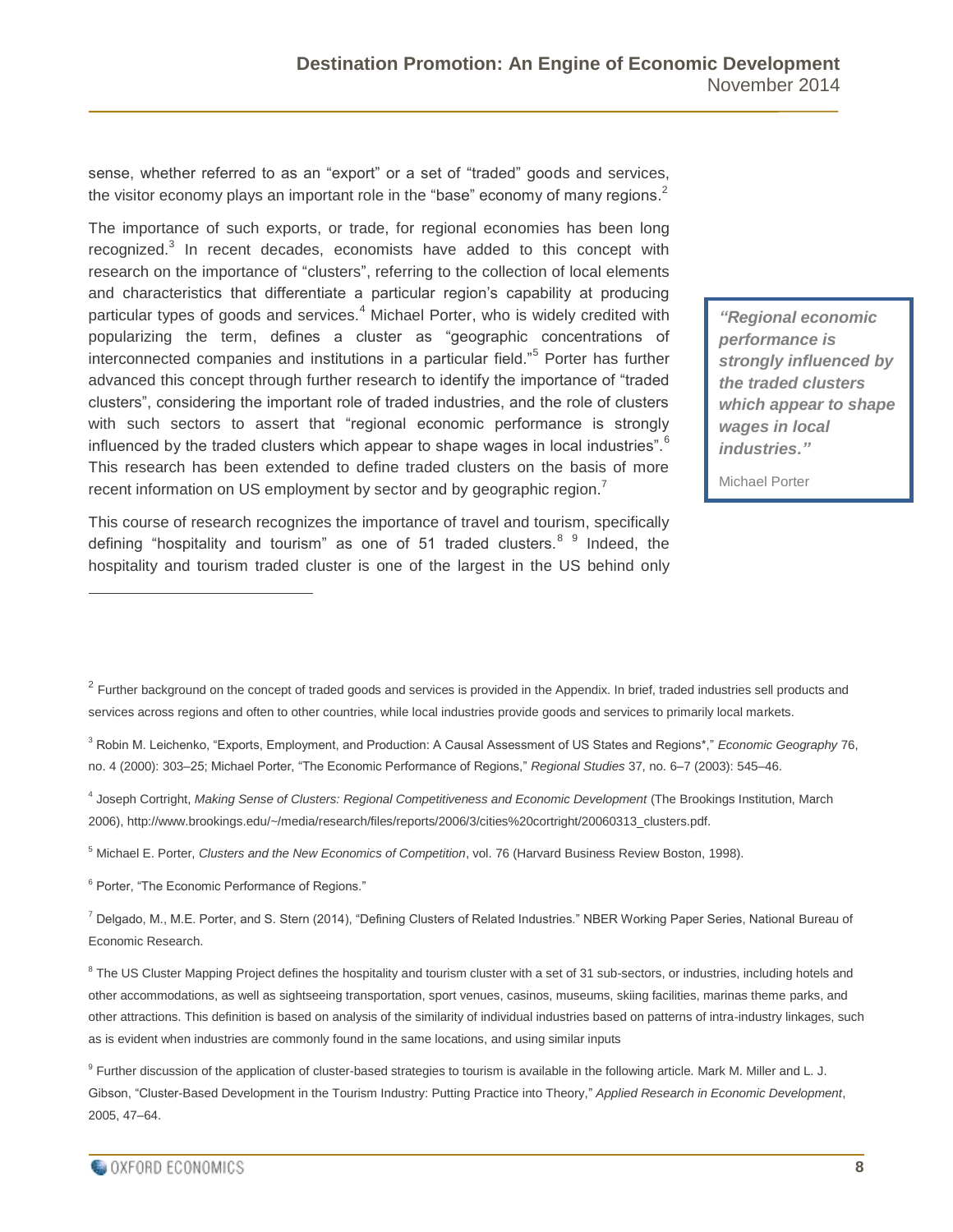business services, and distribution and electronic commerce. There were a total of 2.5 million jobs in the sub-sectors that make up the hospitality and tourism traded cluster in 2012, representing 7.2% of total employment in traded clusters in the US. On a national basis, 1- in-14 jobs in traded clusters are in the hospitality and tourism sector.

The US Cluster Mapping Project analysis also provides a valuable way to look at job creation relative to other traded clusters. Based on this analysis, we find that hospitality and tourism has generated more jobs over the past 14 years than any other major traded cluster of its size.

As shown in the following chart, the 267,500 jobs created in the hospitality and tourism sector since 1998 exceeds gains in sectors such as oil and gas production; marketing, design and publishing; and financial services. From the perspective of local economic development strategies designed to expand the traded base of a region, growth in the hospitality and tourism sector stands out relative to contraction in more traditional traded goods sectors, such as plastics; production technology and heavy machinery; and automotive.

*Hospitality and tourism has generated more jobs over the past 14 years than any other major traded cluster of its size.*



**Job creation in traded clusters**

Note: Graph shows selected traded clusters. Excludes the largest and smallest clusters, such as business services, education, and distribution and electronic commerce, which each have greater than 2.0 million jobs and are on a different scale than the selected clusters.

Source: US Cluster Mapping Project; Census Bureau; Tourism Economics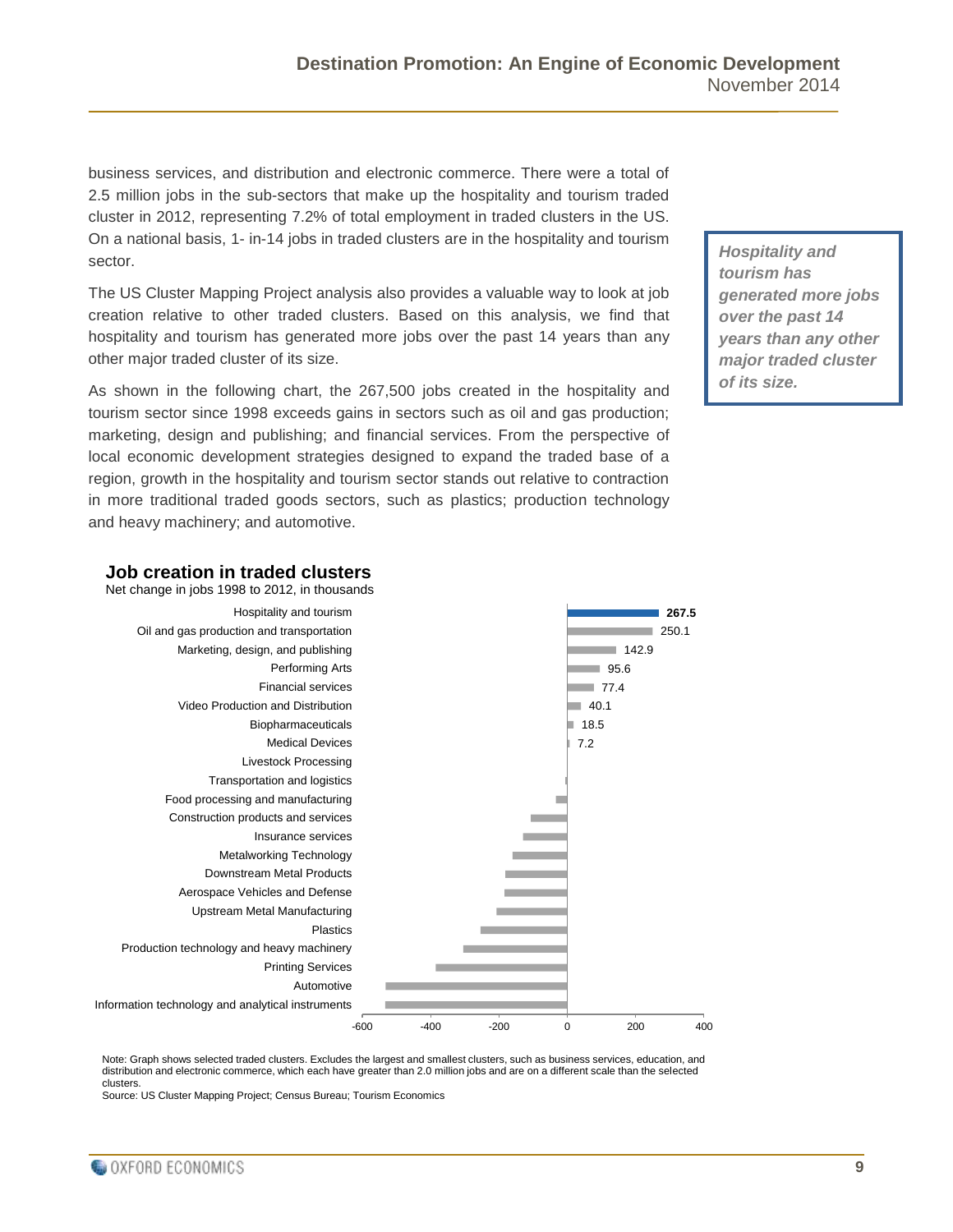This record of job creation also stands in contrast to traded clusters in aggregate. Overall, since 1998, the hospitality and tourism as a traded cluster has expanded employment by 9.8%, compared to an actual decline in traded clusters in aggregate of -0.8%.

## **Traded cluster employment gains over time**

Index, cumulative percentage points of employment growth since 1998



Source: US Cluster Mapping Project; Census Bureau; Tourism Economics

#### <span id="page-9-0"></span>2.4 The simple case for destination promotion

The above average performance of the visitor economy and its outperformance of other traded clusters confirm the merits of destination promotion in its own right. As incomes rise and globalization continues, US destinations are poised to continue to capitalize within a favorable growth environment. And as a traded cluster, visitor spending represents an export as money flows into the local economy.

The diversity and quality of the US product, both for leisure and meetings travel markets, positions US destinations to drive further growth through targeted promotional investments.

Destination marketing plays an integral and indispensable role in the competitiveness of the visitor economy by addressing three challenges.

*Destination marketing plays an integral and indispensable role in the competitiveness of the visitor economy by addressing its unique challenges.*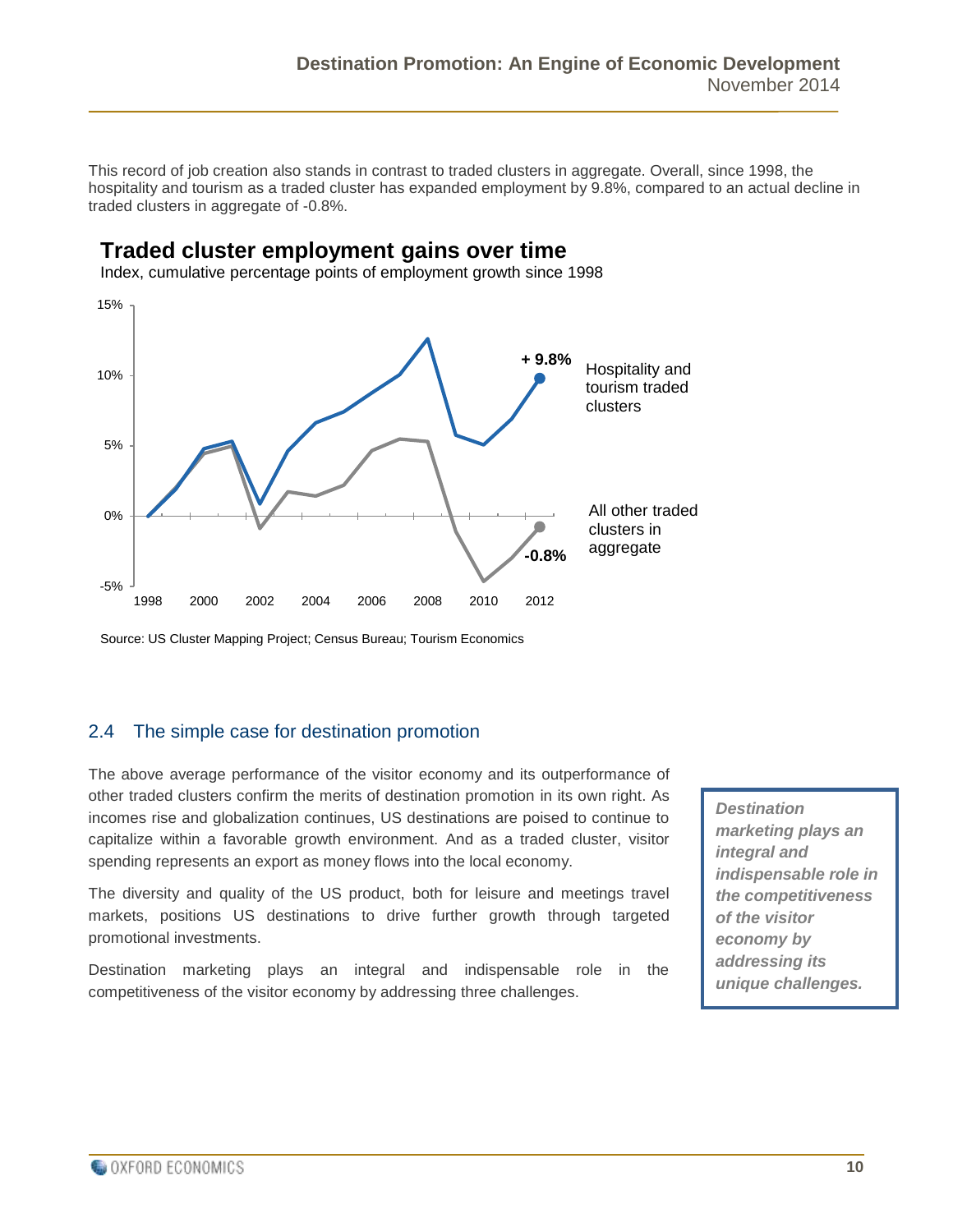#### **Challenge #1: the visitor economy is fragmented**

The visitor economy is diverse with benefits accruing across various industries (e.g. hotels, restaurants, retail stores, transportation, performance venues and other attractions), and in many cases, these establishments are operated as small businesses that lack the capacity to conduct certain types of marketing. Moreover, certain benefits accrue across the economy rather to just an individual business.

Because a visitor's spending is spread across businesses, any single business may not capture sufficient share of a visitor's spending to justify marketing to attract visitors to a destination. For example, an individual hotel could market the attractiveness of a destination, but it would only benefit from those additional visitors who not only choose the destination, but also choose that

**Distribution of tourism spending in the US** 2012, Share of total spending



Source: BEA Travel & Tourism Satellite Account

particular hotel; and the hotel would only benefit directly from the visitor's spending at the hotel. In other words, at the level of an individual business, the returns on independent marketing to attract visitors to a destination can be less compelling. However, when viewed at the level of the destination, there is a more direct connection. The destination captures a substantial dollar amount per visitor, and in aggregate there are compelling returns on effective destination marketing.

#### *Solution: destination promotion provides the scope and strategic vision supporting a wide array of individual businesses*

Destination promotion organizations also play a role furthering the strategic potential of the visitor economy. Destination marketing organizations (DMOs) can take a long term view of the development of the destination, and pursue tactics to help develop a visitor economy that better fits the goals of local residents and businesses. For example, many destinations have a mix of peak, shoulder, and low season periods. DMOs take steps to build shoulder season and low season demand, and help fill slower days of the week, supporting a more stable base of employment and helping ongoing operations achieve a "break even" level of profitability. Similarly, DMOs can play a role helping to find solutions that balance the development of the visitor economy with the constraints and goals of a given destination, such as fostering the development of geographic areas with greater capacity for growth.

The importance of overarching destination marketing is also evident within the group meetings business. Meeting planners, especially for larger events, require support and incentives that go well beyond what a single business can offer. However, the benefits are spread across the entire spectrum of the visitor economy.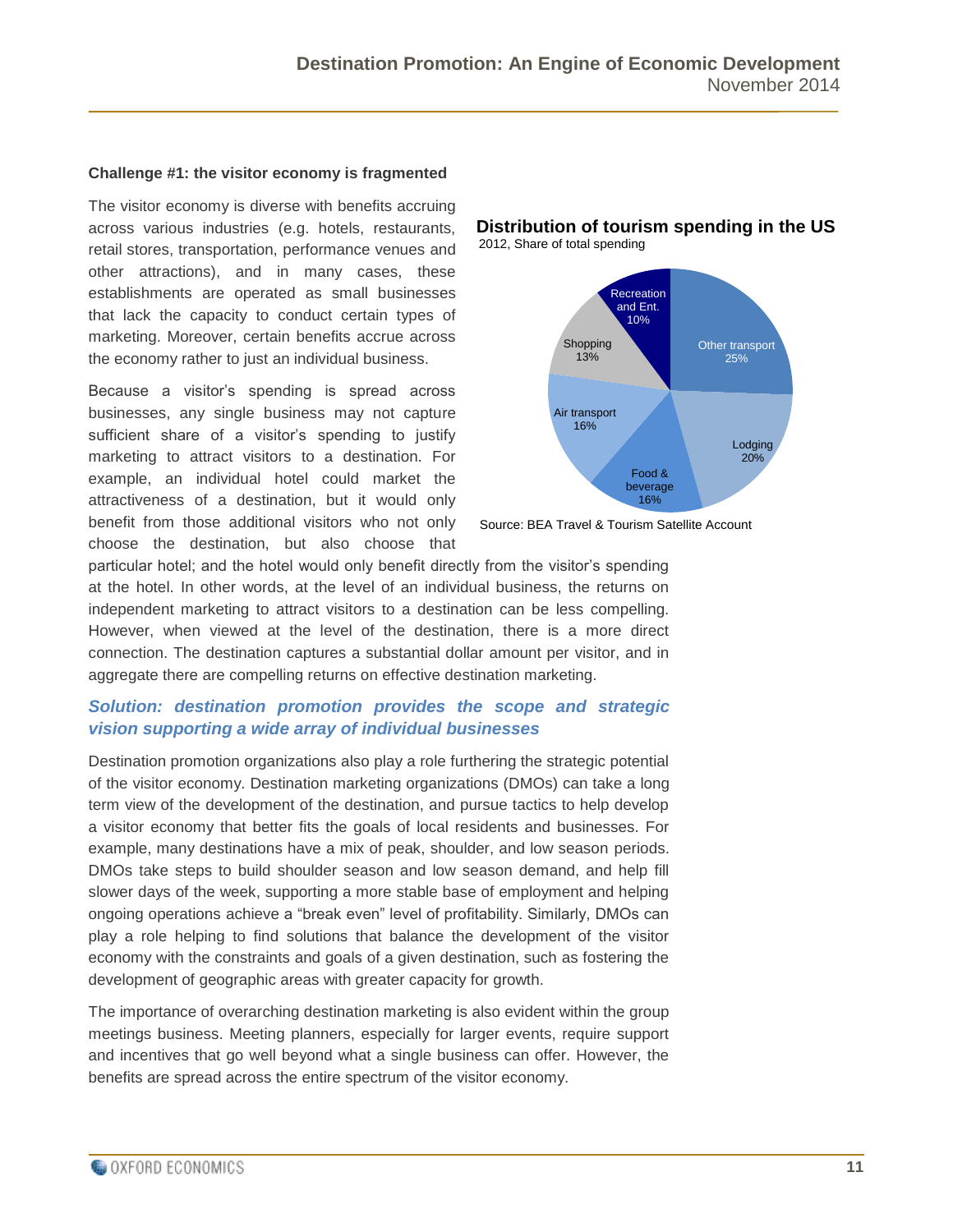#### **Challenge #2: the primary motivator of a trip is usually the experience of a destination, extending beyond the offerings marketed by a single business**

The fundamental motivation driving a visit to a given destination is frequently not the offerings of a single business—instead it is the destination, including a range of attractions and the overall experience of a place. This experience is comprised of a visitor's interaction with, and patronage of, numerous businesses and local experiences: hotels and other accommodations; restaurants; shopping and galleries; conferences; performances and other events; family activities; sports and other recreation; and cultural sites and attractions.

Marketing efforts that focus on only one sub-sector of the visitor market, such as communicating the offering of a specific hotel or other business, do not also adequately address the core motivation for potential visitors. Through coordinated destination promotion, local businesses are able to represent the destination collectively, and in doing so drive demand for all segments of the visitor economy. Stand-alone marketing efforts would almost certainly be less effective than a collective destination marketing campaign.

#### *Solution: destination promotion articulates the brand message that is consistent with consumer motivations*

The same holds true in the case of group travel, such as corporate meetings and trade conventions, in which an event sponsor seeks a destination that meets multiple success criteria. While the offerings of an individual headquarter hotel or convention facility are critically important, in many cases the merits of a destination overall are being considered relative to other potential options. In such situations, a coordinated strategy from initial marketing and touch points that build familiarity, to the dedicated sales team that lines up the destination's best offer of facilities, amenities and services, augments and rises beyond the message of a single operation.

#### **Challenge #3: effective marketing requires scale to reach potential visitors across multiple markets**

Effective destination marketing requires significant and consistent funding with the aim of gaining a sufficient "share of voice" to be heard and make an impact. Whether in the form of advertising, public relation efforts, or group sales, scale produces efficiencies that maximize the share of funding that goes to actual marketing and advertising, drives down per unit advertising costs, and enables higher impact, more specialized efforts. As a result, the larger scale of collaborative destination marketing is more effective than what individual businesses could accomplish. Simply put, the whole of destination marketing is greater than the sum of individual parts.

*Solution: destination promotion pools resources to provide the economies of scale and marketing infrastructure required to generate impact* 

*The fundamental motivation driving a visit is not usually the offerings of a single business instead it is the destination.*

*The scale of collaborative destination marketing is more effective than what individual businesses could accomplish.*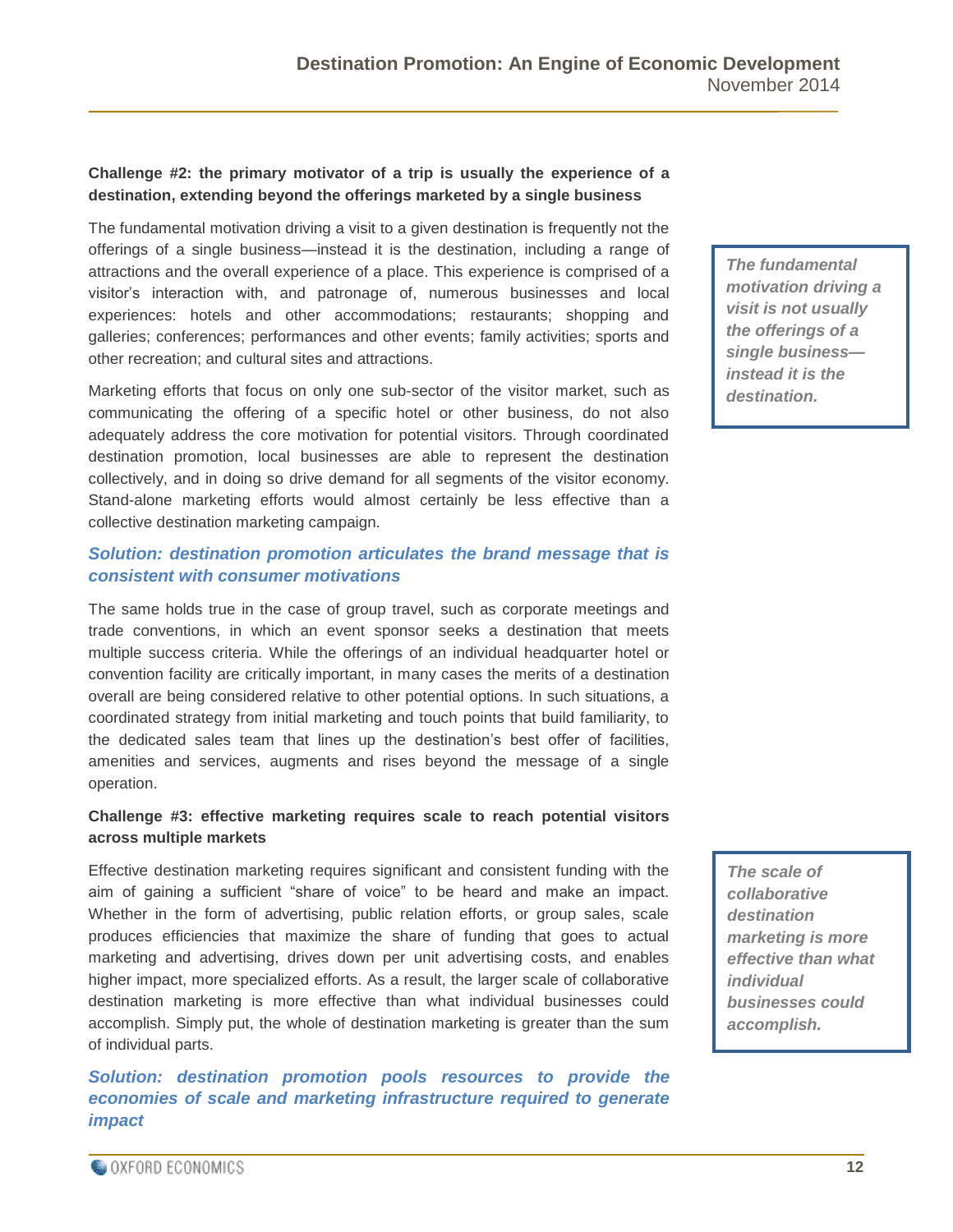One of the benefits of coordinated marketing facilitated by a DMO is the ability to have a stable organization and funding base to support destination marketing. As a result, DMO's are able to efficiently leverage the brand, infrastructure and relationships that have been built over time. For example, DMOs:

- Conduct marketing that leverages a base level of awareness of the destination has already been established with some target customers, allowing annual marketing spend to be more effective at activating and reinforcing key messages;
- Use existing infrastructure, such as websites and publications, that are updated on a recurring basis;
- **Employ a staff with established relationships with local** tourism-sector businesses and marketing service providers; and,
- Support market research, such as visitor profile studies, that help individual businesses better target market opportunities, but which would likely not be economical for individual businesses to support independently.

Through these economic factors, destination promotion helps expand the visitor economy in ways that are consistent with local priorities, building the types of opportunities that are a critical part of economic development.

*DMO's are able to efficiently leverage the brand, infrastructure and relationships that have been built over time.*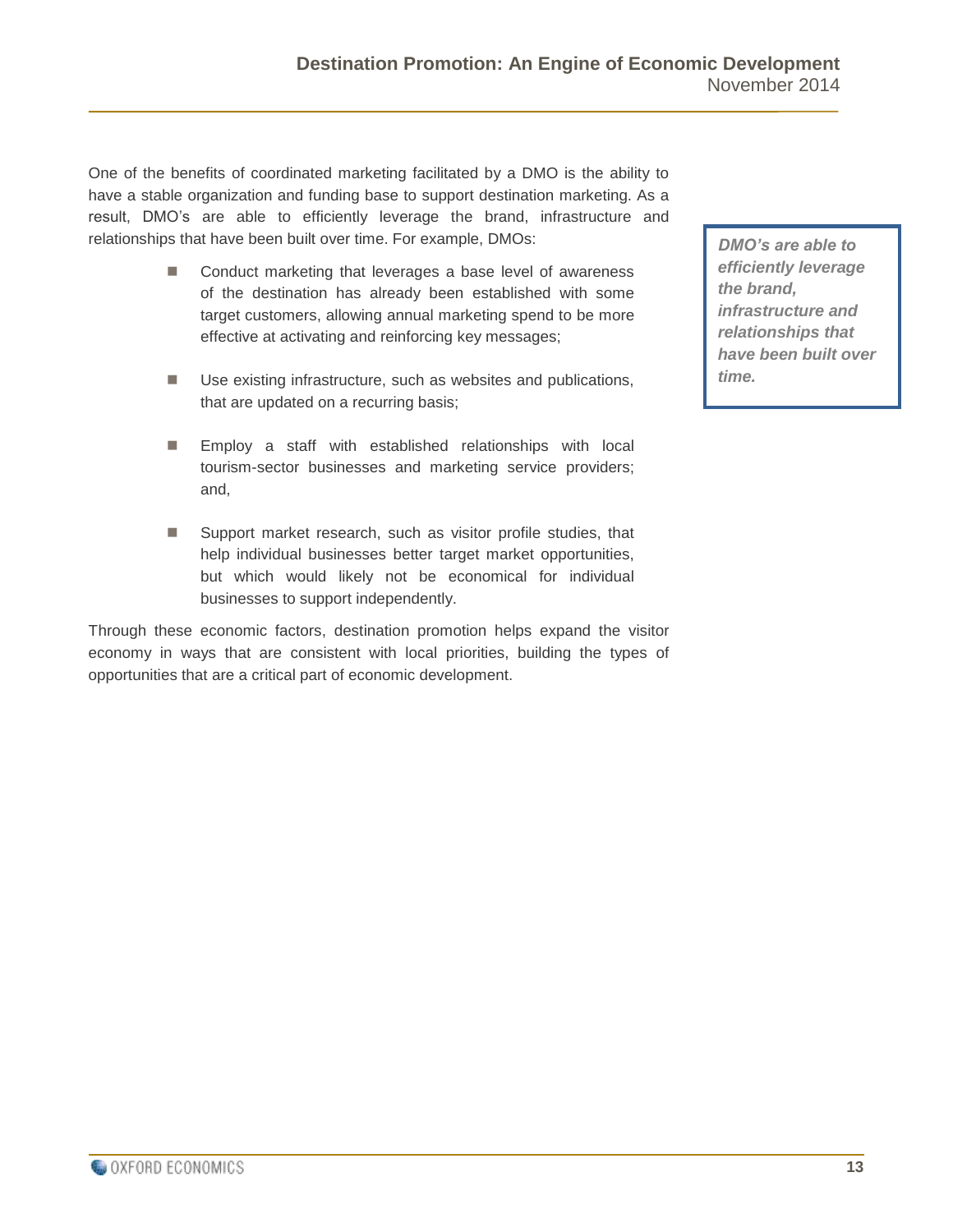## <span id="page-13-0"></span>3 Catalytic Impacts: How Does Destination Promotion Drive Economic Growth?

The first section of this report has defined the importance of destination promotion in its own right, enabling stakeholders in the visitor economy to benefit from concerted marketing of a place. However, the dividends of destination promotion extend far beyond the benefits that accrue to visitor-related industries and their suppliers.

This second section explores the ways in which destination promotion acts as a catalyst, or engine, of economic development in a broader sense. These findings represent the result of our interviews with economic development and destination marketing executives, along with our review of relevant literature to better understand the specific channels through which destination marketing fuels economic development across the entire economic spectrum.

The research has also yielded a series of best practices for the coordination of destination promotion and economic development, leading to site relocations and new investments.

In summary, there are four primary channels through which destination promotion drives economic development and growth. These are illustrated in the following diagram.

#### **The Catalytic Impacts of Destination Promotion**



*The dividends of destination promotion extend far beyond the benefits that accrue to visitorrelated industries.*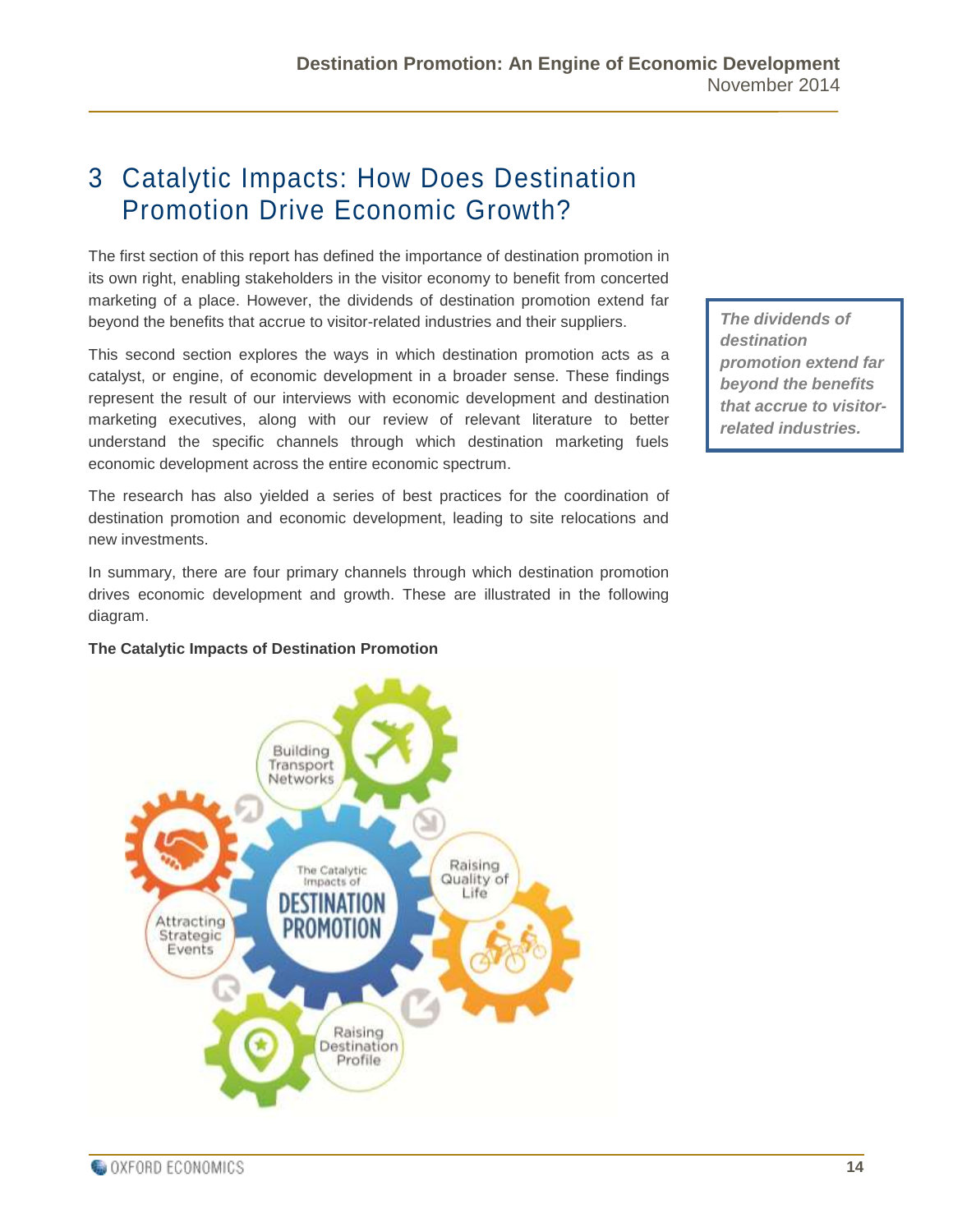| <b>Channel</b>                                                                    | <b>Impact</b>                                                                                                                                                                                                                                                                                                                                                                                        |
|-----------------------------------------------------------------------------------|------------------------------------------------------------------------------------------------------------------------------------------------------------------------------------------------------------------------------------------------------------------------------------------------------------------------------------------------------------------------------------------------------|
| <b>Building transportation</b><br>networks and<br>connecting to new<br>markets    | By supporting travel and tourism, destination promotion supports<br>development of transportation infrastructure, helping support greater<br>accessibility and supply logistics that are, in turn, important in<br>attracting investment in other sectors.                                                                                                                                           |
| <b>Raising the destination</b><br>profile                                         | Destination promotion builds awareness, familiarity, and relationships<br>in commercial sectors (institutional, companies, individuals) that are<br>critical in attracting investment. Similarly, destination promotion raises<br>the destination profile among potential new residents, supporting<br>skilled workforce growth that is critical to economic development.                            |
| <b>Targeted economic</b><br>development through<br>conventions and trade<br>shows | By securing meetings, conventions and trade shows for local<br>facilities, destination management organizations attract the very<br>prospects that economic development agencies target. Not only do<br>such visits create valuable exposure among business decision<br>makers, they create direct opportunities for economic development<br>agencies to deepen valuable connections with attendees. |
| Raising the quality of<br>life                                                    | The visitor economy that is fueled by destination promotion supports<br>amenities and standards of living that are valued by residents and<br>that are important in attracting investment in other sectors.                                                                                                                                                                                          |

#### **Key Findings: The Catalytic Impacts of Destination Promotion**

#### <span id="page-14-0"></span>3.1 Building transportation networks and connecting to new markets

*Channel of impact: By developing the visitor economy, destination promotion supports development of transportation infrastructure, providing greater accessibility and supply logistics that are, in turn, important in attracting investment in other sectors.*

Connectivity to other cities, historically by canal and railways, and more recently by road and air, has been long appreciated for its importance to economic growth. Indeed, face-to-face interactions are as important as ever.

How can a region best support the expansion of its transportation infrastructure, including airports? While public investment certainly has a role, as leading cities have long recognized, airlines ultimately choose to expand service to markets that demonstrate passenger demand. Destination promotion efforts build inbound travel volumes that support expanded service, with greater frequency of connections to a greater number of destinations. Inbound business, leisure and group segments each play a role providing the base of demand that supports airlift. Indeed airline cost structures are such that a route with insufficient inbound leisure demand, and

*Destination promotion efforts build inbound travel volumes that support expanded air service.*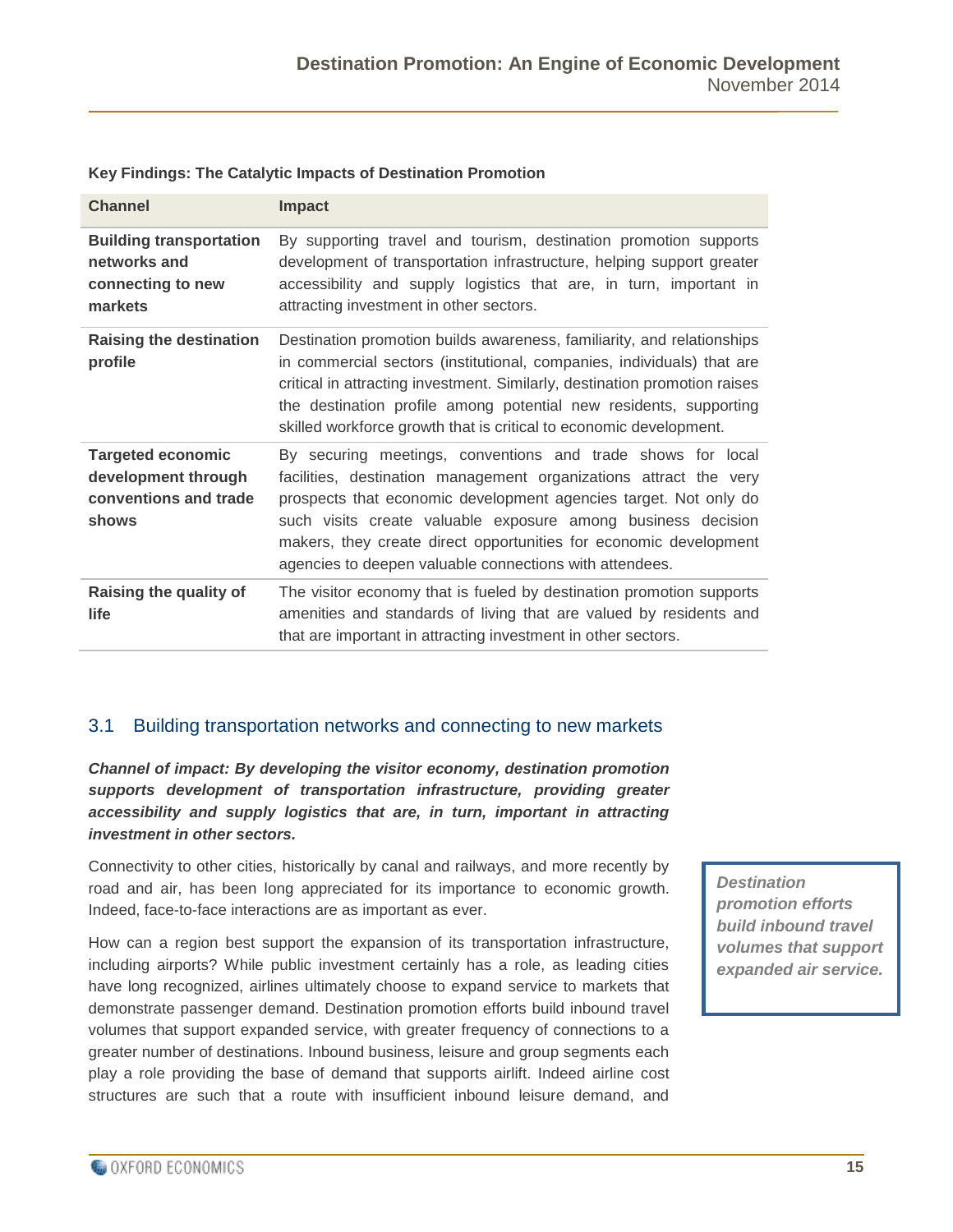therefore lulls in travel around holidays and off-peak periods, is less profitable, or even unprofitable.

As a result, successful destinations experience greater levels of air service. For example, roughly half of all passenger demand for Cleveland is generated by visitors, according to OAG bookings data for 2013. Frontier Airlines, a low-cost carrier which recently entered Cleveland, has continued to expand its schedule from the city, building on leisure business but offering direct flights on routes that are key for business travelers, such as Dallas Ft. Worth.<sup>10</sup>

In turn, improved air connectivity becomes a marketing point that supports economic development. So it is not surprising that collaboration between DMOs and economic development agencies can be successful. For example:

- Visit Denver and the Metro Denver Economic Development Corporation teamed up to secure direct flights from Tokyo in 2013. This was a multi-year effort involving marketing both to consumers and the airline industry. The flights between Tokyo and Denver are now operating with a 91% load factor.
- **Phoenix touts its connectivity as one of its key economic** development assets. This includes extensive service to Mexico and Latin America. Connectivity to Canada is also a major selling point for economic development and exists almost entirely because of the visitor market. Only 20 direct flights to Canada existed five years and Phoenix now has over 100 scheduled flights. The Greater Phoenix CVB and the Community and Economic Development office are seeking increased international service. These routes are needed to dually support the convention and investor markets. While air service development is led by the airport, the Community and Economic Development office and the Greater Phoenix CVB support marketing to airlines with market information. Overall, 60% of current Phoenix airlift is supported by visitors.
- Similarly, New Orleans' extensive airlift benefits economic development in the broader region. Air service is "profoundly important to corporate investment and location decisions", says Stephen Moret of Louisiana Economic Development

*"Air service is profoundly important to corporate investment and location decisions… This is one of tourism's most significant contributions since the levels of air service at New Orleans far exceed what local demand could support."*

Stephen Moret, Secretary, Louisiana Economic Development

<sup>10</sup> "Frontier Exec: CVG Will 'See More' Flights," accessed October 9, 2014,

http://www.cincinnati.com/story/money/2014/08/28/frontier-exec-cvg-will-see-flights/14761353/.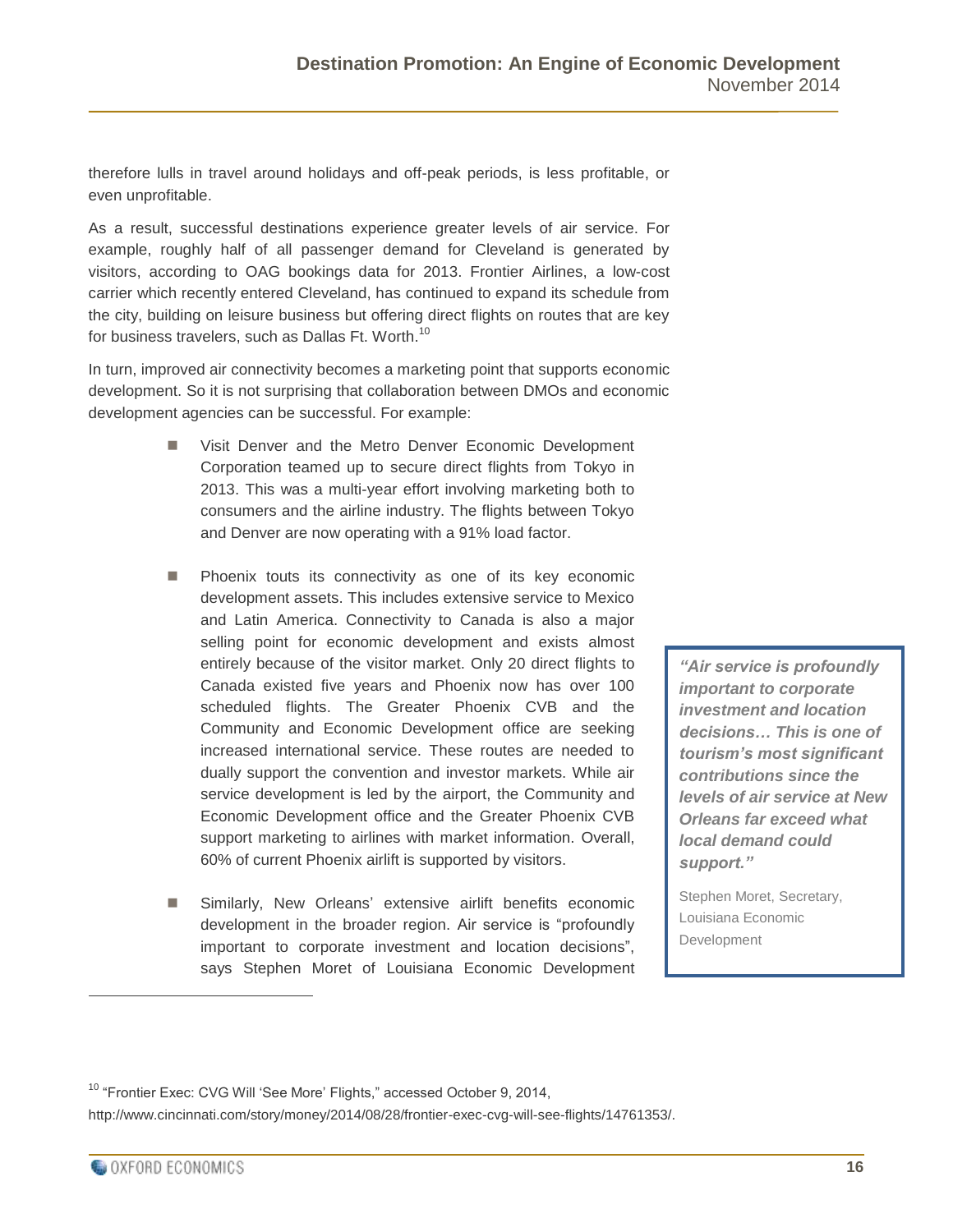(LED), adding, "This is one of tourism's most significant contributions since the levels of air service at New Orleans far exceeds what local demand could support." The Louisiana Office of Tourism (LOT) contributes to this indirectly by promoting travel to the state. However, LOT also contributes directly to air service development by collaborating on route development with the New Orleans CVB. The two destination marketing organizations have joined forces to promote international routes with London and Toronto, and are now working on service out of Brazil and Frankfurt.

#### **Connecting to new markets**

Access to global markets is critical for cities. With seventy percent of global GDP growth between now and 2025 expected to occur in emerging markets, the Brookings Institute points out that reaching "global fluency" is not just the result of inherited characteristics, but also "intentional actions".<sup>11</sup> Leading regions are using destination promotion as one such intentional action, better positioning their region for success in coming decades.

#### **Supporting research**

Recent studies have aimed at quantifying the long-term impacts of improved air transport, with the following findings highlighted.

> A study on the role of airline traffic in urban economic development analyzed 91 metro areas in the US and estimated that a 10% increase in passenger enplanements leads to a 1% increase in employment in service-related industries, after controlling for a set of factors.<sup>12</sup>

*A 10% increase in passenger enplanements leads to a 1% increase in employment in service-related industries.*

<sup>11</sup> Brad McDearman, Greg Clark, and Joseph Parilla, *The 10 Traits of Globally Fluent Metro Areas* (The Brookings Institution, October 2013), http://www.brookings.edu/~/media/research/files/reports/2013/06/26%20global%20metro%20traits/the\_10\_traits\_of\_globally\_fluent\_metro\_ar eas.pdf.

<sup>12</sup> Jan Brueckner, "Airline Traffic and Urban Economic Development," *Urban Studies* 40, no. 8 (July 2003): 1455–69.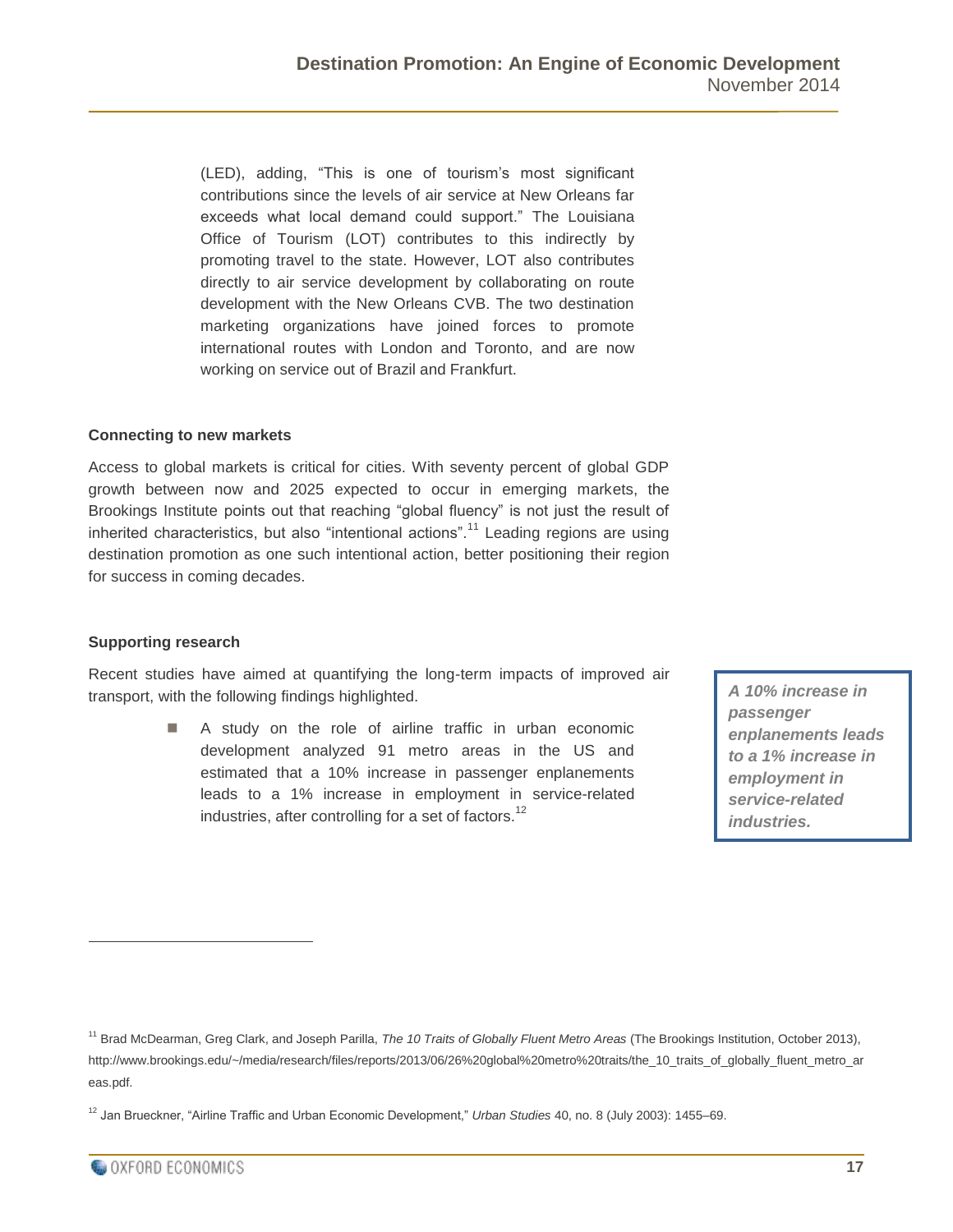- At the metro level, other studies have also found that air passenger volumes and access are a strong predictor of future population and employment growth.<sup>13 14 15</sup>
- Research by International Air Transport Association (IATA) analyzed the relationship between air transport connectivity and labor productivity during a 10-year period across 48 countries, controlling for other factors expected to impact productivity, such as capital investment.<sup>16</sup> In this research, connectivity measured the access available from a country's major airports to the global air transport network, representing a qualitative measure of a country's air transport services, from the point of view of its businesses. The research found a positive link between connectivity and productivity, in other words, countries with greater connectivity also tend to have faster growth in labor productivity. In brief, the study reports a 10% rise in connectivity, relative to a country's GDP, is estimated to boost labor productivity levels by 0.07% per year, with strong impacts evident for developing economies.
- A report by the Air Transport Action Group states: "Arguably, the largest economic benefit of increased connectivity comes through its impact on the long-term performance of the wider economy through enhancing the overall level of productivity."<sup>17</sup>

*Observed best practice: top economic development strategies recognize the foundational value of the visitor economy in sustaining and developing air service. Airports and economic development agencies seek the support of DMOs in efforts to add new service.* 

*"Arguably, the largest economic benefit of increased connectivity comes through its impact on the longterm performance of the wider economy through enhancing the overall level of productivity."*

Air Transport Action Group

<sup>13</sup> Richard K. Green, "Airports and Economic Development," *Real Estate Economics* 35, no. 1 (2007): 91–112.

<sup>14</sup> Michael D. Irwin and John D. Kasarda, "Air Passenger Linkages and Employment Growth in US Metropolitan Areas," *American Sociological Review*, 1991, 524–37.

<sup>15</sup> Kenneth Button, Rui Neiva, and Junyang Yuan, "Economic Development and the Impact of the EU–US Transatlantic Open Skies Air Transport Agreement," *Applied Economics Letters* 21, no. 11 (2014): 767–70.

<sup>16</sup> IATA, *Measuring the Economic Rate of Return on Investment in the Aviation Industry*, Aviation Economic Benefits, July 2007, http://www.iata.org/whatwedo/Documents/economics/aviation\_economic\_benefits.pdf.

<sup>17</sup> Air Transport Action Group, *Aviation Benefits Beyond Borders*, April 2014, http://aviationbenefits.org/media/26786/ATAG\_\_AviationBenefits2014\_FULL\_LowRes.pdf.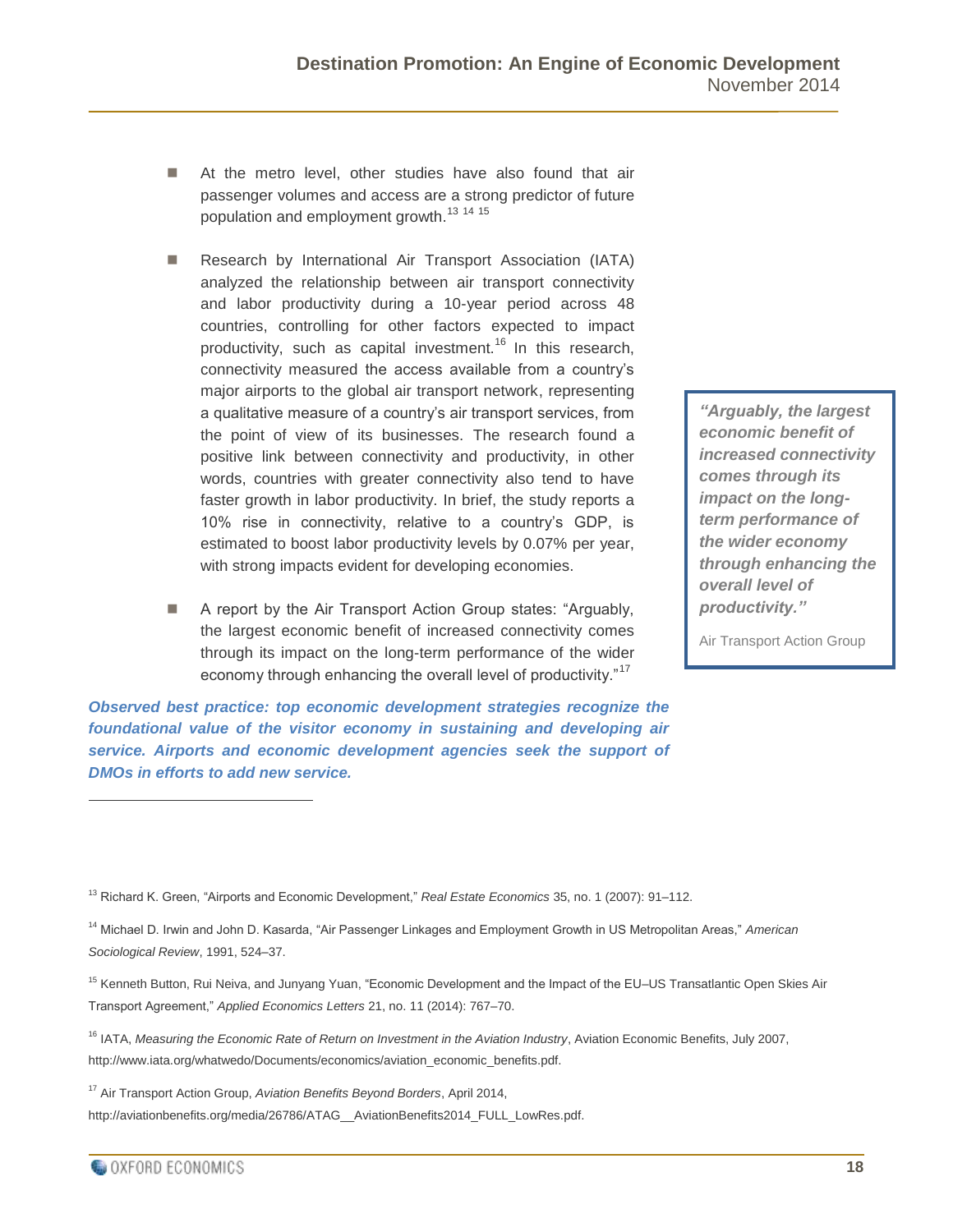#### <span id="page-18-0"></span>3.2 Raising the destination profile

*Channel of impact: Destination promotion builds awareness, familiarity, and relationships in commercial networks (institutional, companies, individuals) that are critical in attracting investment. Similarly, destination promotion raises the destination profile among potential new residents, supporting skilled workforce growth that is critical to economic development.*

Destination promotion activities support understanding of a destination's distinct positioning and raise awareness of the destination. Most importantly, by increasing visits, destination promotion activities provide firsthand experience with a destination, resulting in familiarity with a destination that is critically important for economic development. These three components – building a brand, raising awareness, and increasing familiarity – make up the effect which we've labeled "raising the destination profile". As is emphasized in the following sections, these inter-related concepts have the collective impact of supporting economic development efforts to attract investment and build a skilled workforce.

*"Community and Economic Development and the Phoenix CVB are highly complementary organizations"* 

Hank Marshall, Economic Development Executive Officer, City of Phoenix Community and Economic Development Department

#### **Building a brand**

A destination brand represents both the identity and characteristics of a destination, as well as the activities and messaging undertaken to communicate and reinforce that brand. DMOs build the brand of a place by defining and communicating its uniqueness and attractiveness to potential visitors and investors.

The result has an impact on business decision makers. Indeed, in many cases, brand elements developed by DMOs serve to directly support economic development efforts. For example:

> ■ The Metro Denver Economic Development Corporation (Metro Denver EDC) tagline, "Energetic Bodies. Energetic Minds", promotes the attractiveness of Denver as a place for both business and recreation, accenting the city's active outdoor lifestyle. This tagline was informed by Visit Denver research. In concert with the Metro Denver EDC message, Visit Denver focuses on outdoor recreation as well as urban lifestyle, complementing and reinforcing the brand being promoted by economic development. Indeed, both Visit Denver and Metro Denver EDC target some of the same markets, including California, Chicago, Dallas, and Houston.

*DMOs build the brand of a place by defining and communicating its uniqueness and attractiveness to potential visitors and investors.*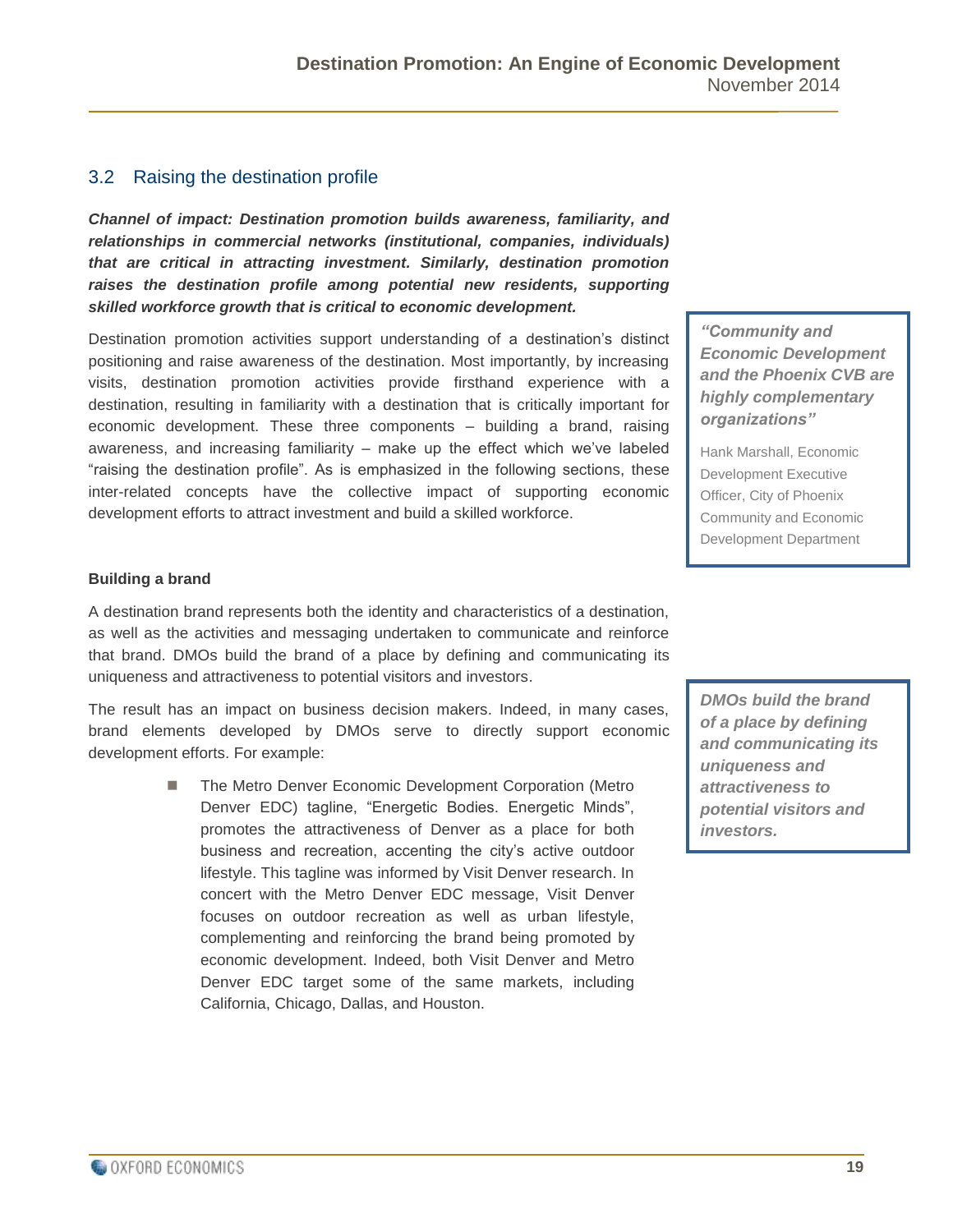- Asheville, NC recently attracted New Belgium, the Coloradobased brewer of Fat Tire and other craft beers, including a \$175 million local investment.<sup>18 19</sup> The development win, was in part, because New Belgium's leadership saw benefits of associating its brand with a destination with clear recognition for its year-round activities and familiarity among visitors. In its specific site criteria, New Belgium sought a location with a "vital lifestyle", a "progressive climate – culturally, environmentally, politically, culinarily", such as a "progressive tourism destination".<sup>20</sup> So even though Asheville had constraints, including a relatively small local market and a lack of a direct flights to Denver (the headquarters location for New Belgium), its characteristics and brand as a destination helped it stand apart and win the investment, becoming the first expansion for New Belgium since the company started over 20 years ago in Fort Collins, Colorado.
- "Pure Michigan" started in 2006 as a brand used in a destination promotion ad campaign. $21$  The message resonated widely, and after being recognized for boosting tourism spending it has now been used across multiple lines of government to promote state objectives. For example, in 2011, as a collaborative effort of the State of Michigan's Workforce Development Agency and the Michigan Economic Development Corporation, the state launched the Pure Michigan Talent Connect website as a central hub for talent, employers and educators.<sup>22</sup>

*New Belgium's leadership saw benefits of associating its brand with a destination with clear recognition for its year-round activities and familiarity among visitors*

<sup>18</sup> "Asheville Image Attracts New Belgium Brewery," *The Asheville Citizen-Times*, accessed September 30, 2014, http://archive.citizen-times.com/article/20120405/NEWS01/120405014/Asheville-image-attracts-New-Belgium-brewery.

<sup>19</sup> Emily Badger, "Asheville: The New Craft Beer Capital Of America?," *Fast Company*, accessed September 30, 2014, http://www.fastcompany.com/3000850/asheville-new-craft-beer-capital-america.

<sup>&</sup>lt;sup>20</sup> Atlas Advertising, "The Anatomy of Competition: Competing Communities Discuss the Same Deal.," n.d.

<sup>21</sup> Sven Gustafson, "Award-Winning 'Pure Michigan' Travel Ads Pay off," *Business Review*, July 3, 2008, http://www.mlive.com/rebrandingmichigan/index.ssf/2008/07/pure\_michigan\_ads\_pay\_off.html.

<sup>22</sup> "State Rolls Out New Web Site, Pure Michigan Talent Connect," *CBS Detroit*, December 1, 2011, http://detroit.cbslocal.com/2011/12/01/state-rolls-out-new-web-site-pure-michigan-talent-connect/.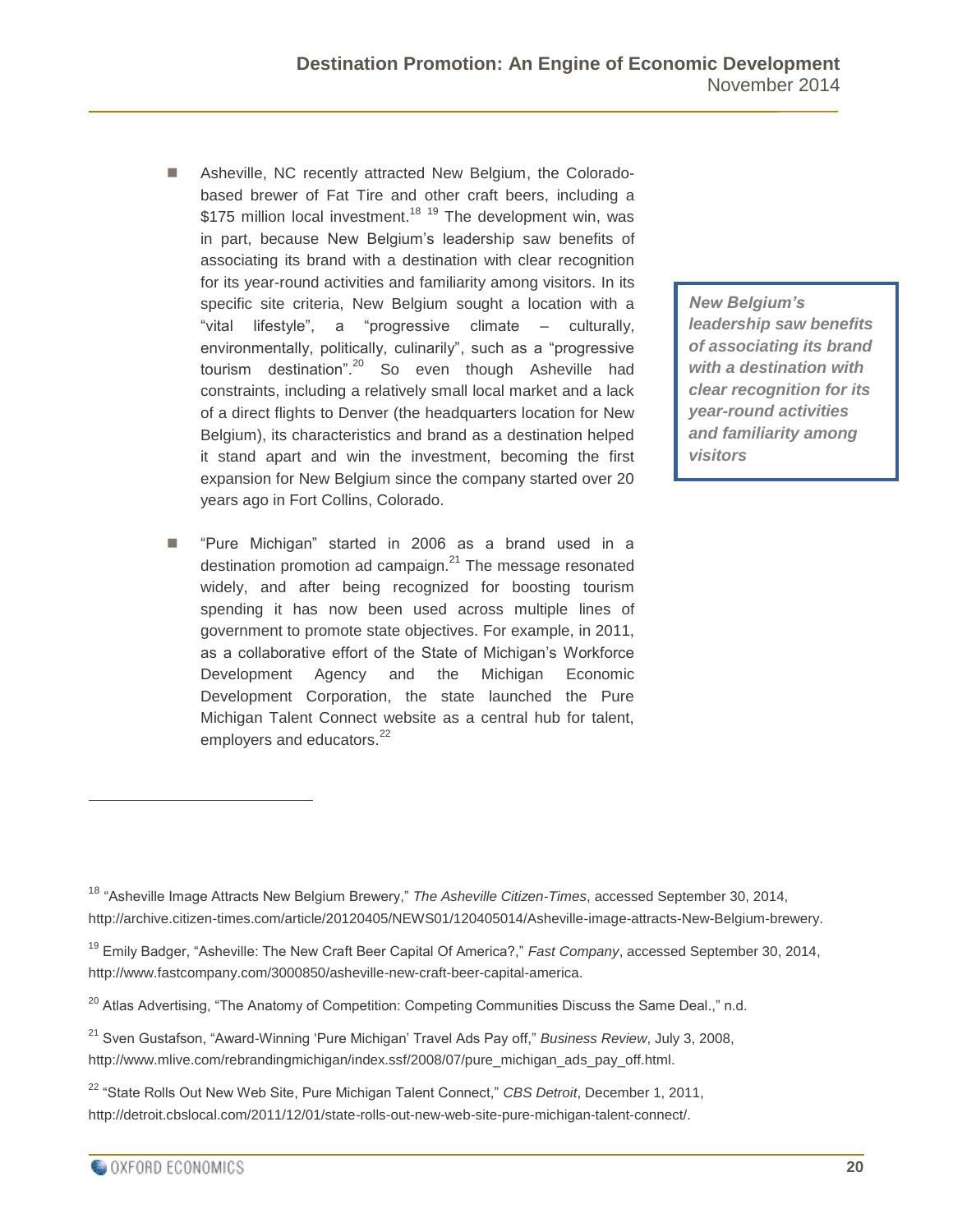- Influencing perceptions is essential to brand-building and this requires a concerted effort by all stakeholders. In Cleveland, the Department of Economic Development's website is RethinkCleveland.org while the CVB's website is ThisIsCleveland.com. While they focus on different assets, both sites reference the history of the city and its progress. For economic development, this translates into the slogan, "Built by Industry. Inspired by Innovation." The CVB highlights the quality of Cleveland's activities, events, hotels, and restaurants while acknowledging the industrial, blue-collar, rock and roll, roots of the city. In both cases, the objective is the development of a brand that embraces the city's past and its current offerings. These messages reinforce one another.
- The Phoenix Community and Economic Development Department is actively developing its brand message. According to its Executive Officer, Hank Marshall, this process must be coordinated with the CVB as its involvement is "integral". The Greater Phoenix CVB is currently running a campaign that, while leading with the traditional iconic attractions of the Grand Canyon and prevalent sunshine, seeks to convey the experiential and emotional benefits of the destination. In addition, the CVB is positioning Phoenix as "America's Greatest Meeting Destination" given the city's proximity to the airport and resort infrastructure. Should the brand message be the same for visitors and investors? Marshall succinctly states, "If we do it right, the ideal brand will transcend the visitor market and support all economic development."
- "Pick Your Passion" was chosen as tagline to express the diverse tourism assets found in Louisiana. But the slogan's benefits are broader. According to Jay Dardenne, Lieutenant Governor of the State of Louisiana, "It was intended to market Louisiana as a destination but it can also apply to the many incentives that make our state one of the best places to do business."

*Observed best practice: DMOs and EDAs work together in the building and adoption of a brand. The best brands appeal to both visitor and investor markets. This involves both the creation of the brand message and the communication of that brand through all channels of sales and marketing. Consistency between DMO and EDA messaging will, over time, produce the strongest results.*

*"If we do it right, the ideal brand will transcend the visitor market and support all economic development."*

Hank Marshall, Economic Development Executive Officer, City of Phoenix Community and Economic Development Department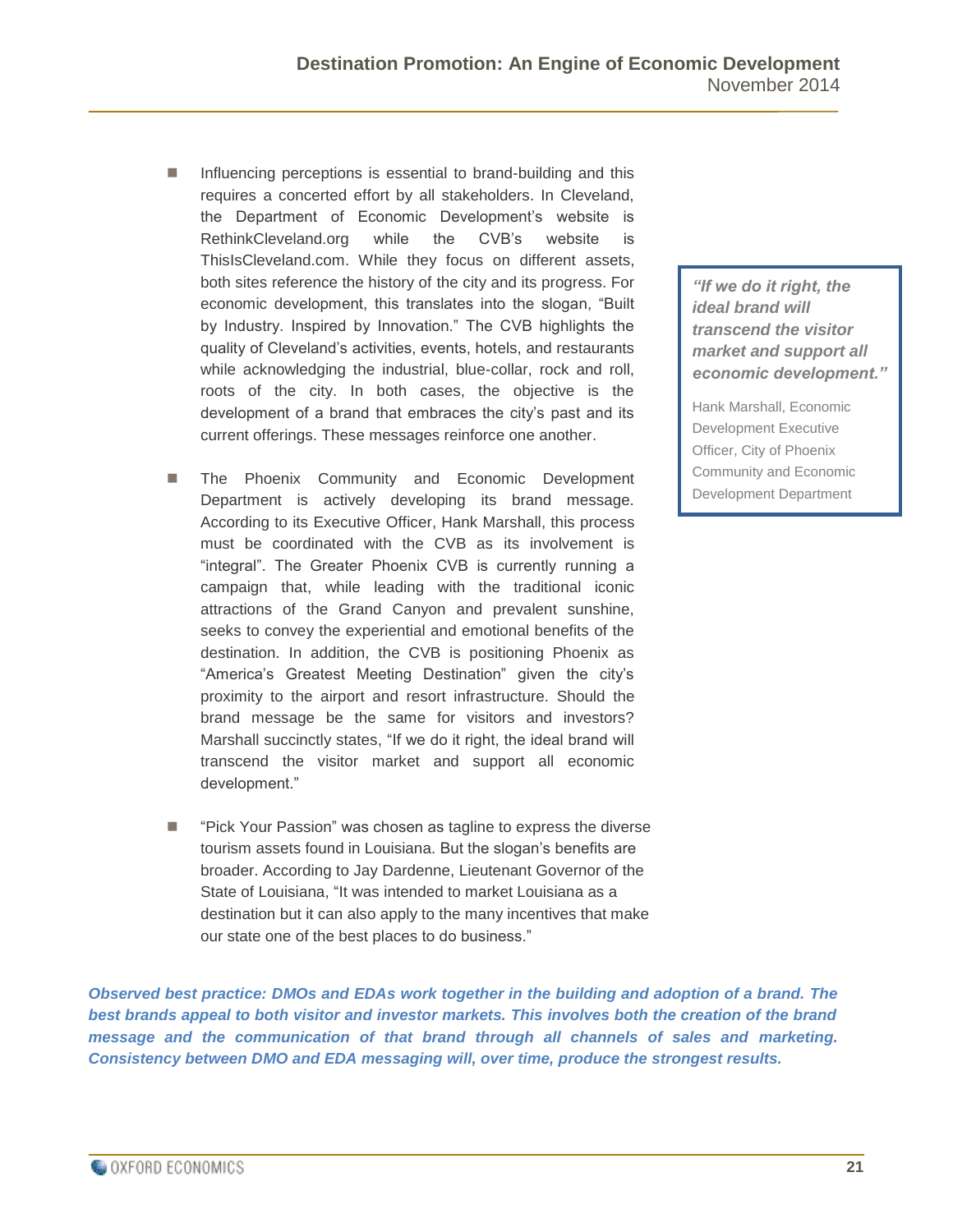For example:

- Cleveland's Department of Economic Development hired a qualified out-of-town website developer. Initially, the vendor missed the mark on the image and brand of Cleveland. So the Department of Economic Development requested that they meet with Destination Cleveland to inform their understanding of the City. The end result (RethinkCleveland.org) reflects the history and assets of the city and includes links to Destination Cleveland's website, ThisIsCleveland.com. In the words of Tracy Nichols, Director of Economic Development, "While we have different target audiences, we share the same objective with Destination Cleveland. Cleveland is a great place to live and we need to get investors and visitors to see it."
- World Business Chicago is convinced that Choose Chicago's marketing supports brand development for investors. The overlap is so considerable that WBC estimates that it utilizes Choose Chicago marketing media for 7 out of 10 of its needs.
- California recently brought Visit California and the Governor's Office of Business and Economic Development (GO-Biz) closer together. This reflected the prioritization of tourism development as well as the recognition that Visit California's marketing and branding expertise would be critical elements of the state's economic development strategy. GO-Biz leverages what Brook Taylor, Deputy Director, calls Visit California's "very sophisticated marketing and branding engine that is only getting better." Mr. Taylor believes this collaboration is a model for how to brand a state destination, adding, "We are learning a lot from Visit California by how they brand California and learning how to take their model and apply it to economic development." One such area is in how to market California globally. The state once had trade offices around the world that were state-funded and lacked accountability. These offices were shut down in 2003 as it became clear that these state-funded offices were not being effective. Visit California has employed a public-private partnership model for overseas offices that is now the model for all future trade offices. For example, when GO-Biz opened a Shanghai office, it partnered with the Bay Area Council and funded the office through the private sector.

*"…we share the same objective with Destination Cleveland. Cleveland is a great place to live and we need to get investors and visitors to see it."*

Tracy Nichols, Director of Economic Development, City

of Cleveland

*"We are learning a lot from Visit California by how they brand California and how to take their model and apply it to economic development."*

Brook Taylor, Deputy Director, Governor's Office of Business and Economic Development (GO-Biz)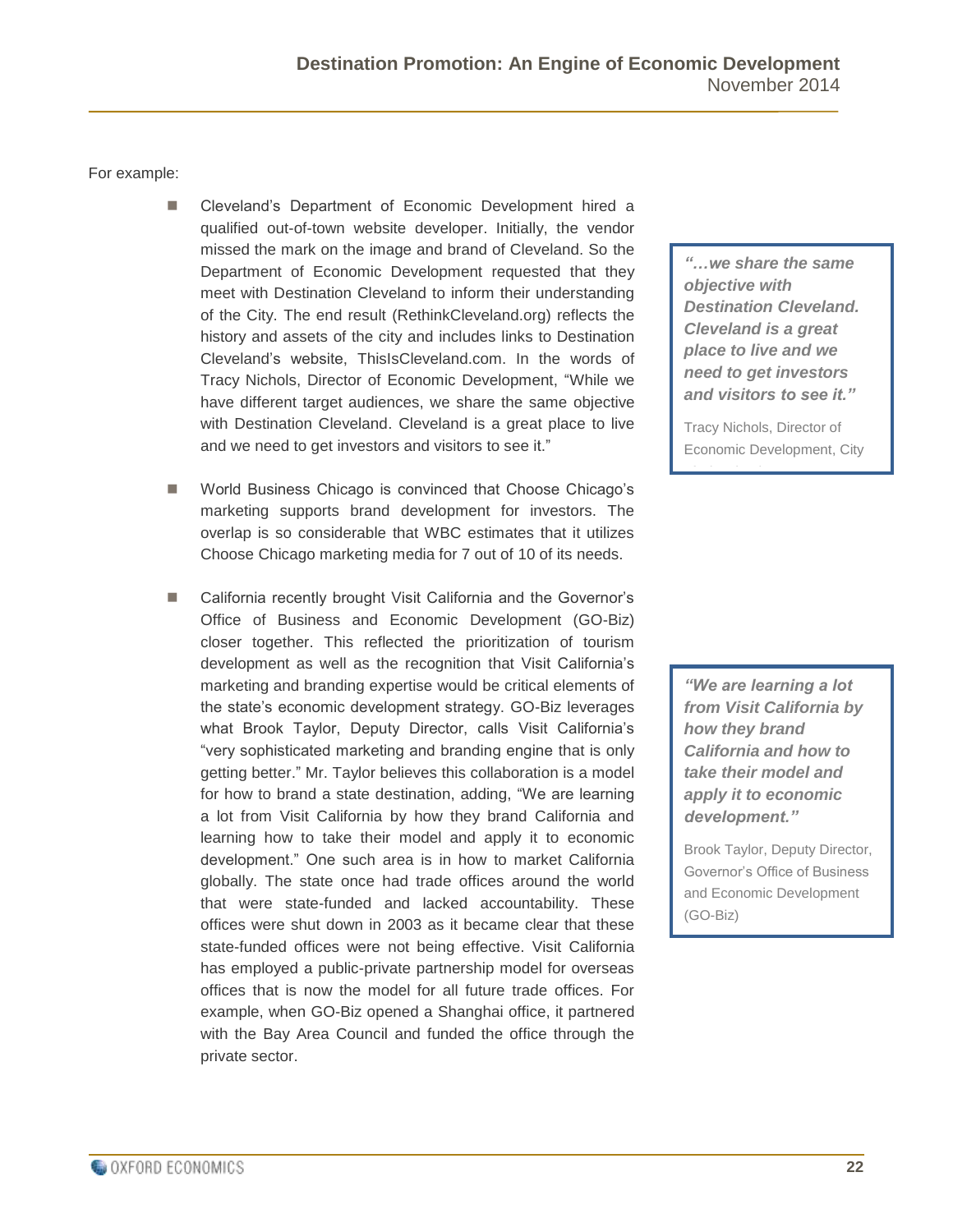#### **Raising awareness and increasing familiarity**

In addition to helping convey distinct characteristics and offerings through a brand, destination promotion also raises awareness and ultimately attracts visitors who become familiar with a destination through first-hand experience. The following examples emphasize how familiarity with a destination through a visit represents a key stepping stone in economic development efforts to attract investment and new jobs.

- Executives with site selection responsibilities frequently report their assessments are influenced by leisure and business travel. In a 2011 survey by Development Counsellors International, 9% of executives with site selection responsibilities state that their perceptions of an area's business climate were influenced by leisure travel and 27% reported influence by business travel.<sup>23</sup> <sup>24</sup>
- Tourism and destination promotion is similarly important in attracting new residents. Survey results have found almost one-third of the new residents in an area had first visited their present community as tourists.<sup>25</sup>
- Destinations lacking familiarity among potential investors stand to benefit from destination promotion. According to Cleveland's director of economic development, "As Destination Cleveland runs its ad campaigns, people get the message that Cleveland is cool. And as people visit, they experience the reality."

*9% of executives with site selection responsibilities state that their perceptions of an area's business climate were influenced by leisure travel and 27% reported influence by business travel.*

Development Counsellors International

- $^{23}$  Business travel has historically been a leading source of information influencing executive perceptions of an area's business climate, with business travel ranking as one of the top three sources of information in five of the past six surveys by Development Counsellors International.
- <sup>24</sup> *Winning Strategies in Economic Development Marketing* (Development Counsellors International, September 2011), http://www.aboutdci.com/winning-strategies/.

 $^{25}$  Based on an online survey of adult Canadian residents by Twist Marketing and Zinc Research in July 2011. Of the 69% of respondents who were not born in the community in which they reside, 30% had first visited their present community of residence as tourists. Of these tourists, 32% referenced tourism experiences as major drivers in the decision to move and live in their current community.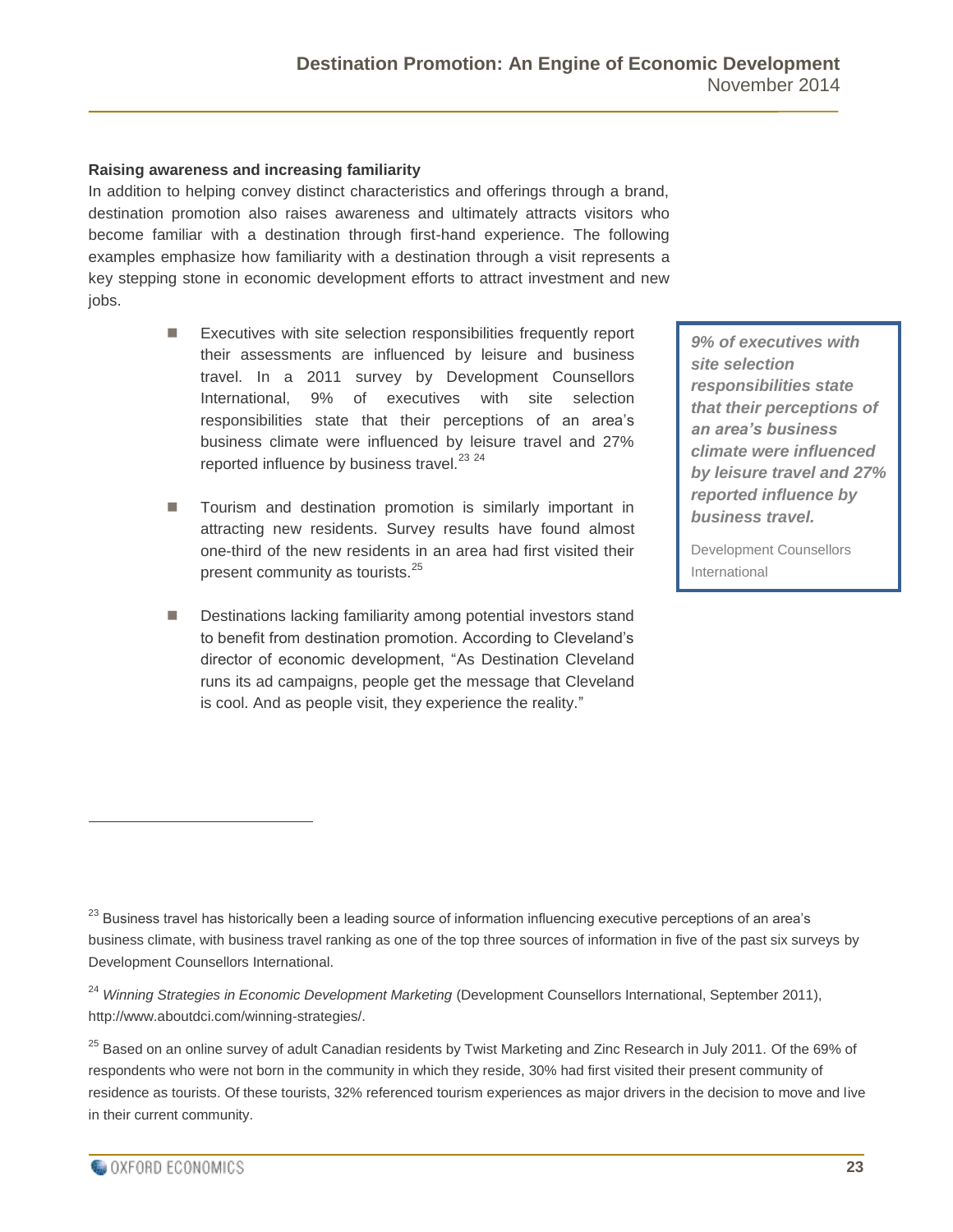- In Cleveland, investments in the hotel sector are a strategic priority for the Department of Economic Development which provides special financing and incentives for new hotels. Tracey Nichols, the department's Director explains that the six new properties that have been supported under these programs are essential to the overall objective of establishing Cleveland as a quality host of both groups and independent travelers. This will continue to expose both visitors and investors to the strengths of the city as a place to "work, live, and play."
- Asheville is a predominately leisure destination. The Economic Development Coalition for Asheville-Buncombe County has consistently found that its efforts are most successful when someone has already visited as a tourist. "As we talk to prospects, they mention past visits and good experiences. This is our open door", states Executive Director Ben Teague.
- "You can never expose people enough. Once they come, we've got them," observes Jeff Malehorn of World Business Chicago (WBC). WBC believes strongly in the importance of familiarity and sees large conventions, such as the 2012 NATO Summit, as a key means of presenting Chicago to the economic development market. Though one of the most diverse and attractive cities in the country, Chicago lacks the familiarity of other top cities. "Any time Chicago shows up in a positive way in the media, it helps. Tourists are familiar with New York, San Francisco, and Los Angeles, but not as familiar with Chicago", says Mr. Malehorn. "Every tourist that comes through here is a potential business lead."
- World Business Chicago credits the work of Choose Chicago in helping lift the city's TripAdvisor users rank to number two among top US destinations in 2014.<sup>26</sup>

*"As we talk to prospects, they mention past visits and good experiences. This is our open door"*

Ben Teague, Executive Director, Economic Development Coalition for Asheville-Buncombe County

*"Every tourist that comes through here is a potential business lead."*

Jeff Malehorn, President & CEO, World Business Chicago

<sup>&</sup>lt;sup>26</sup> Choose Chicago, "TripAdvisor Users Rank Chicago Number Two for Top U.S. Destination in the Sixth Annual Traveler's Choice Destination Awards," April 10, 2014, http://www.choosechicago.com/articles/view/TripAdvisor-Users-Rank-Chicago-Number-Two-for-Top-U-S-Destination-in-the-Sixth-Annual-Traveler-s-Choice-Destination-Awards-/1264/.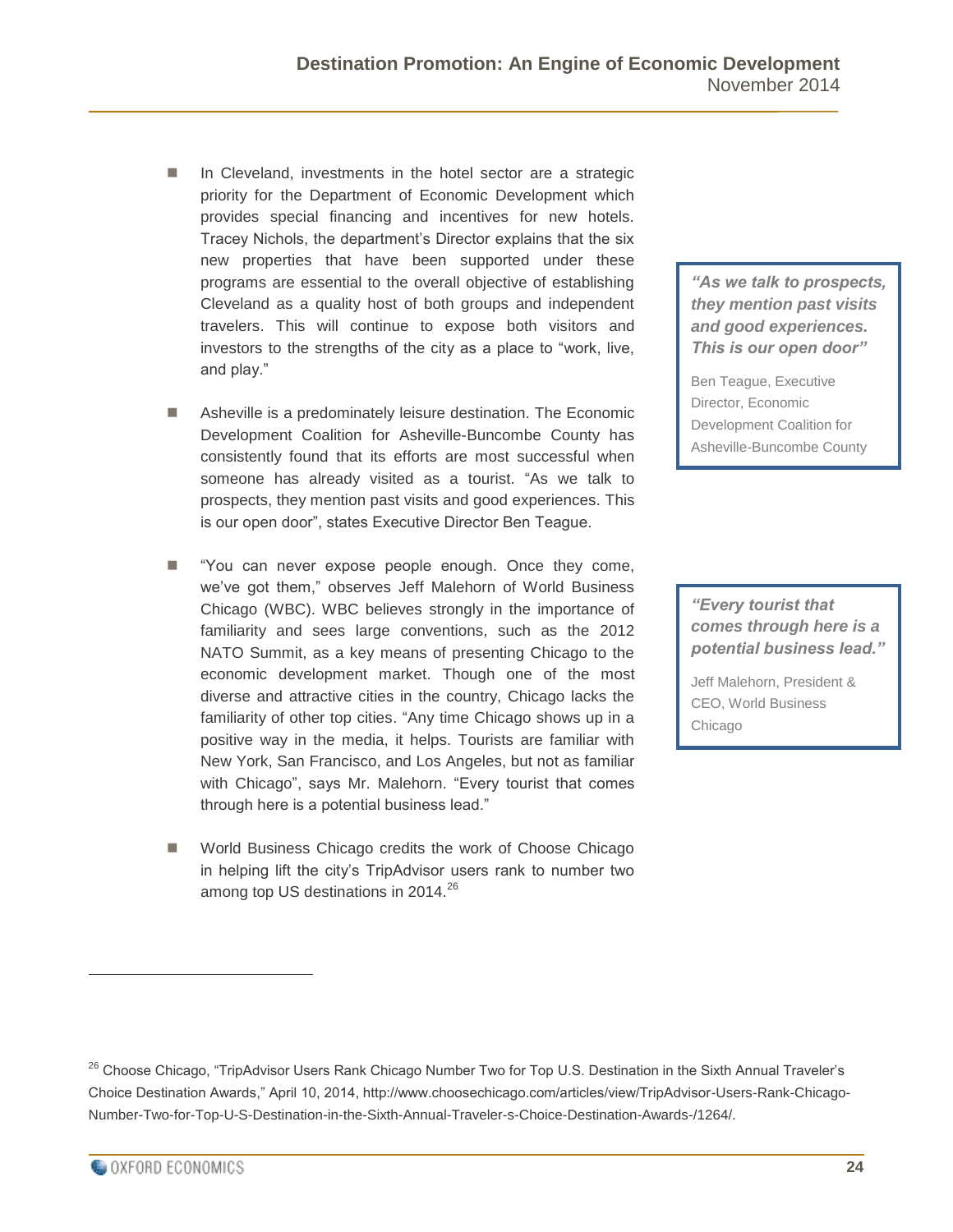**Louisiana tourism and economic development both benefit** from New Orleans as a well-known destination with significant leisure and convention activity. The Louisiana Department of Economic Development (LED) values the high profile of New Orleans in both national and international markets. However, a significant portion of LED's efforts are focused on other parts of the state. This is where the Louisiana Office of Tourism complements LED in a particular way. Kyle Edmiston, Assistant Secretary of the Louisiana Office of Tourism explains, "Louisiana is an incredibly diverse place. Our job is to get visitors to see all of the state. This generates exposure to the parts of the state that have been most ripe for economic development and indeed have been where LED's most significant wins have been located."

*Observed best practice: Coordination between economic development agencies and DMOs supports initiatives that impact both visitor and economic development markets. EDAs and DMOs should maintain a platform for regular communication. In some cases, this involves regular meetings to discuss key issues and opportunities. In others, organizational relationships exist to formalize communication.*

The relationship between World Business Chicago and Choose Chicago provides a useful case study of effective cooperation. Coordinated marketing has extended the reach of both organizations. For example, the two organizations shared a large booth at Austin's South by Southwest festival, toured with the Chicago Symphony Orchestra jointly promoting the merits of Chicago, and are teaming on a new brand campaign that is being designed with the understanding that Choose Chicago will be a primary stakeholder in the brand. Additionally, the World Business Chicago and Choose Chicago partner on trade initiatives. The organizations maintain a permanent trade development office in Mexico, and have signed a joint economic agreement with Mexico that includes tourism development initiatives. The agreement is credited with fueling a substantial increase in travel from Chicago to Mexico and gained recent exposure for the city when 50 business leaders visited from Mexico in the spring of 2014. Collaboration in Chinese markets has also produced results. An economic agreement was signed in 2013 between Chicago and eight Chinese cities that included various areas of focus, including tourism.

Although World Business Chicago and Choose Chicago are independent non-profit institutions, they collaborate voluntarily and extensively. WBC's economic strategy includes 10 areas including tourism. "I can't imagine running World Business *"I can't imagine running World Business Chicago without support from Choose Chicago."*

Jeff Malehorn, President & CEO, World Business Chicago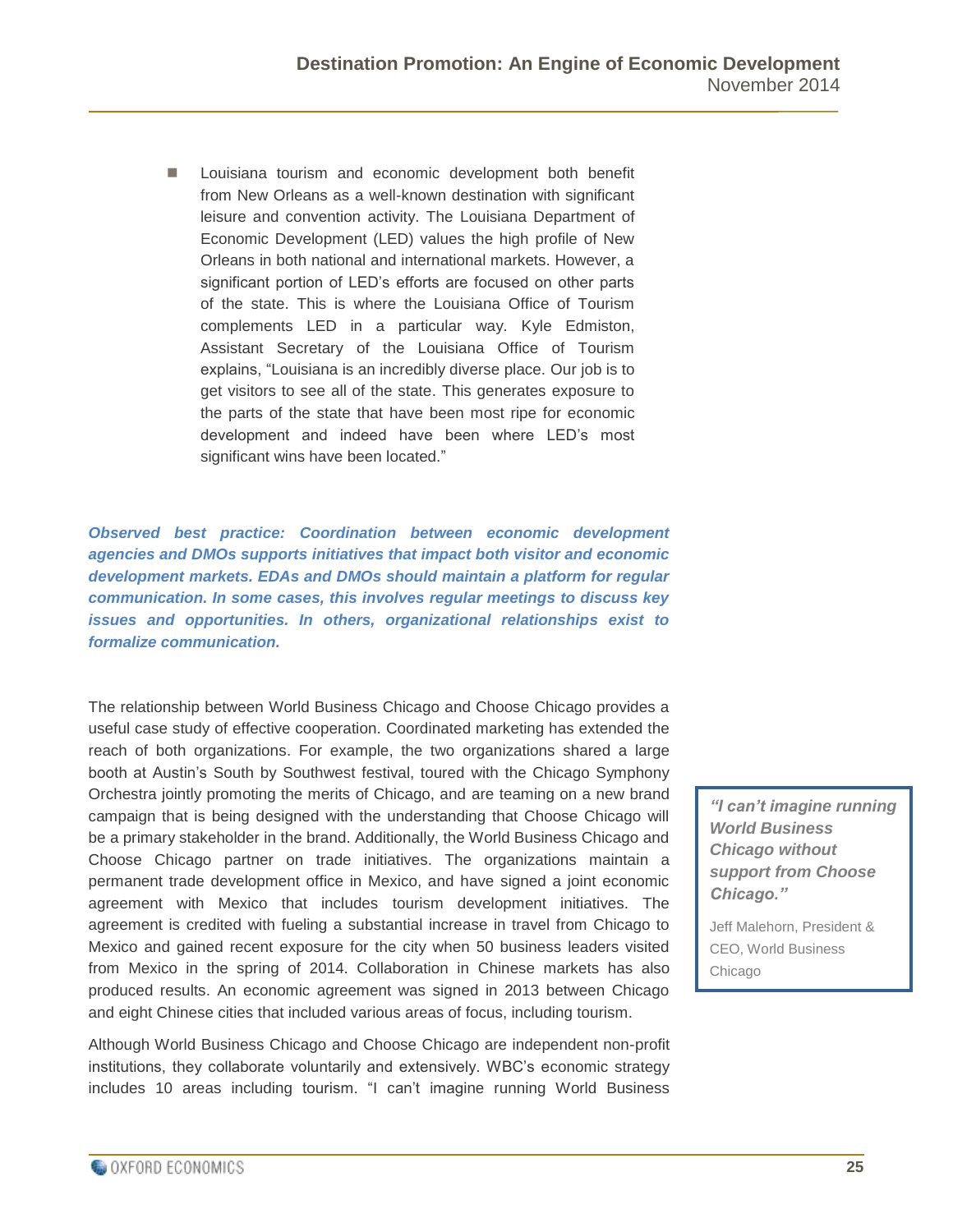Chicago without support from Choose Chicago," summarizes Jeff Malehorn, President & CEO, World Business Chicago.

#### <span id="page-25-0"></span>3.3 Targeted economic development through conventions and trade shows

*Channel of impact: By securing meetings, conventions and trade shows for local facilities, DMOs attract the very prospects that economic development agencies target. Not only do such visits create valuable exposure among business decision makers, they create direct opportunities for economic development agencies to deepen connections with attendees.*

DMOs are typically on the front lines of selling their destinations to meeting and event planners. These events—particularly conventions and trade shows—often attract the very prospects that EDAs target. As Steve Moore, CEO of the Greater Phoenix CVB states, "Our EDA doesn't have to fly to DC or China. The low hanging fruit is coming here for events." EDAs, such Cleveland's Department of Economic Development, regularly host special events, tours, and receptions for attendees of key events. Our research, including discussions with both DMOs and EDAs yielded many such examples of this channel at work. But the discussions also pointed to the further opportunities that exist in many areas for collaborative targeting. For example:

- Asheville targets the outdoor sporting goods industry as an economic development priority. Hosting the Outdoor Industry Association's annual conference became a strategic priority led by the CVB and supported by Economic Development which courted C-level executives who attended the 2010 event. This has already yielded dividends in further developing this sector: Legacy Paddlesports chose to relocate to Asheville in 2012, investing \$20 million in a facility and employing more than 120 workers. Asheville will host the conference again in 2014.
- **Now Visit Denver sought to understand the extent to which** meetings produced changes in perceptions. When the city hosted the 2002 annual meeting of the American Society of Association Executives Visit Denver surveyed attendees about the influence of their experience of Denver. This was particularly important since an estimated 20 percent of the more than 5,000 executives attending the annual meeting of the ASAE will book their own meetings in the host city over the five years that follow, according to ASAE statistics. The survey documented a perception lift and \$100 million in bookings over the next three years as a result of hosting the event.

*"Our EDA doesn't have to fly to DC or China. The low hanging fruit is coming here for events."*

Steve Moore, CEO, Greater Phoenix CVB

*"Economic clusters and conventions have become synergistic"*

Tom Clark, Metro Denver Economic Development **Corporation**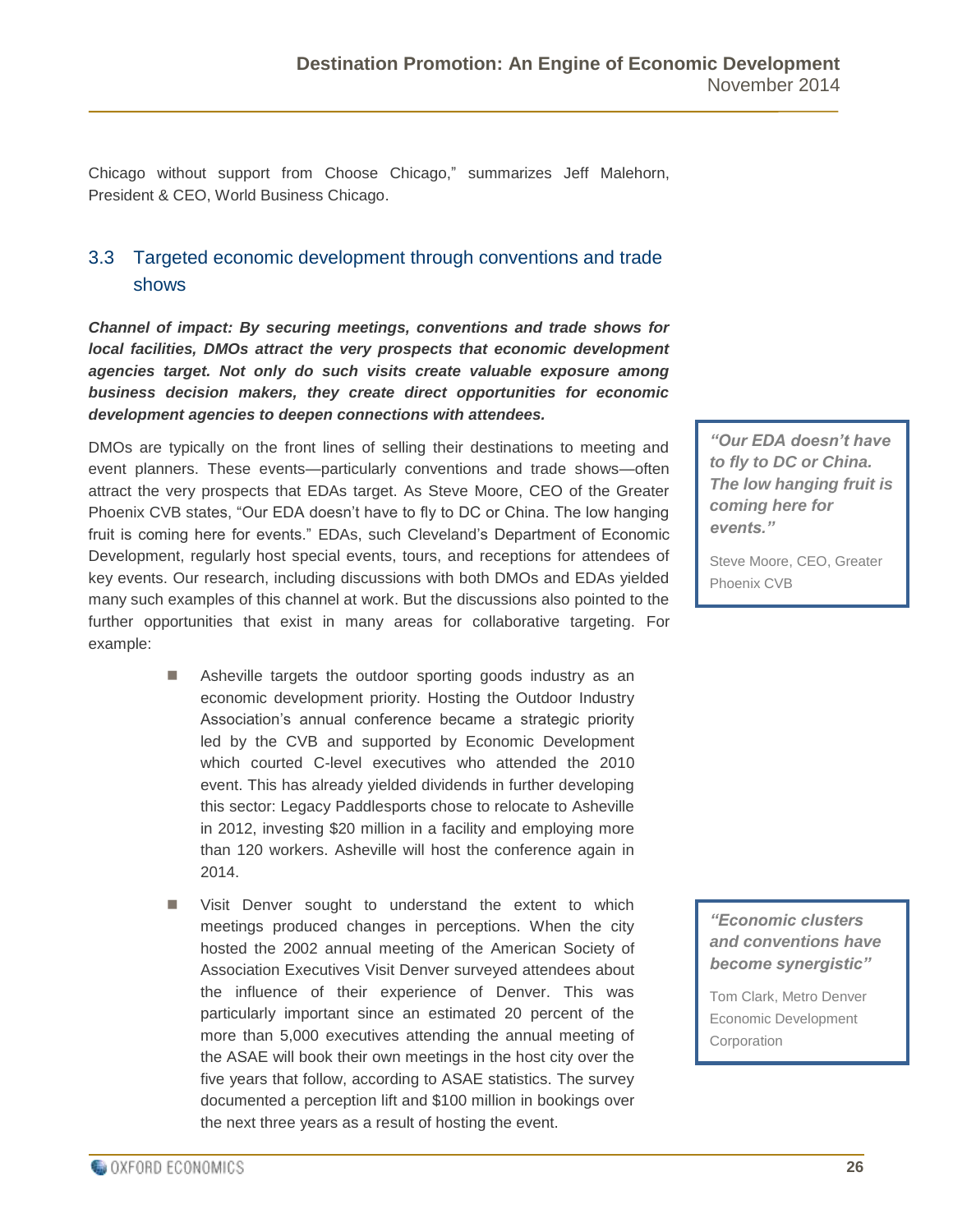- In Denver, "Economic clusters and conventions have become synergistic," according to Tom Clark of the Metro Denver EDC. In particular, conventions have provided Denver with a platform for targeting development within the bio-science sector. As an example, the World Conference on Lung Cancer (WCLC) is holding its 16th World Congress on Lung Cancer in Denver in September 2015, which is expected to attract more than 7,000 delegates from more than 100 countries.
- **World Business Chicago views conventions and trade shows** as a strategic priority within its overall mission. WBC has an assigned staff member who focuses on trade shows and conventions, recognizing that each visiting delegate presents the potential of a new headquarters or distribution center investment. Choose Chicago provides a list of groups to WBC which uses this to target the most promising events. WBC touches all of the events through its presence at McCormick Place, but 10 to 12 major shows per year are identified for special focus. WBC considers attendees at major events to be a "captive audience" and their visit to Chicago provides an opportunity to showcase the city. For example, the Advanced Medical Technology Association is holding its 2014 conference (AdvaMed2014) in Chicago, bringing high level representatives from more than 1,000 medical technology companies. The conference itself is considered to be a "medical technology incubator". For the Water Environment Federation Technical Exhibition & Conference (WEFTEC Expo) in 2013, WBC sat with the board of trustees before kickoff of show. The mayor gave the keynote address and WBC hosted a private reception with top executives.
- Stephen Moret, Secretary of Louisiana Economic Development shares this view of the value of conventions especially industry events and corporate meetings that attract executives. "Anything that brings the decision makers within the auto, aerospace, IT or other industries into contact with our state is a good thing."
- In California, the 2014 BIO International Convention drew more than 15,000 industry leaders to San Diego in June 2014, including nearly 2,500 CEO's, from 50 states and 70 countries. GoBiz saw this as a major economic development opportunity and set up the "California Pavilion" as a partnership among various organizations to promote the state for investing, visiting, and living. Visit California materials were provided to delegates throughout the event.

*World Business Chicago has an assigned staff member who focuses on trade shows and conventions, recognizing that each visiting delegate presents the potential of a new headquarters or distribution center.*

*"Getting in front of executives while they're here is easier than going around the country to meet with them."*

Stephen Moret, Secretary of Louisiana Economic Development Corporation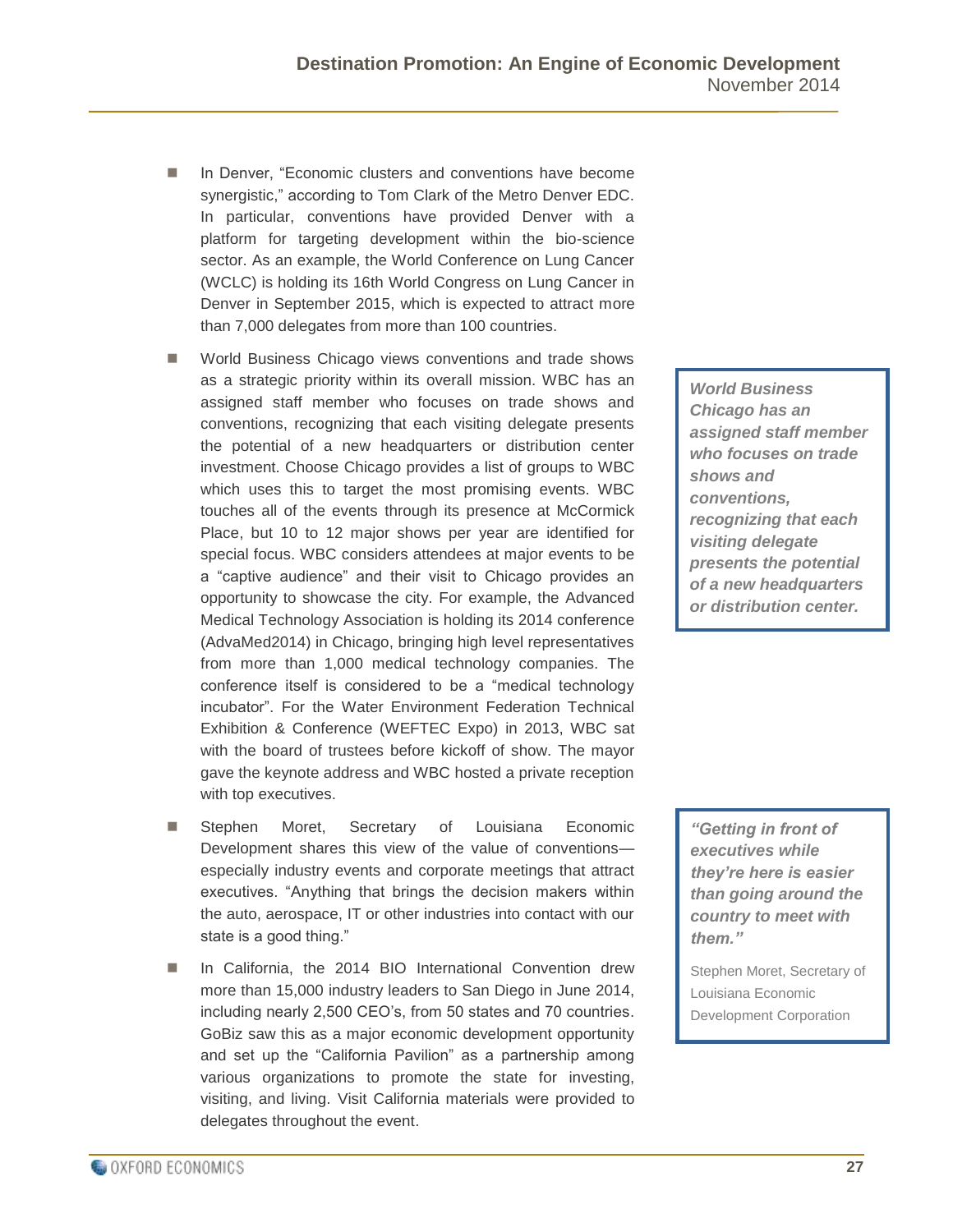Future untapped opportunities were also noted. For example, Louisiana Economic Development (LED) acknowledges that given the large number of events that come to Louisiana, there remains an untapped opportunity to collaborate more. In particular, Secretary Moret believes that the opportunity could be cultivated by building more visibility for LED during major events and working to gain an audience with decision makers during their visit to the state. "Getting in front of executives while they're here is easier than going around the country to meet with them." Jay Dardenne, Lieutenant Governor of the State of Louisiana agrees, "Convention facilities and hotels throughout the state draw conventioneers to Louisiana and our authentic culture and joie de vivre creates a lasting impression. We need to take advantage of selling Louisiana as a great place to do business and live while decision makers are here enjoying everything we have to offer."

*Observed best practice: EDAs and DMOs can jointly leverage strategic conferences, trade shows. By targeting events in key industry clusters or with a high profile in certain areas, events can be used to develop strategically important sectors of the economy. In addition, once key events have been secured, EDAs and DMOs should work together to establish a presence at these events and gain an audience with executives and other decision makers. EDAs can further leverage high profile events by connecting with media representatives and hosting hospitality events.*

Our research reviled strong recognition of the valuable benefits regions can realize by securing certain conventions, trade shows and other events, and then appropriately leveraging the impact of those events to achieve specific goals. What type of event works best? The "best fit" is dependent on local strategies, with events offering the potential to add momentum to tactics already underway. Case studies in Cleveland, Denver and Phoenix help demonstrate this best practice in action.

> Destination Cleveland specifically looks to build its medical and bio-science sector by attracting targeted industry trade shows and conventions. The strategy leverages the Global Center for Health Innovation, which is adjacent to the Cleveland Convention Center and provides state-of-the-art spaces, programs and virtual offerings that differentiate Cleveland in its ability to attract medical and bio-science events. Once an event has been secured, Cleveland looks to maximize the impact. For example, when the CleanMed Conference & Exposition was held in June 2014, attracting more than 1,000 attendees from health care networks, Cleveland's Department of Economic Development presented on a panel and provided a tour presenting the Cleveland story to prospective investors. Such strategies build locally-based

*"We need to take advantage of selling Louisiana as a great place to do business and live while decision makers are here."*

Jay Dardenne, Lieutenant Governor of the State of Louisiana

*"Targeting events that serve sectors of your local economy is a holistic approach to economic development."*

David Gilbert, President and CEO, Destination Cleveland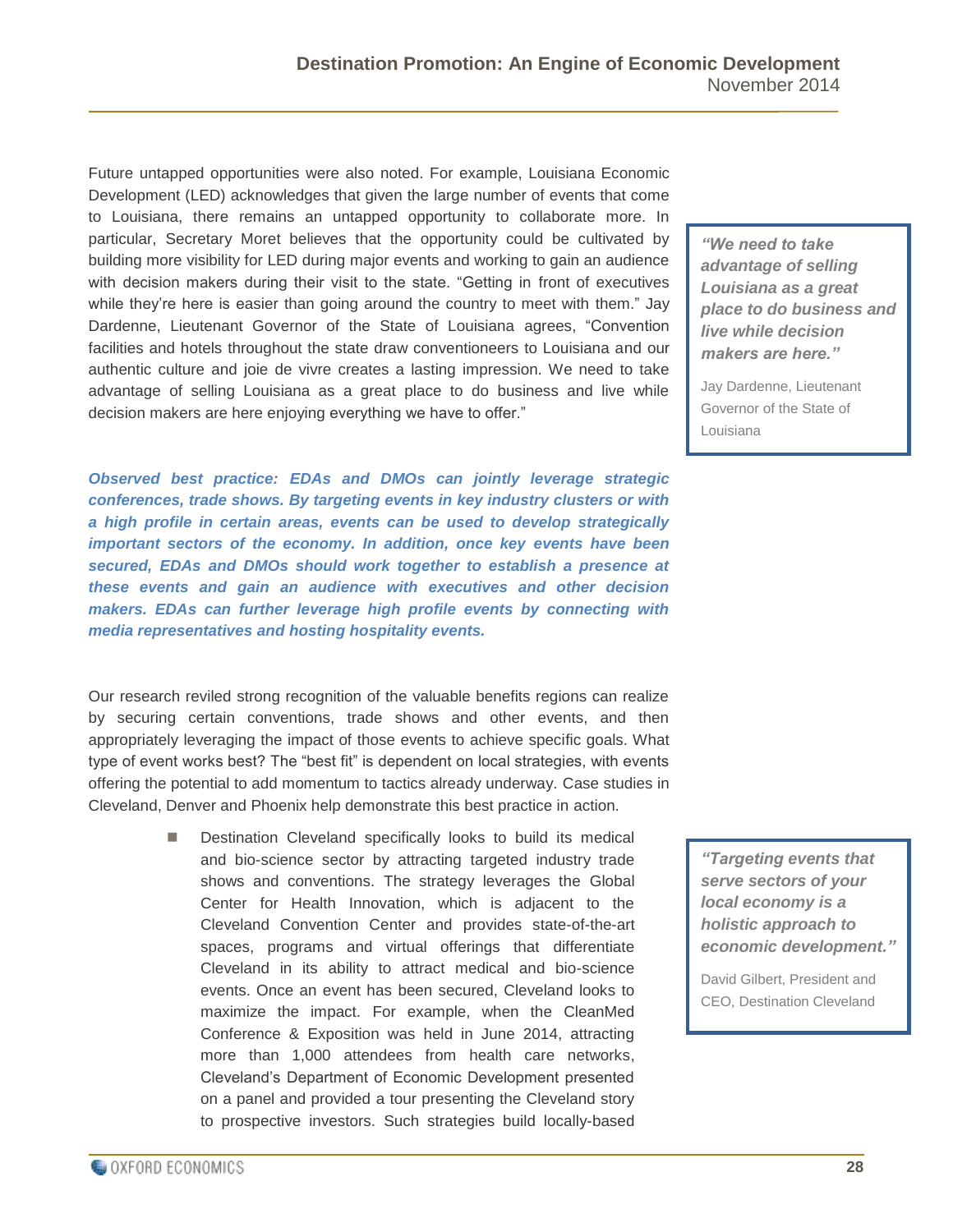expertize and exposes potential investors to the strength and momentum in Cleveland's biomedical sector.

- "Targeting meetings and tradeshows that serve sectors of your local economy is a holistic approach to economic development," said David Gilbert, President and CEO of Destination Cleveland. "On one hand, you're able to leverage local industry expertise in a given sector, providing enhanced programming, sponsorship and even unique off-site venue assets to the meeting planner – all of which help drive attendance to your city. At the same time, you're growing the destination's perception as a hot bed for creativity and innovations within these sectors, helping your EDA attract talent and generate jobs."
- Destination Cleveland has had similar success targeting other key sectors to further specific economic development goals. For example, Team NEO (a non-profit economic development organization promoting Northeast Ohio) worked in partnership with Destination Cleveland to secure the Industrial Asset Management Council (IAMC) professional forum in 2015. The event will bring five hundred corporate real estate executives, site location consultants, and economic developers to Cleveland. "The attendees of the IAMC forum are the very business location decision makers we target every day," said Jay Foran, Team NEO's Senior Vice President for Business Attraction. "We will leverage this opportunity to give these senior-level decision makers a first-hand look at the assets of Northeast Ohio.
- In some cases, the brand exposure of a major event represents an important platform for a city. Visit Denver and the Metro Denver Economic Development Corporation (EDC) collaborated to win the bid for the Democratic National Convention in 2008. This collaboration extended beyond the bid process to maximize Denver's brand promotion during the event. EDC and Visit Denver organized an opening reception at a theme park and created a central space for media hospitality. The media editorial was very positive, citing the hospitality of the city and accentuating key economic development messages.
- Similarly, in Phoenix, the bid for the 2015 Super Bowl and Pro Bowl was led by a consortium, including regional CVBs and

*"The attendees of the IAMC forum are the very business location decision makers we target every day."*

Jay Foran, Team NEO's Senior Vice President for Business Attraction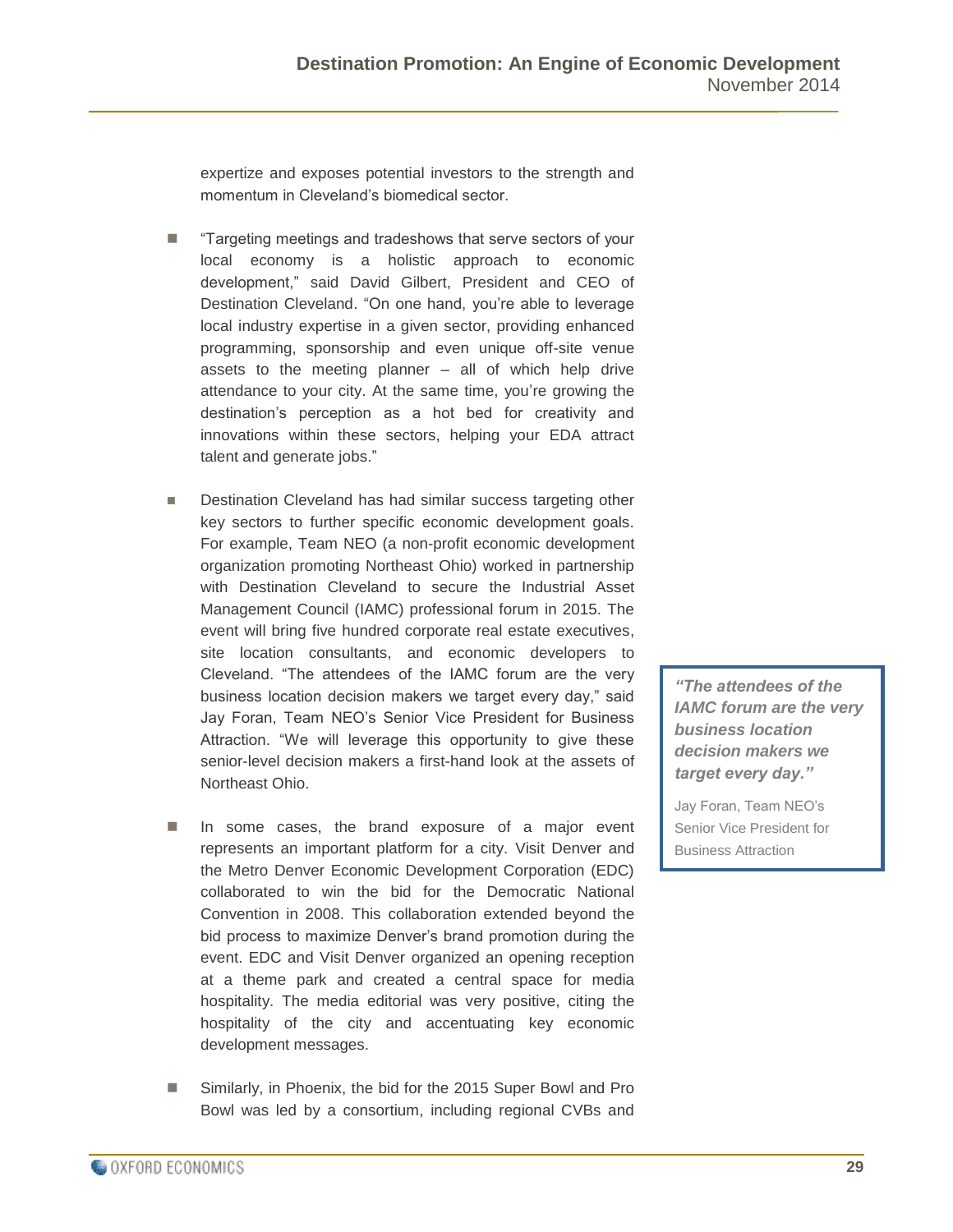Economic Development. The NFL initially reached out to the Greater Phoenix CVB, which coordinated with area CVBs to assemble the necessary room block.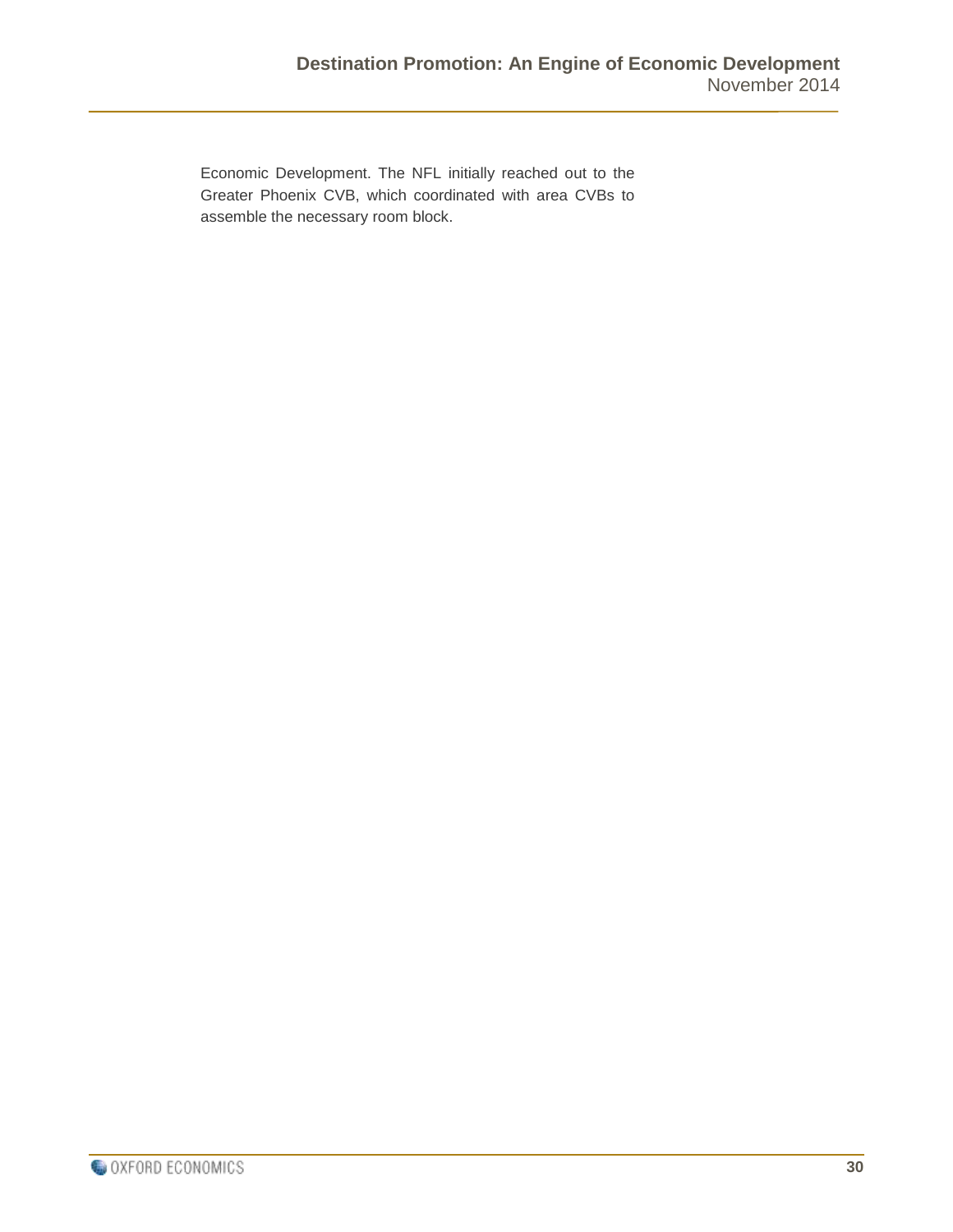#### **Hosting Events builds knowledge and fostering innovation**

Today's "knowledge-based" and innovation-driven economies benefit from face-toface connections, and relationships. In this context, industry conventions position an economy to acquire knowledge, innovate, and grow. Knowledge-based workers benefit from greater potential to access and encounter specialized knowledge and sustain social connections, and connections to other markets provide access to a wider base of suppliers and access to new production techniques. This makes existing firms more productive, serves to help attract additional investment, and fuels innovation.

As economists have studied the knowledge transfer that is enabled by connections, the findings have helped improve our understanding the importance of travel in building knowledge, fostering innovation and supporting economic growth. Oxford Economics conducted a national survey of 300 business travelers in 2012 and asked them to score the impact of conferences and conventions across a number of potential benefits.

Nearly 80% of respondents rated "industry insights" as an area of high impact, scoring this benefit as a four or five on a one-to-five scale. Industry insights were cited more consistently as a high impact return on conferences and conventions

#### **Impact of conferences and conventions**



% of respondents indicating high impact on 1 to 5 scale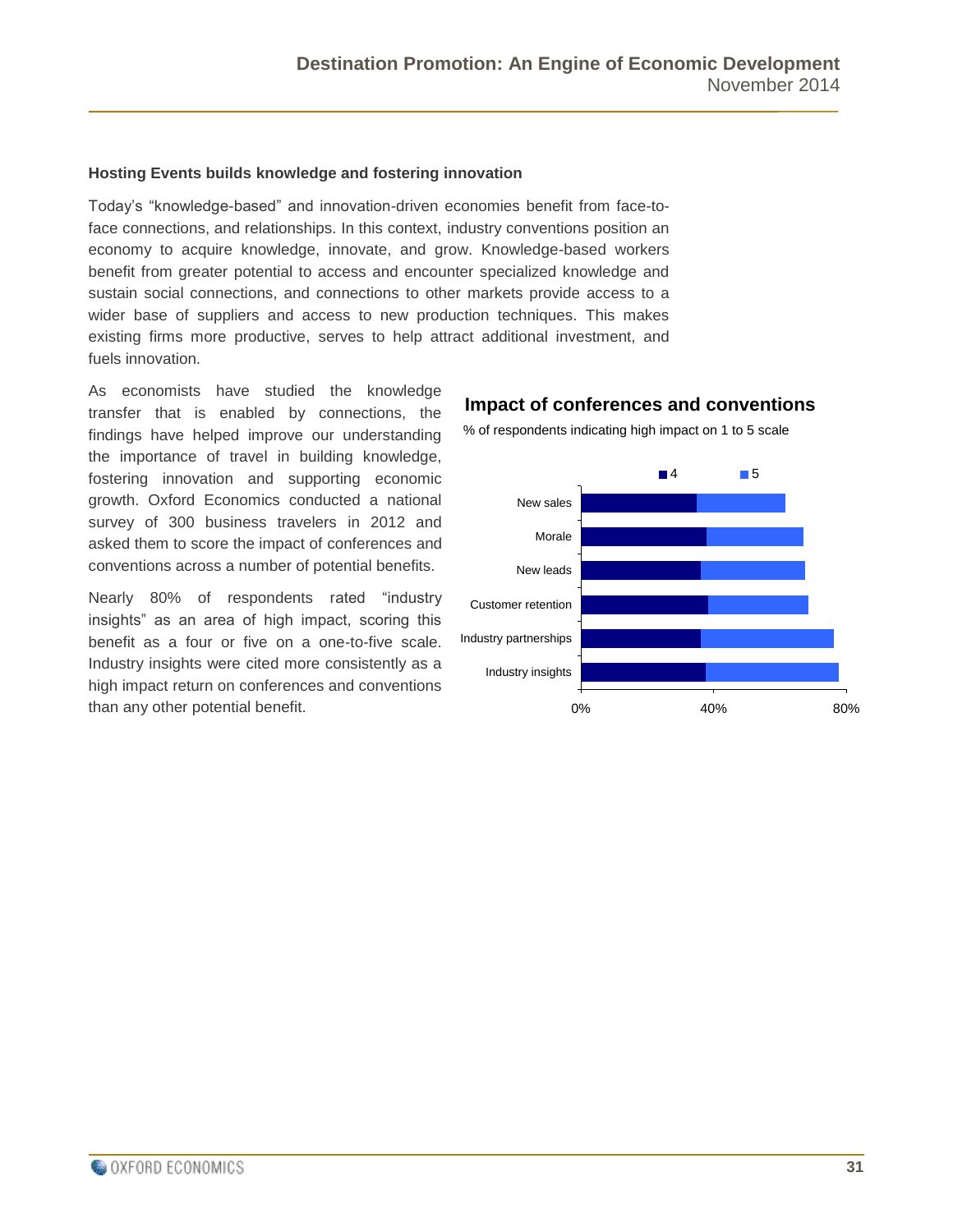#### <span id="page-31-0"></span>3.4 Raising the quality of life

*Channel of impact: The visitor economy that is fueled by destination promotion supports amenities and a quality of life that are integral to attracting investment in other sectors.*

Parks and public areas, dining and nightlife in walkable districts, services and transportation along waterfront areas, creative arts and cultural institutions - these are just some of the local facilities and services that benefit from the visitor economy but are also valued by residents and—by extension—site locators, investors, and business executives. Recognizing this clear link, we sought to explore what role these visitor-supported amenities play in supporting economic development efforts.

Based on this research, we summarized three key findings:

- Visitors provide substantial demand for amenities and generate returns in terms of quality of life improvements for residents, helping raise the quality of life.
- Economic research and real-world business location decisions demonstrate that such amenities and lifestyle characteristics are important in driving economic growth.
- **Leading practices in economic development leverage these** visitor-supported quality of life assets.

#### **The visitor economy helps support amenities and quality of life**

In destination markets, the visitor economy supports amenities and quality of life in two primary ways: ongoing spending and new investment.

- Visitor spending helps support a broader and higher quality set of local amenities than an area could otherwise sustain. For many businesses, whether on the smaller scale of a restaurant or on the larger scale of a theater or sports facility, the difference between breaking even or running at a loss can be thin. As an incremental source of business above and beyond what can be supported locally, visitors provide demand for businesses as well as many not-for-profit institutions, such as museums.
- The visitor economy also helps support new investment in local attractions. For example, urban renewal projects such as Faneuil Hall Marketplace in Boston which was restored in 1976, the Inner Harbor in Baltimore, or more recent examples such as the growth that Nashville has experienced with the 2001 opening of the new facility for the Country Music Hall of

*Visitor spending helps support a broader and higher quality set of local amenities than an area could otherwise sustain.*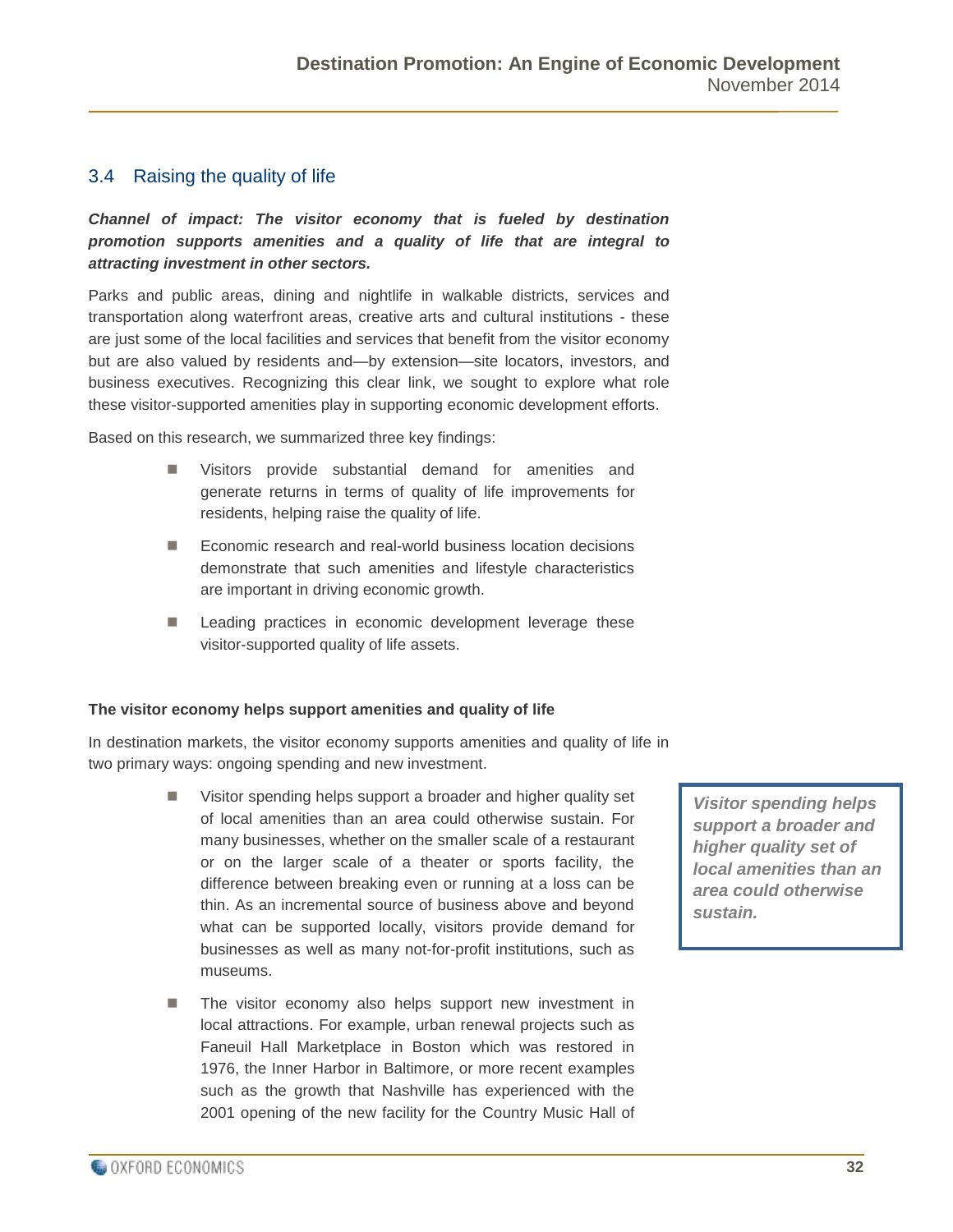Fame and subsequent development of Music City Center, which opened in 2013. In such situations, the development of visitor markets is a critical element in redevelopment success.

Such factors point to the importance of the visitor economy not only as a source of traditional economic benefits such as jobs and tax revenues, but also as a driver supporting local amenities and quality of life. In the following section, we look at the role of such amenities and lifestyle characteristics in supporting economic growth – tracing the linkages through which destination promotion and the visitor economy play a broader role.

#### **Importance of amenities and lifestyle characteristics in driving economic growth**

Economists increasingly recognize not only the important connection between an area's human capital and its economic growth, but also the role that amenities and lifestyle characteristics play in attracting human capital.

Richard Florida, an urban theorist and author of several popular books, provides an introduction to these concepts, noting that economists and geographers have long looked at the role that the availability of talent has played in the location decisions of firms, but have only more recently turned to the factors that attract talent.<sup>27</sup>

As Richard Florida writes:<sup>28</sup>

"A growing stream of research suggests that amenities, entertainment, and lifestyle considerations are important elements of the ability of cities to attract both firms and people."

…the "traditional view offered by economists is that places attract people by matching them to jobs and economic opportunity. More recent research suggests that places attract people by providing a range of lifestyle amenities (see Gottlieb 1995)."<sup>29</sup> "Kotkin (2000)<sup>30</sup> argues that high-

*The visitor market can be a critical driver of redevelopment and investments in new attractions.*

*"A growing stream of research suggests that amenities… are important elements of the ability of cities to attract both firms and people."*

Richard Florida

<sup>27</sup> Richard Florida, "The Economic Geography of Talent," *Annals of the Association of American Geographers* 92, no. 4 (2002): 743–55.

 $28$  Ibid.

 $\overline{a}$ 

<sup>29</sup> Paul D. Gottlieb, "Residential Amenities, Firm Location and Economic Development," *Urban Studies* 32, no. 9 (1995): 1413–36.

<sup>30</sup> Joel Kotkin, *The New Geography: How the Digital Revolution Is Reshaping the American Landscape (Random House LLC,* 2002).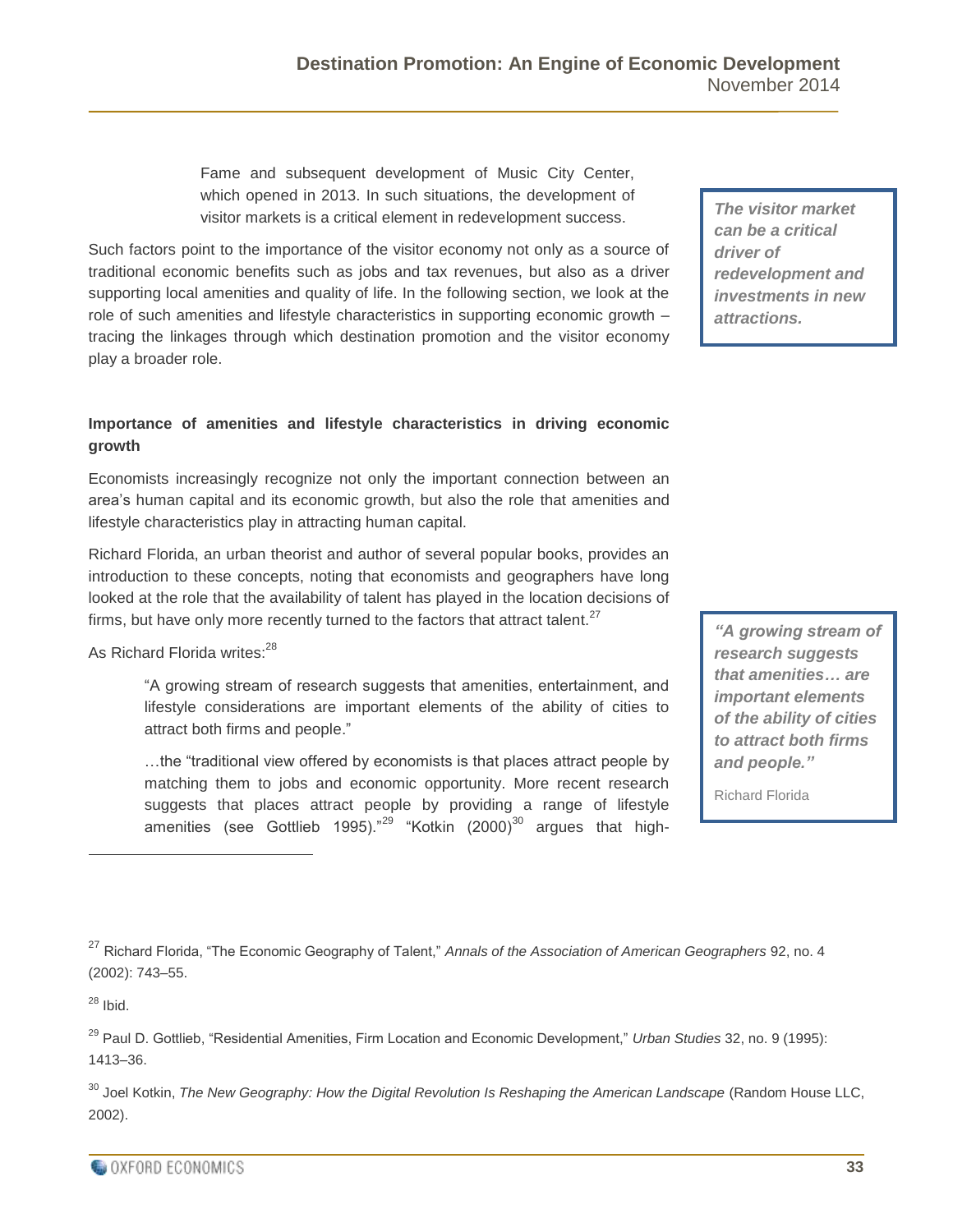technology industries are attracted to a range of lifestyle amenities. Glaeser, Kolko and Siaz (2001, 48) $31$  found a significant relationship between amenities and city growth….

"If cities are to remain strong, they must attract workers on the basis of quality of life as well as on the basis of higher wages.""

Interest in the role of lifestyle amenities and quality has resulted in highly relevant research, including a recent study by two economists in Philadelphia that provides an in-depth analysis that is particularly relevant to the role of the visitor economy. In this analysis, titled "Beautiful City: Leisure Amenities and Urban Growth", the researchers use several approaches to address the question: "Did cities that are perceived as attractive places for leisure activities grow at a relatively faster pace in recent periods?"<sup>32</sup> A core aspect of the analysis uses the volume of leisure trips to each metropolitan statistical area (MSA) as a measure of local leisure-oriented amenities, proposing that the types of amenities that attract leisure travelers, such as "…scenic views, historic districts, architectural beauty, and cultural and recreational opportunities… [are] some of the very characteristics that attract households to cities when they choose these places as their permanent homes."<sup>33</sup>

*Analysis of 150 cities shows that those destinations that attract more leisure visitors grew on average 2% faster over a ten year period in terms of population and employment.*

The research reaches several affirmative conclusions, summarized as follows.<sup>34</sup>

 Population and employment growth was about 2.0 percent higher over a ten year period in an MSA with twice as many leisure visits at the start of the period as another MSA. The analysis considers the period from 1990 to 2000, and controls for other economic and geographic factors typically considered in such research.<sup>35</sup>

 $33$  Ibid.

 $\overline{a}$ 

 $34$  Ibid.

<sup>31</sup> Edward L. Glaeser, Jed Kolko, and Albert Saiz, "Consumer City," *Journal of Economic Geography* 1, no. 1 (2001): 27–50.

<sup>32</sup> Gerald A. Carlino and Albert Saiz, *Beautiful City: Leisure Amenities and Urban Growth*, SSRN Scholarly Paper (Rochester, NY: Social Science Research Network, December 6, 2008), http://papers.ssrn.com/abstract=1280157.

 $35$  Examples of economic factors include the share of workers in manufacturing, while geographic variables included factors such as proximity to an ocean or Great Lakes coast and climate. Indeed among such variables, leisure visits stood out as the third most important predictor of population growth over the 10 year period, only rating below factors measuring immigration, tax levels, and climate. Based on an evaluation of growth from 2000 to 2006, leisure visits are also found to be a good predictor of growth beyond the base sample period.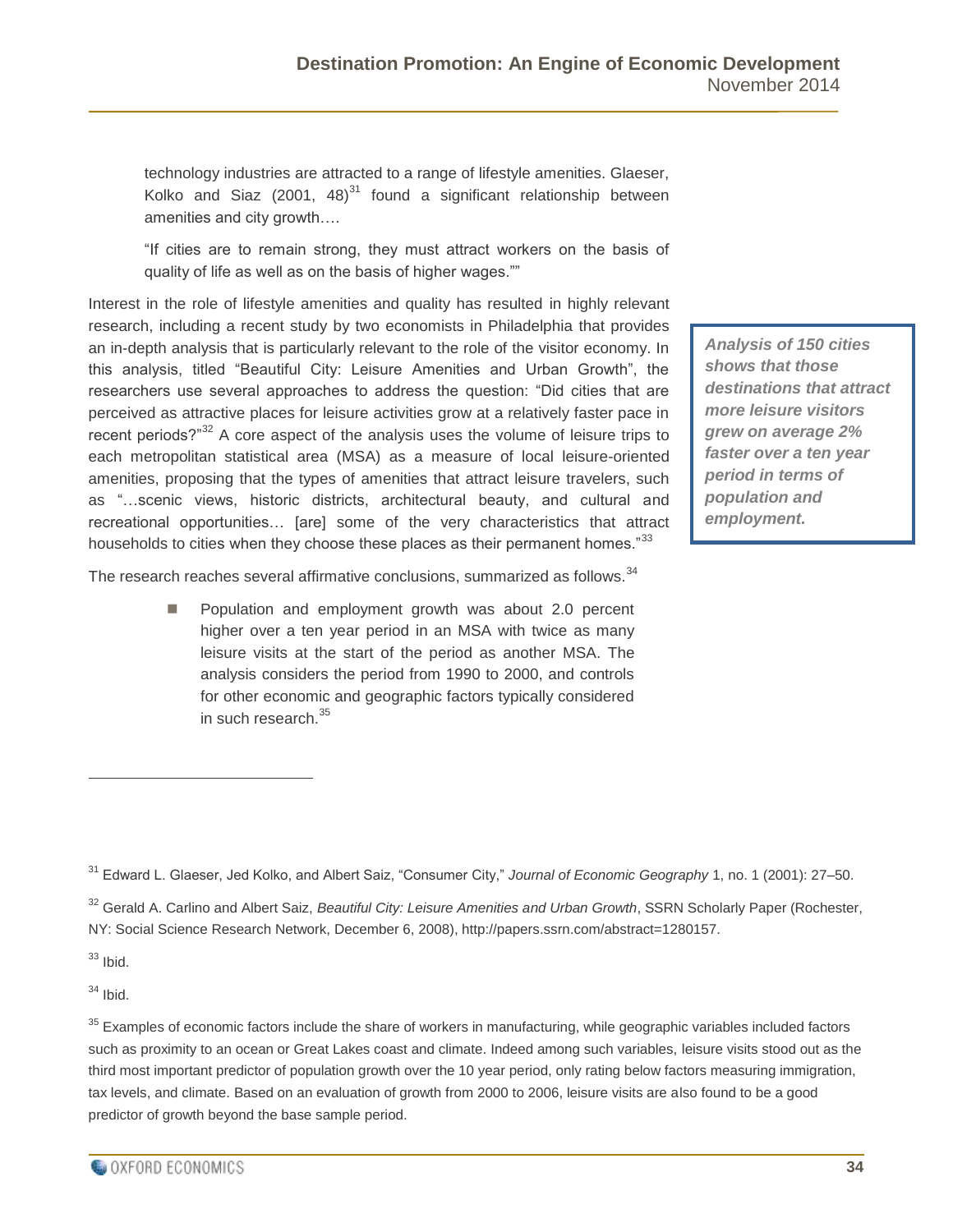- **MSAs that attracted greater numbers of leisure visitors also** attracted a greater share of college educated residents, consistent with the expectation that leisure amenities can contribute to attracting high-skilled individuals to a city.
- **E** Leisure trip volumes are more powerful as a variable to explain population growth than previous measures of city amenities used by other researchers, such as the number of restaurants, movie theaters, and museums.
- Neighborhoods that are "central recreational districts", defined as proximate to recreational and leisure-oriented amenities<sup>36</sup> grew faster than other comparable areas, flourishing even as other central city areas lagged. Similarly, access to central recreational districts was found to be even more important than proximity to the central business district in explaining residential rental price growth.

Such research points to the importance of quality of life in attracting human capital that helps foster valuable economic growth. Looking ahead, as the importance of knowledge, and skills, increases further, attracting human capital is anticipated to become even more important.

The importance of quality of life plays out in everyday business decisions being made by firms that are choosing new locations for expansions or to relocate. For example, Boeing's decision to relocate its headquarters to Chicago was heavily influenced by the cultural assets and vibrancy of the city. This relationship is selfevident to Jeff Malehorn of World Business Chicago, who states:

"Every deck I present to a CEO, we build in the cultural assets. If the family isn't happy, it's a harder sell. [The location] has to be a cool place with activities and culture. Traveler attractions are the same reason that CEOs choose a place."

Of course, quality of life factors have different levels of importance depending on the type of business and the company leadership making the ultimate decision. In some situations, it makes a tremendous difference. Even if certain operating costs are higher in a given location, they may not represent the most important factor for a company's location decision. It may be more important for an area to demonstrate the quality of life characteristics that make the area attractive to the company's

*Cities that attract greater numbers of leisure visitors also attracted a greater share of college educated residents.*

*Boeing's decision to relocate its headquarters to Chicago was heavily influenced by the cultural assets and vibrancy of the city.*

*"Traveler attractions are the same reason that CEOs choose a place."*

Jeff Malehorn, President & CEO, World Business Chicago

<sup>&</sup>lt;sup>36</sup> Factors used to define central recreational districts included proximity to the city's tourism center, historical sites, and other recreational places such as museums, local attractions, major theaters, parks and zoos.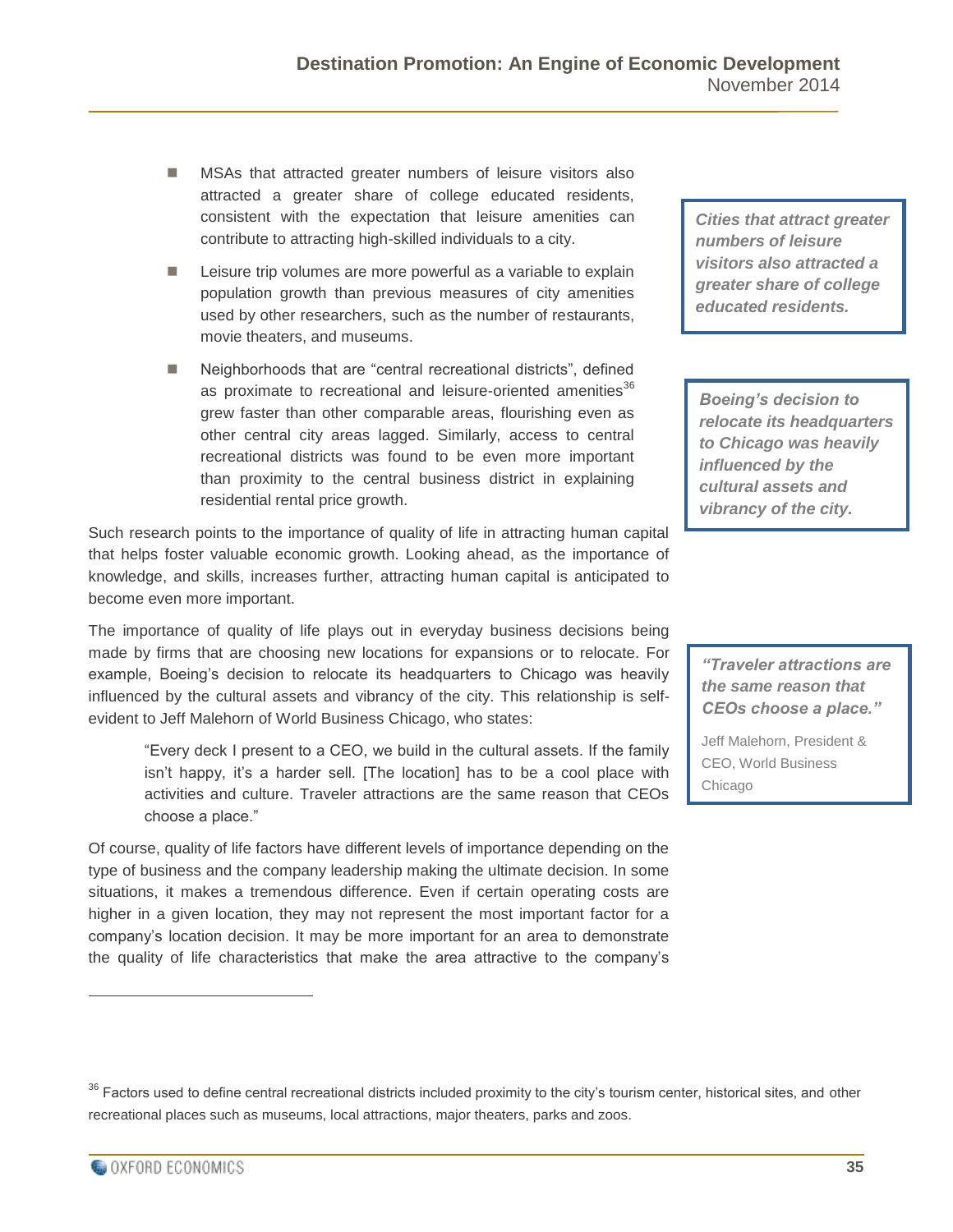executives and other relocating employees. Similarly, quality of life has an indirect impact on location decisions by helping a region attract and retain a talented workforce. Availability of skilled labor is frequently one of the top criteria in business location decisions, and areas with high quality of life are better able to attract and retain such workers.

*Observed best practice: For important new investment bids, EDAs will coordinate with DMOs for the best possible pitch. Given the importance of destination characteristics in the decisions of investors and site locators, DMOs can provide the marketing content and experiences to visitors to strengthen the bid*

All of the economic development agencies we studied reported collaboration and contact with the local DMO, including the use of collateral and media originally developed by DMOs. For example, the Cleveland Department of Economic Development has an entire section its website called "Living Here" that focuses on amenities and attractions including arts, culture, and entertainment.

Denver provides several examples of the collective impact of tourism on resident quality of life and, in turn, on economic development:

- The Denver Economic Development Corporation (EDC) works with Visit Denver to develop attractions in the metro area including urban packaging, destination amenities (including Coors Field), a convention center, and urban activities. "Denver is a small market so we need everybody. Collaboration is normal and required," observes Tom Clark, Metro Denver EDC.
- The reasons that people visit Denver, including a vibrant entertainment and arts sector, are the same reasons that people want to live in Denver. The airport, EDC, Visit Denver, state tourism and state EDC all work together and meet on a regular basis.
- The Metro Denver EDC led the effort for funding of major funding requirements for a Major League Baseball team and stadium. The stadium has been catalytic in lower downtown, driving the development of entertainment and restaurants with the convention center, Coors Stadium, and the Pepsi Center as anchors. This has been a significant draw for tourism but has also led to the relocation of 20,000 people in lower downtown Denver.

*The development of leisure attractions in lower downtown Denver has be instrumental in the relocation of 20,000 residents to the area.*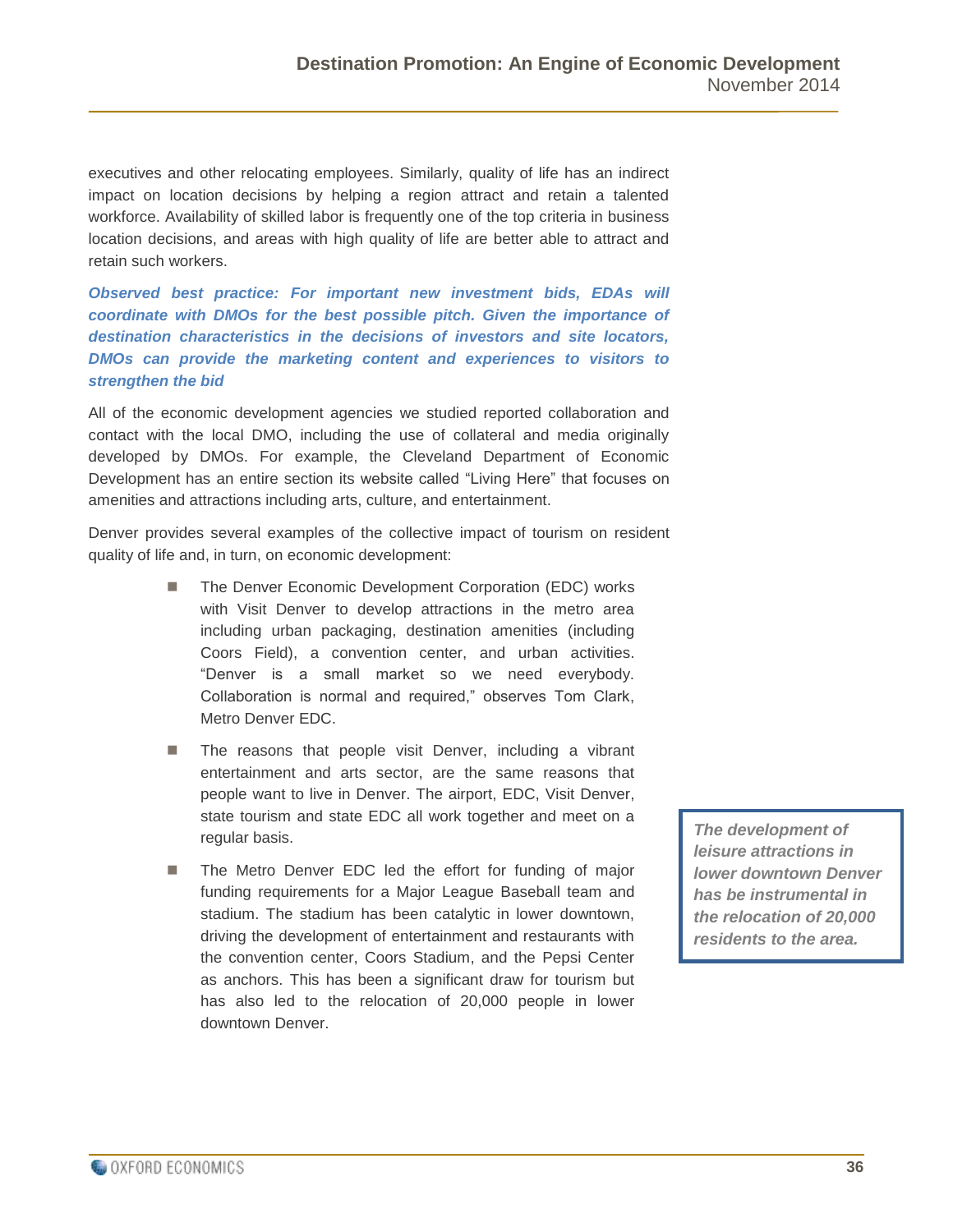In Cleveland, the CVB has taken the lead on destination development by creating a department solely focused on enhancing visitor experiences. For example, Destination Cleveland has spearheaded the creation of a new city-wide way-finding project. David Gilbert, President and CEO of Destination Cleveland, explains, "The visitor experience is affected by a wide range of destination attractions. With the new way-finding initiative we are facilitating city-wide experiences for both visitors and residents."

Asheville recognized the importance of visitor attractions and amenities in 2001 by dedicating one percentage point of the occupancy tax to a Tourism Product Development Fund. The DMO awards grants to capital projects that generate overnight visitation. Almost \$20 million in funding has been provided for projects including sports facilities, conference center renovations, and new attractions. Since the inception of the fund, visitor spending in the county increased 98%, compared to 78% statewide.

The Asheville CVB directly supported economic development in pitching the city's lifestyle to New Belgium Brewery. Ben Teague, Executive Director of the Economic Development Coalition for Asheville-Buncombe County, states, "A trending item for economic development is lifestyle, culture and community awareness. Our CVB is the expert in promoting this." Stephanie Brown, Executive Director of the Asheville CVB summarized the point: "Nine million visitors came to Asheville last year. They support an amenity base—which provides a desirable lifestyle—that is larger than our population will support."

This was evident in Asheville's recent win of a \$125 million investment from GE Aviation. The selection of Asheville was heavily influenced by its quality of life scores related to both outdoor activities and a vibrant downtown. As companies seek to attract and retain talent, these location factors have become more central to investment decisions.

*"Nine million visitors came to Asheville last year. They support an amenity base—which provides a desirable lifestyle—that is larger than our population will support."*

Stephanie Brown, Executive Director of the Asheville CVB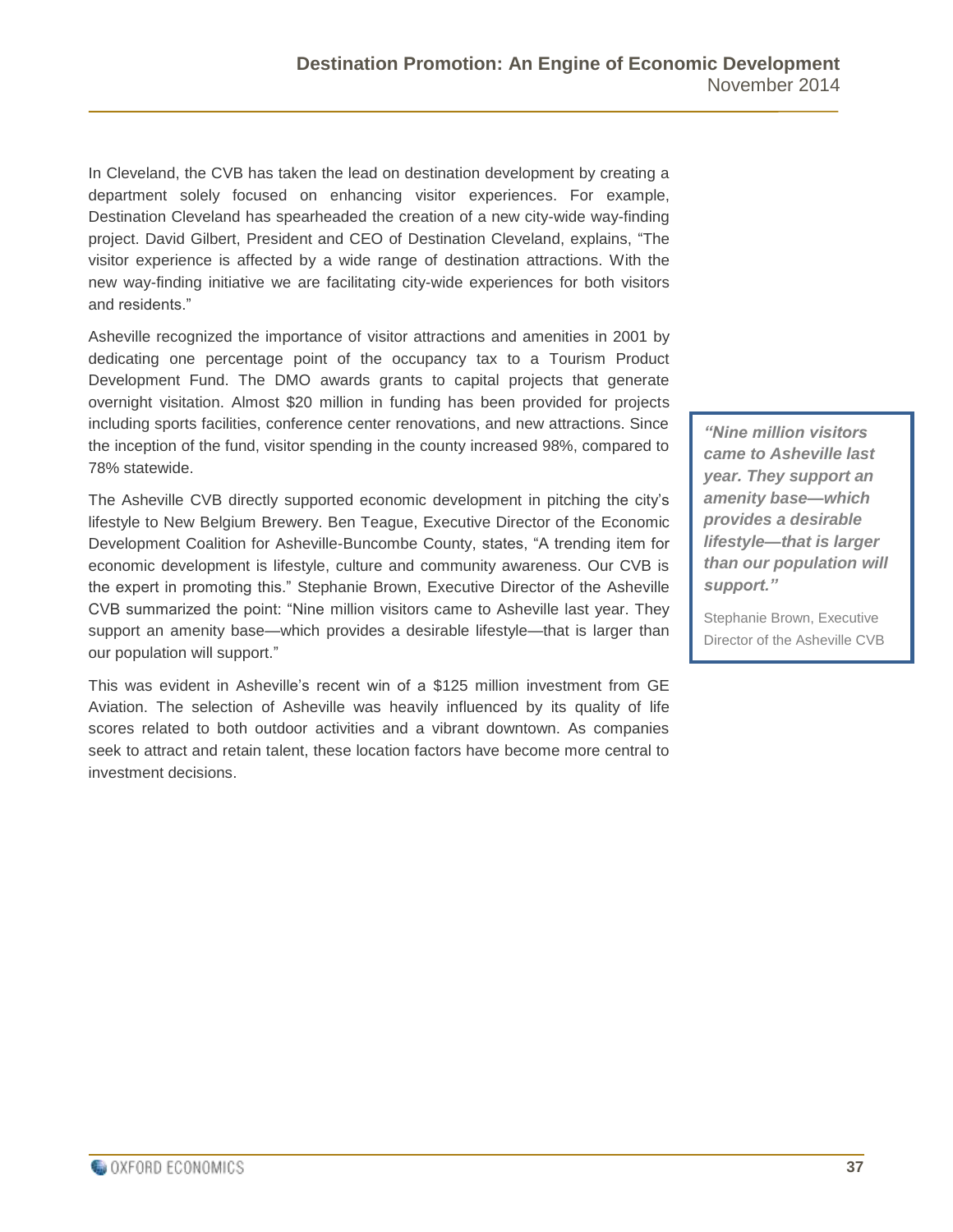## <span id="page-37-0"></span>4 The Economic Track Record of Cities that Prioritize Destination Promotion

Key Findings:

- Cities with a higher concentration of visitor-related industries tend to grow faster than average.
- Recent research has found higher-levels of leisure visits positively affect population growth and employment growth at the city level.
- Econometric tests show that structural shifts in the visitor economy are followed in subsequent years by sustained changes in growth in other parts of the economy. A 10% increase in a destination's visitor-related employment that is achieved through an increase in that destination's share of total US visitor-related employment (i.e. a market share gain), tends to be followed by a 1.5% increase in employment in other sectors in that city in the short run (approximately two years).

Having observed the various ways in which destination promotion supports broader economic development efforts, the question remains whether a factual relationship can be determined. That is, do cities (and states) that are succeeding as visitor destinations tend to succeed in economic development?

While some researchers have previously investigated the causal relationship between tourism and economic growth at the national US level, few studies have analyzed the relationship between tourism and economic growth at the regional level. $37\,38$  Therefore, an important step in the path forward is to use the wide range of experiences that is found at the regional level in the US as a base for further analysis.<sup>39</sup> This analysis attempts to do just that.

As a starting point, we provide context by summarizing the correlation between visitor economy intensity at the city level and economic growth over the next ten years. Next, we discuss the results of a detailed causality analysis that we conducted to assess whether growth in the visitor economy leads to growth in other

*Those metros which have experienced stronger performance in visitor-related sectors have also tended to perform better in other industries.*

 $39$  Ibid.

<sup>&</sup>lt;sup>37</sup> Chun-Hung Hugo Tang and SooCheong Shawn Jang, "The Tourism–economy Causality in the United States: A Sub-Industry Level Examination," *Tourism Management* 30, no. 4 (2009): 553–58.

<sup>&</sup>lt;sup>38</sup> María del P Pablo-Romero and José A. Molina, "Tourism and Economic Growth: A Review of Empirical Literature," *Tourism Management Perspectives* 8 (2013): 28–41.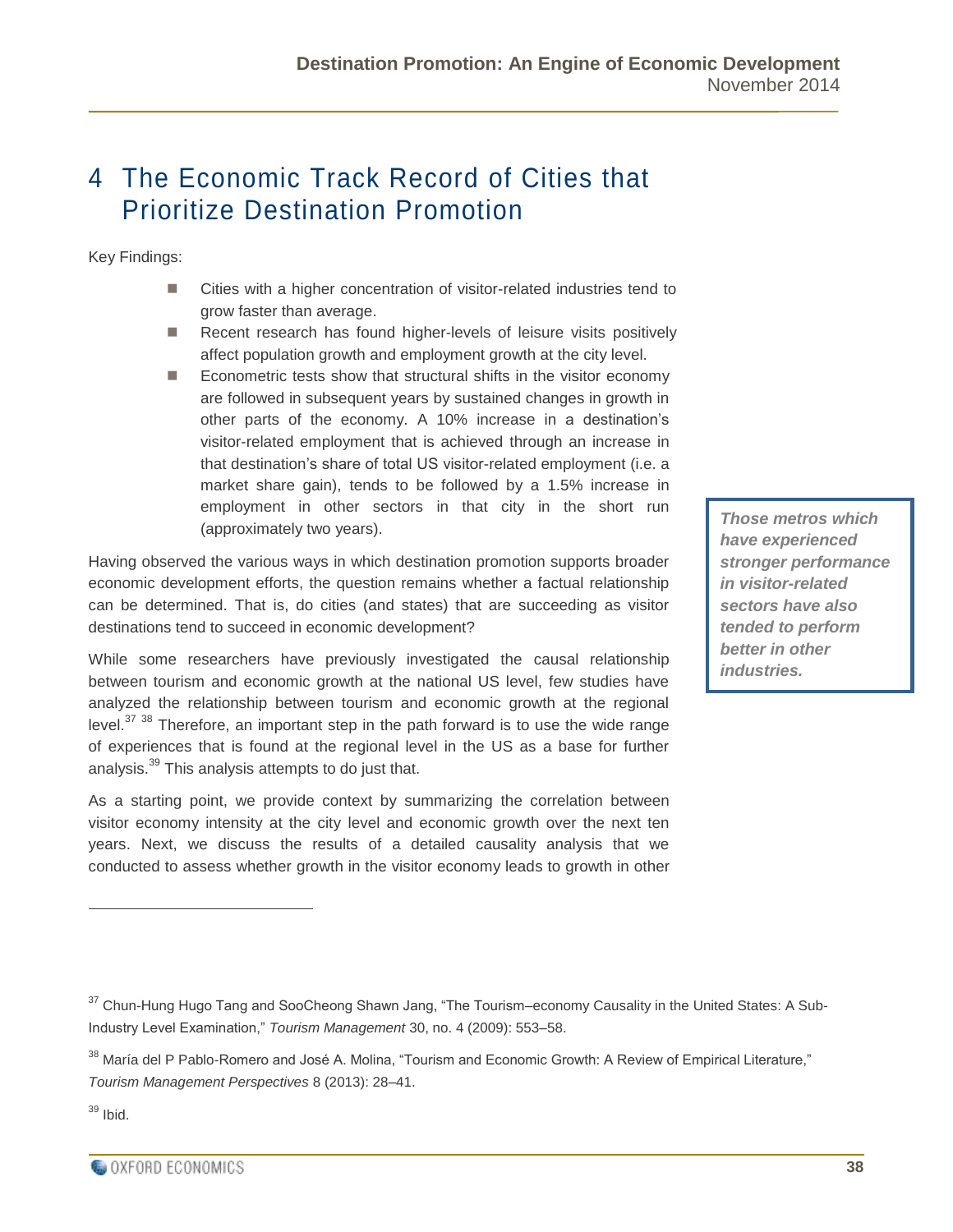sectors. This is the crux of entire study. We follow this with a brief summary of results from a recent research paper that examined the influence of leisure amenities, quantified by the number of leisure visits a region attracts, and economic growth over the next ten years, controlling for a host of factors.

#### <span id="page-38-0"></span>4.1 Correlation

The visitor economy is one of many factors that influence regional economic growth. As shown in the following figure, a simple correlation analysis between the importance of a metro area's visitor economy and subsequent job growth shows a positive relationship, but many other factors are also at work. In this graph, the importance of the visitor economy is shown on the horizontal axis as measured based on the share of jobs accounted for by selected hospitality and tourism sectors in 2004. $40$  Growth in total employment over the period from 2004 to 2013 is shown on the vertical axis. Each city is measured on the basis of the metropolitan statistical area (MSA), which represents specifically defined set of economically-connected counties. In total, measures for 96 cities are shown.<sup>41</sup>

Based on this correlation, each 1.0 percentage point increase in the share of visitor economy jobs corresponds to total job growth over a nine year period that is 3.0 percentage points stronger. Considering San Francisco as an example, 3.0% of jobs in the economy were visitor economy jobs in 2004. This is 1.1 percentage points greater than the 1.9% share for the 96 MSAs on average. San Francisco total job growth was 2.4 percentage points faster than average of the selected MSAs. (This is a slightly slower pace of incremental job growth than implied by the correlation for the MSAs overall.)

*Each 1.0 percentage point increase in the share of visitor economy jobs corresponds to total job growth over a nine year period that is 3.0 percentage points stronger.*

 $40$  In this analysis, visitor economy employment includes the hospitality and tourism traded cluster sectors as well as air transportation sub-sectors.

<sup>41</sup> Asheville, NC is included in the set for illustrative purposes. Three MSAs are excluded due to the dominant role of the visitor economy (Las Vegas, Orlando, and Honolulu), one is excluded due to the size of its non-visitor-related air transport sector, which obscures measurement of the visitor economy as defined (Memphis), and New Orleans is excluded because the Hurricane Katrina recovery effects impact both measures.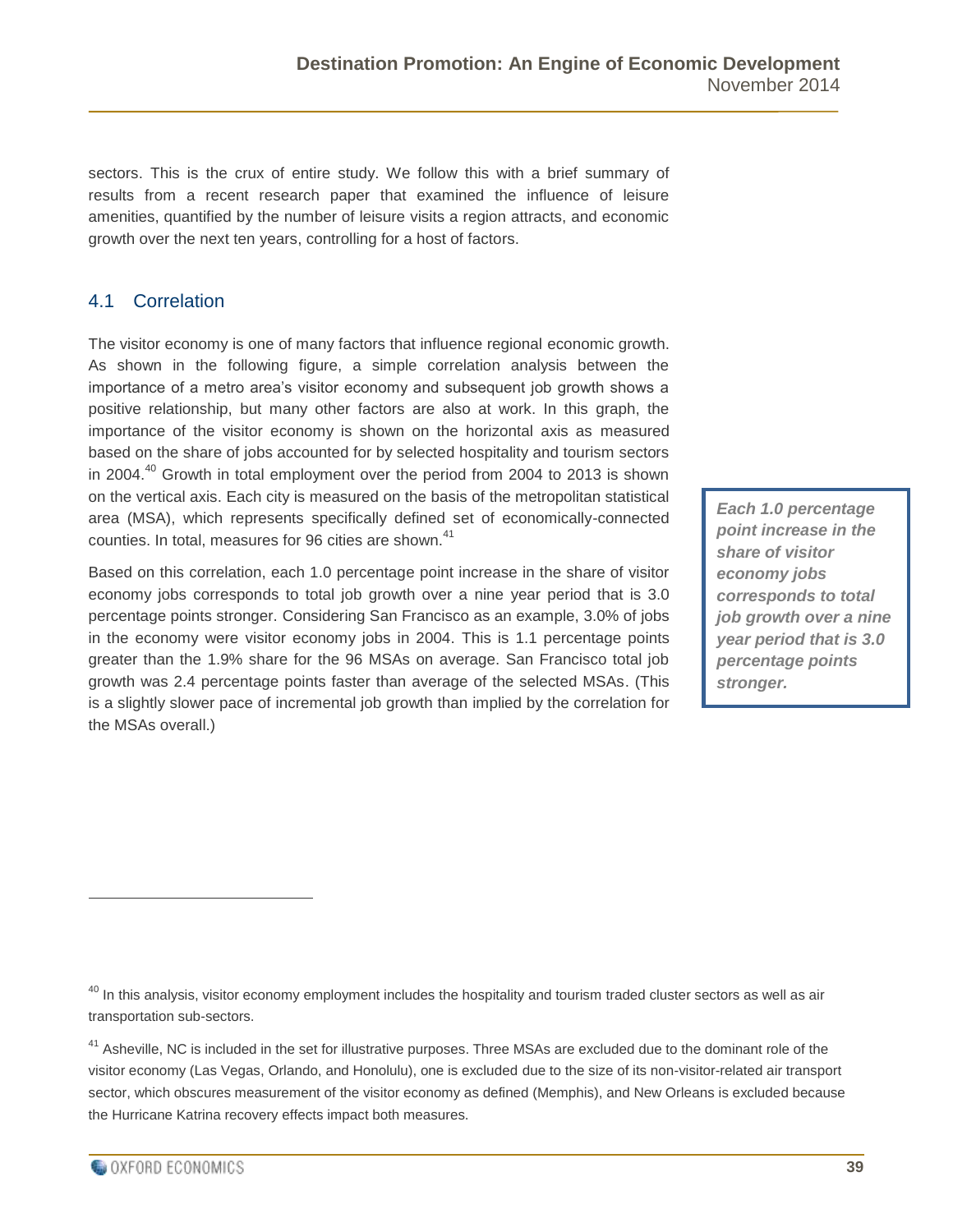

## **Visitor economy and total employment growth**

*Those destinations with a higher concentration of visitor-related activities and employment have historically grown faster.*

Source: Bureau of Labor Statistics; EMSI; Tourism Economics

This presents a compelling hypothesis that the dynamics described in the previous sectors are evident in the actual performance of cities. However, for the theory to be validated, causation must be substantiated.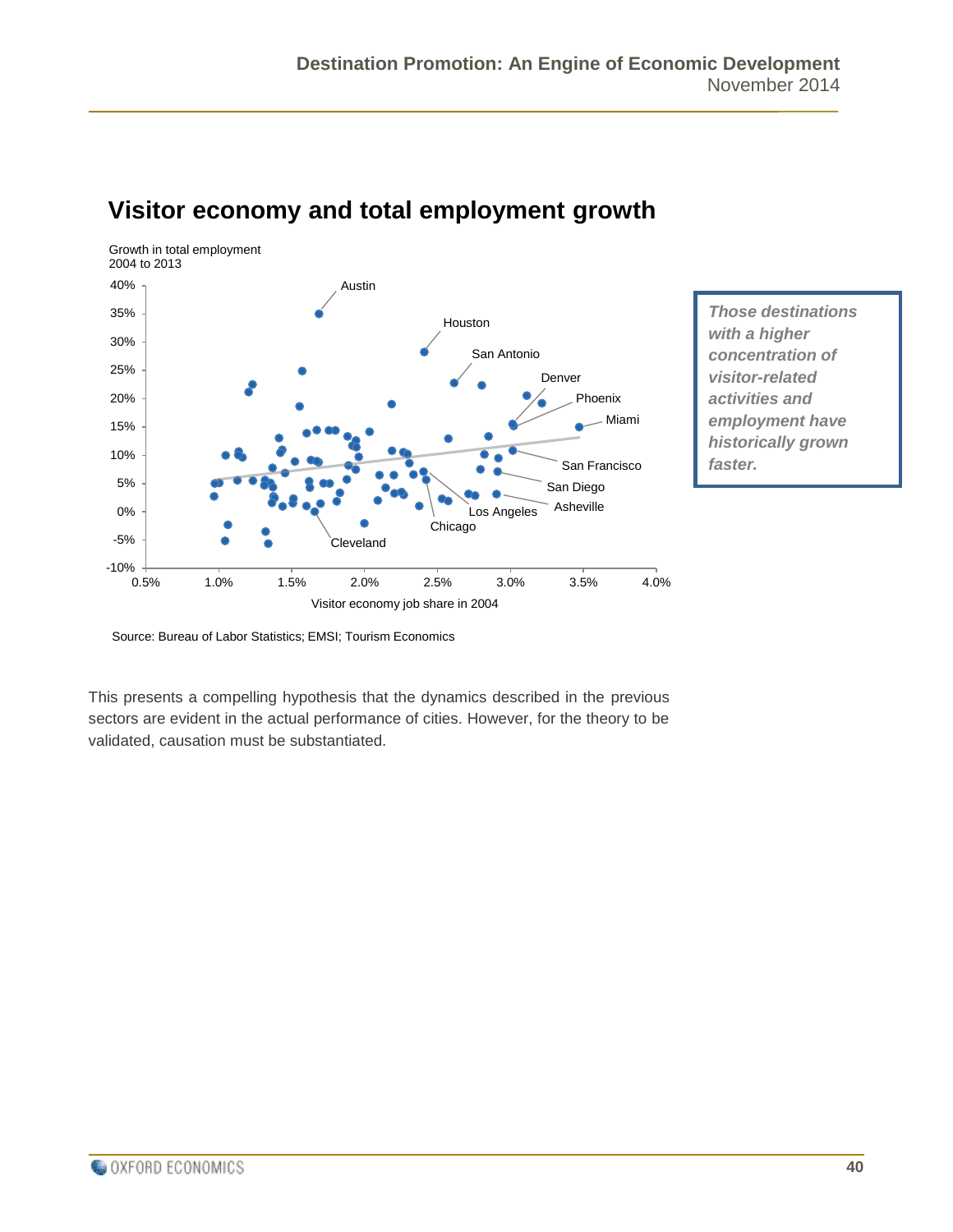#### <span id="page-40-0"></span>4.2 Causality analysis: Does growth in the visitor economy lead to growth in other sectors?

Determining the causal relationship between changes in the visitor economy and the broader economy represents the most important (and most detailed) part of our analysis. In this step, we developed a set of econometric models to discern whether causality flows from growth in the visitor economy to growth in other industries. The models use a set of panel data that consists of annual employment by industry sector, and wage information, for more than two hundred US cities over more than two decades.<sup>42</sup>

Similar to the basic correlation analysis, preliminary analysis of the panel data shows a clear correspondence between the visitor economy and wider economic activity across the US. Those cities which have experienced stronger performance in visitor-related sectors have also tended to perform better in terms of growth in other industries. However, it is not enough to look at just correlations to identify the underlying relationship and dynamics at work. Causality must be specifically assessed.

That is, does destination performance and intensity directly influence activity in other parts of the local economy? Or is destination performance itself a consequence of booming activity elsewhere in the local economy?

The simple answer from our results is that visitor activity is both a consequence of other economic activity (correlation) as well as an important predictive factor (causation) in wider economic development. Over this extended period of time and across hundreds of cities, developments in visitor-related sectors are typically followed by gains in other parts of the economy. This statistical observation follows the theory that structural changes in the visitor economy, such as can be achieved as investments in destination promotion, lead to improvements in transport connectivity, familiarity, brand, attractions, amenities and infrastructure. And these improvements create an environment where other industries grow in response.

In this way, the impact of the visitor economy goes beyond the standard economic impact analysis, with this causality analysis indicating that larger "catalytic" benefits tend to follow growth in the visitor economy.

*The impact of the visitor economy goes beyond the standard economic impact analysis, with causality analysis indicating that larger "catalytic" benefits are generated by growth in the visitor economy.*

*Econometric tests show that employment shifts in the visitor economy are followed in subsequent years by sustained changes in growth in other parts of the economy.*

 $42$  As with the correlation analysis, cities in this analysis are measured using metropolitan statistical areas (MSAs).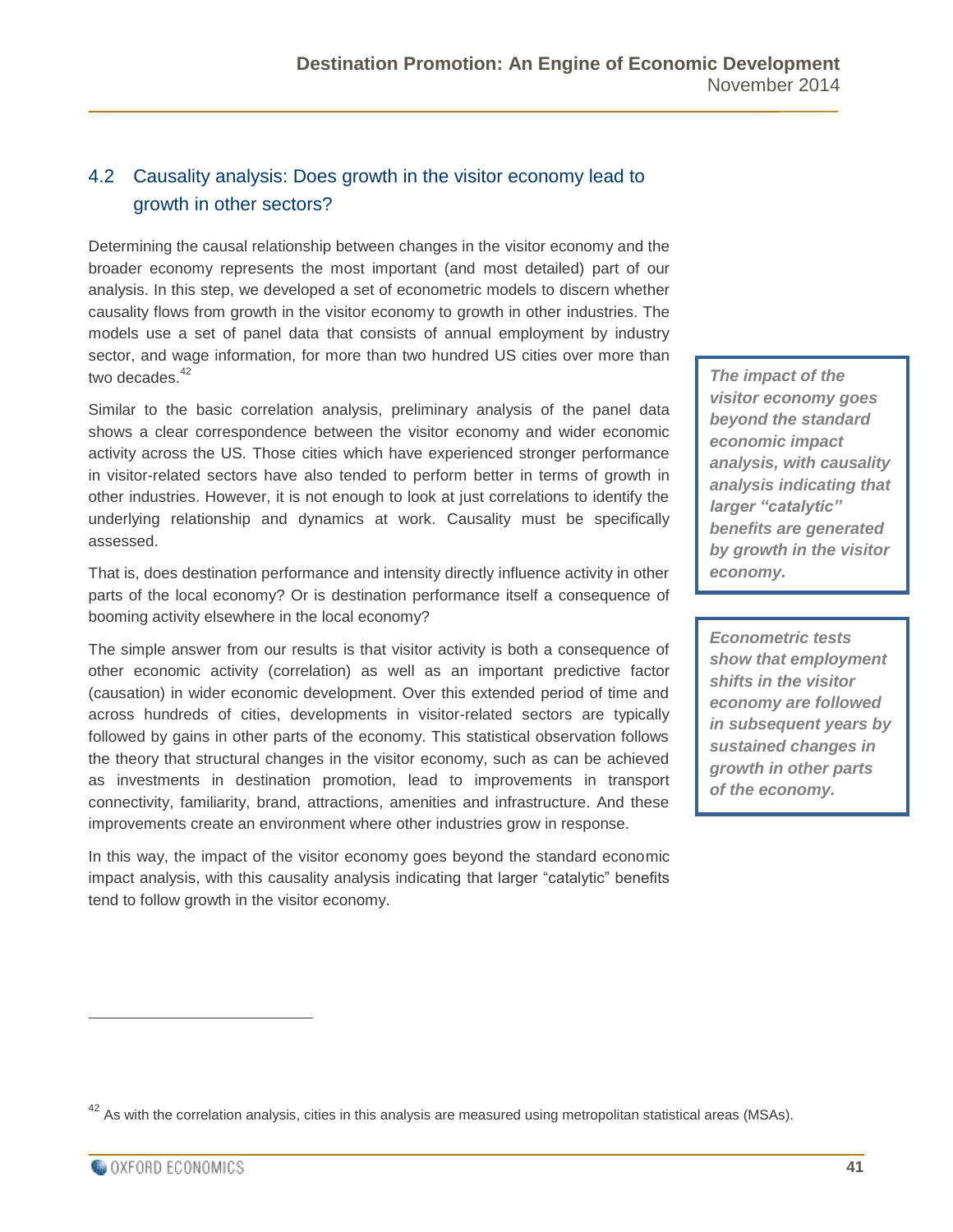#### <span id="page-41-0"></span>4.2.1 Approach

The specific approach that we used to assess causality was a form of econometric analysis referred to as "Granger causality tests". These tests measure the deterministic nature of the relationship between multiple variables, in this case employment in visitor-related sectors and employment and wages in other parts of the economy. To apply this approach, we developed a set of econometric models based on panel data consisting of employment by industry sector, and wage levels, covering a 23 year period (1990-2012) for 237 cities. In these models, we used an aggregate of the hotels, restaurants, and recreation sectors as a proxy for the visitor-related economy.<sup>43</sup>

In determining the specification of the economic models and corresponding tests, we sought to capture the long-run structural properties of activity by city rather than temporary movement over the business cycle.

In addition to the steps described above, we also performed selected tests to inform our analysis. For example, we carried out necessary tests for unit roots and cointegration to determine that trend relationships are indeed valid for estimation. The most statistically relevant equation formats for regression were also informed by these tests. Modeling details can be found in the Appendix.

#### <span id="page-41-1"></span>4.2.2 Overview of three tested models

Results of the Granger causality tests show that the relationship does indeed run in both directions. Changes in economic activity in sectors not associated with visitors often coincide with some immediate response in visitor-related sectors. This would be expected as business travel, at least, is influenced by economic activity in the destination. More importantly, the tests show that employment shifts in the visitor economy are followed in subsequent years by sustained changes in activity in other parts of the economy.

Specifically, we tested three different specifications, as outlined in the following paragraphs. Overall, the strongest results were evident for the second of these specifications. We focused the analysis on the largest 200 cities. Tests were also carried out for different size-based groups of cities, with the cities grouped according to the level of total employment.

<sup>&</sup>lt;sup>43</sup> Specifically, we used the leisure and hospitality sector, consisting of NAICS 71 Arts, entertainment and recreation, and NAICS 72 Accommodations and food service, to represent visitor-related employment.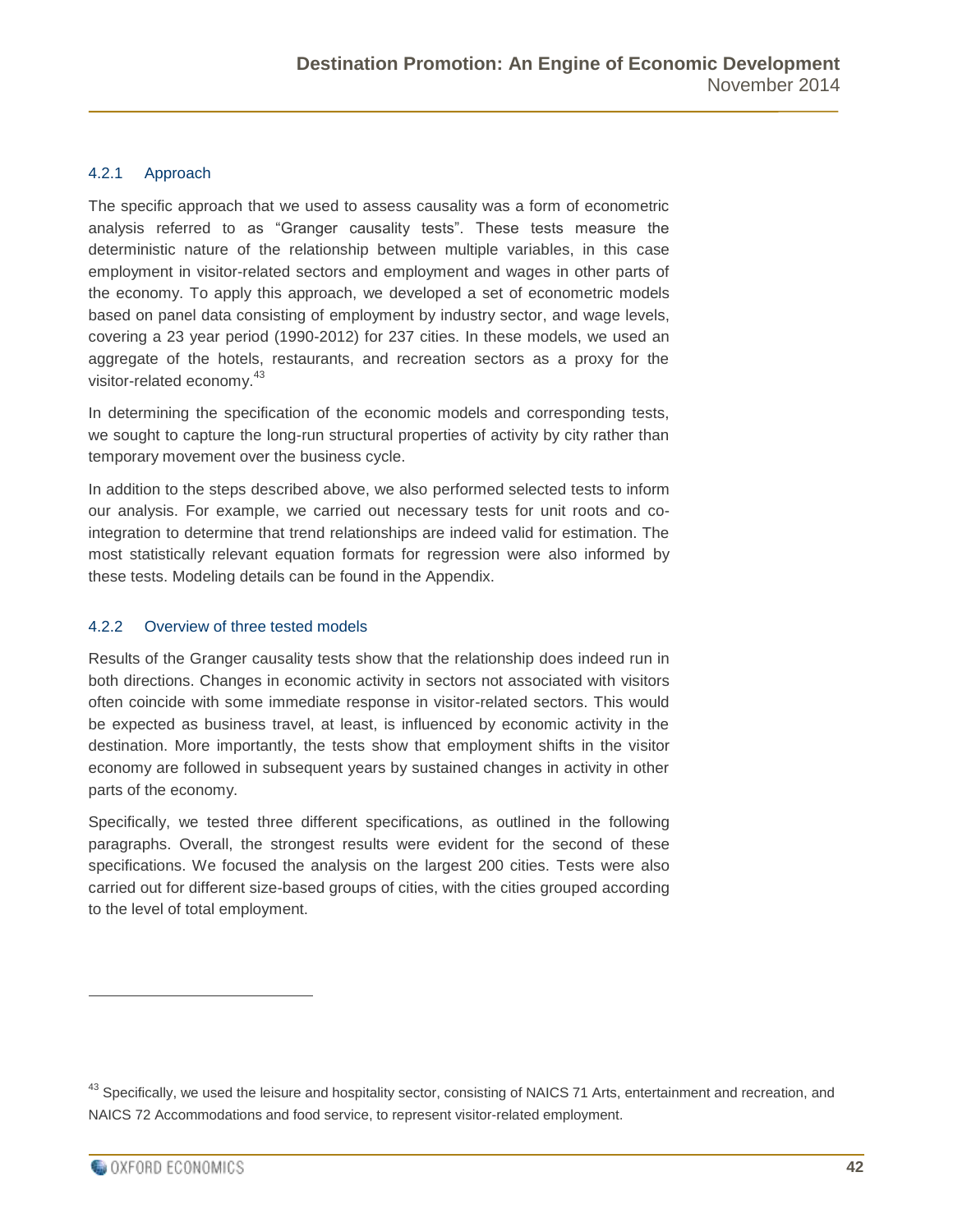#### **Model #1: Changes in employment levels: causality confirmed with low confidence**

In this framework, we tested the causal relationship between the *level* of visitorrelated employment for a given city and the *level* of other, non-visitor-related, employment in that city. Here the hypothesis was that cities that invest more heavily in the visitor economy, indicated by more rapid development in visitor-related jobs, subsequently experience faster growth in other sectors.

Based on the results, this relationship is statistically valid and visitor-related employment does indeed "Granger-cause" employment in other sectors with a short lag period. However, there are other causal factors and omitted indicators may mean that relationships are not as robust as other methods.

#### **Model #2: Changes in employment shares: causality confirmed with strong confidence**

In this framework, we tested the causal relationship between changes in visitor-related employment in a given city as a *share* of total US visitor-related employment and changes in other employment in that city as a *share* of the US total. Here the hypothesis is similar to the first framework, but the analysis is structured to look at a city's share of the US total. Since such shares follow patterns that are largely stable, competitive changes, such as advances in key sectors that result in significant shifts in a market's share, are more discernable.

Using this equation format, visitor-related employment is observed to cause employment in other industries. Test statistics are stronger than in the first framework, giving greater confidence that results are valid. Relationships are more strongly identified when testing for the group of smaller cities than for the largest cities.

The results indicate that a 10% increase in visitor-related employment that is achieved through an increase in that city's share of total US visitor-related employment (i.e. a market share gain), typically causes a 1.5% increase in employment in other sectors in that city in the short run (approximately two years)

The analysis of impacts for a typical city is a useful reference point. The average city in the top 200 US MSAs had 532,000 total jobs in 2013, of which 57,000, or 10.7%, were in the hospitality and leisure sector being used to represent the visitor-related economy and 475,000 were in other sectors. For such a city, an improvement the city's share of total US visitor-related employment, such as through an improved competitive position, that increases visitor-related employment by 10% is a gain of 5,700 jobs, and the implied gain in other jobs represents another 7,100 jobs (1.5% increase on 475,000 jobs). Thus, the full gain is 12,800 jobs, representing a 2.4% increase in total employment in the short run (approximately two years).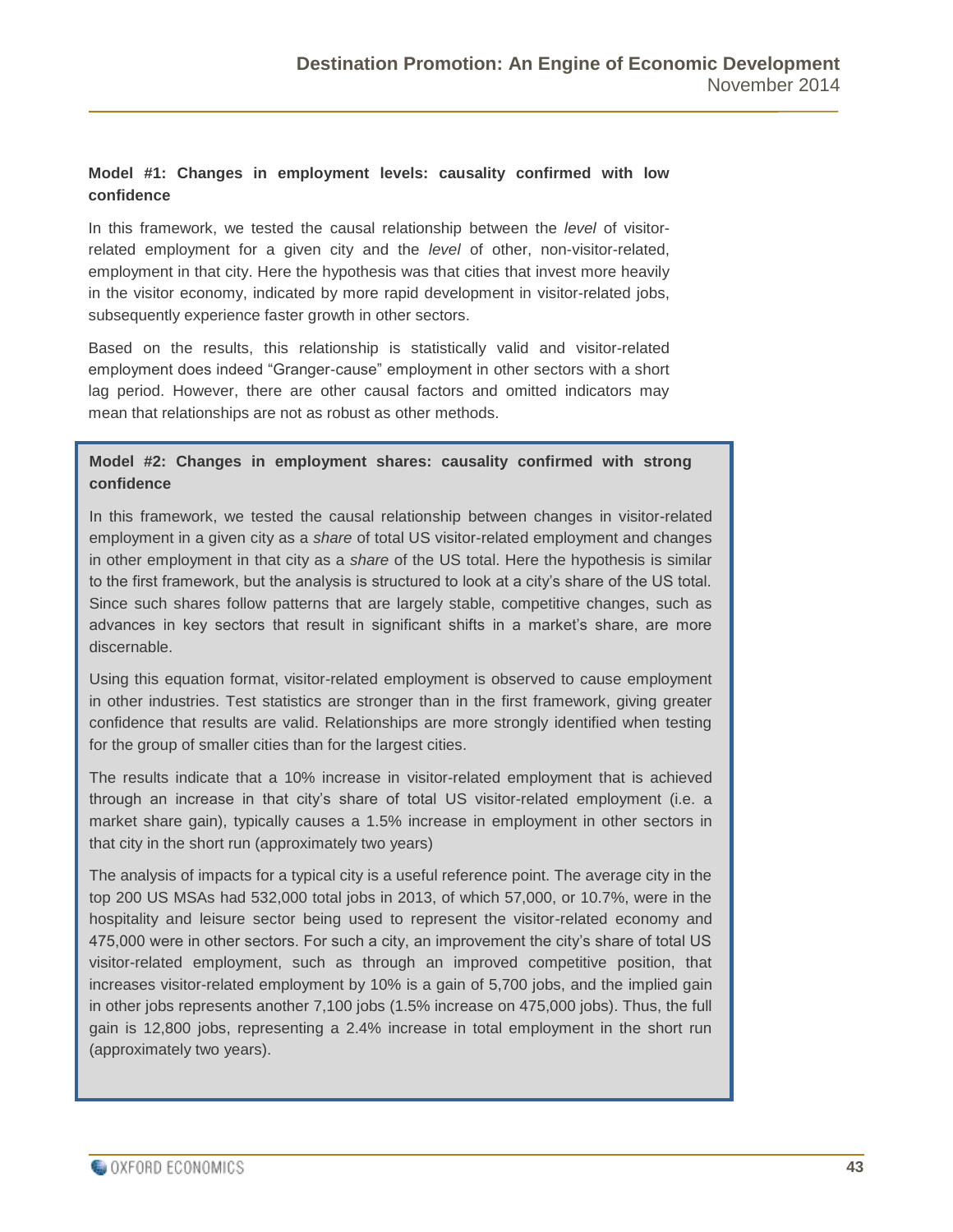#### **Model #3: Changes in employment shares relative to total employment and wages: causality confirmed with reasonable confidence**

In this third specification, we tested the causal relationship between changes in visitor-related employment in a given city as a *share* of total employment in that city and wages in other sectors in that city *relative* to the US average. Here the hypothesis is that those cities with a higher, and rising, proportion of employment in visitor-related sectors experience more rapid wage growth in the wider economy.

The results suggest this is a valid effect: that average incomes rise in the broader economy as visitor activity increases. These results point to an income effect from visitor activity as well as an employment effect.

#### <span id="page-43-0"></span>4.2.3 Model results

We carried out the causality analysis for the three specifications since each equation passed the initial validity tests. However, the clearest causal relationships are evident in the second model, which is set up to measure visitor-related employment and other employment in a city as a share of the US in total. This specification analyzes changes in the competitive position of each city relative to the rest of the country. Further background on this approach, as well as a more detailed discussion of results is provided as follows.

The second specification is simple, but it picks up key information regarding the visitor economy and broader economy in relation to the US in aggregate. By using

employment shares it is implicit that travel demand for each city follows a similar path as total US travel demand. This specification factors in major demand shifts for the city as well as the overall growth trend. Analysis of the data shows that shares are typically stable over time. For example, economic cycles broadly impact the visitor economy in most cities in ways that are consistent with the national cycle. Hence, any significant deviations are attributable to structural factors, such as a change in the competitive position of the city.

Similarly, broader economic activity is assumed to evolve in line with demand trends at the national level. Deviations in terms of changes in market share stand out, and have the potential to be attributable to

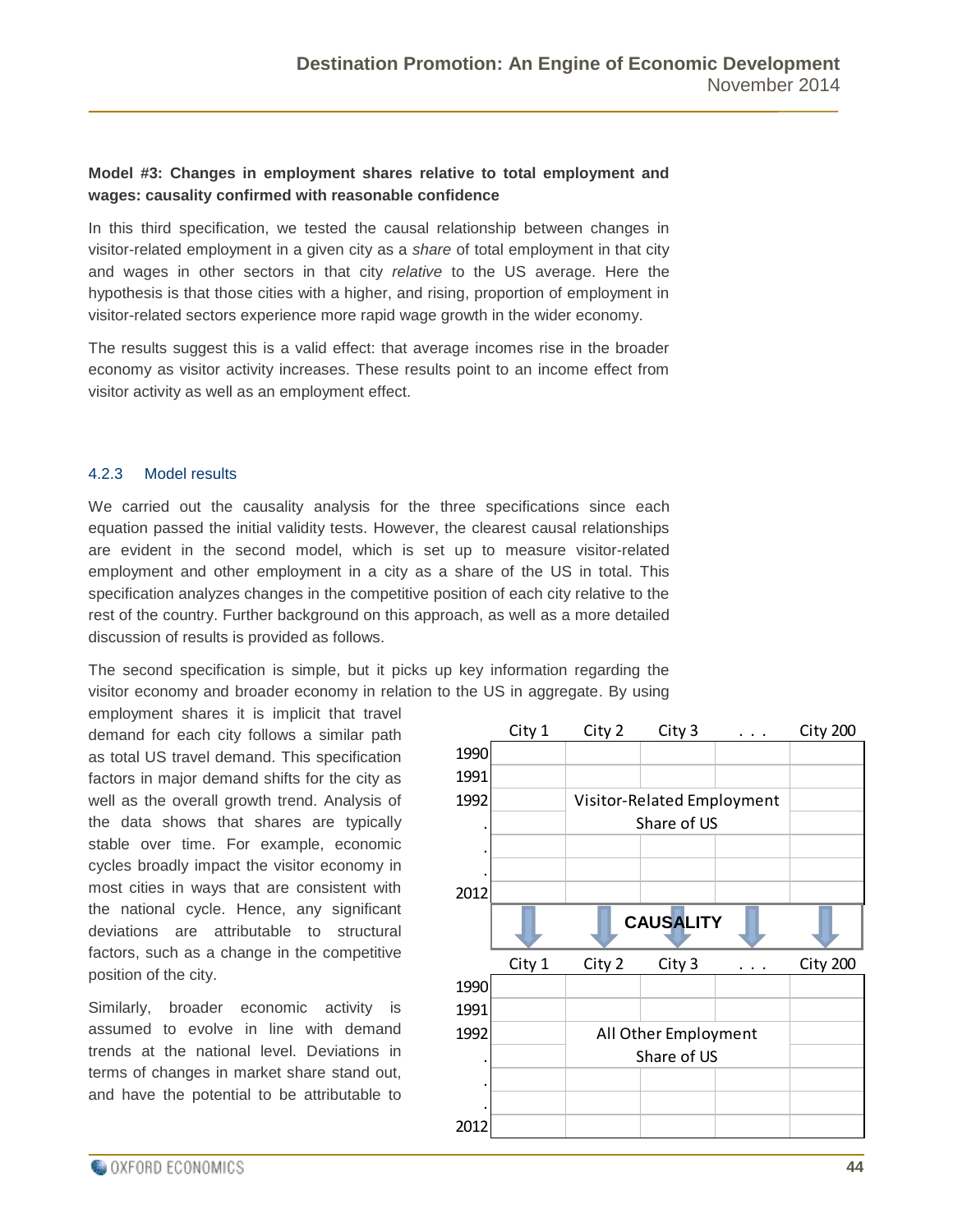structural changes, including the catalytic impact of the visitor economy.

Across the panel of cities analyzed, when a city gains market share, as measured by an increase in that city's share of US visitor employment, a pattern of subsequent increases in broader employment within that destination is evident. The model yields a high degree of confidence that the structural relationship between the visitor and the broader economy has been identified. Specifically, the relationship that is observed is that a 10% increase in visitor-related employment in a city that is achieved through an increase in that city's share of total US visitor-related employment (i.e. a market share gain), tends to result in a 1.5% increase in broader employment in that city over the short-run (approximately two years). Such dynamics can be seen in examples over time and across the various cities considered. There are additional positive effects over multiple years beyond the short-run impacts, but we have conservatively focused on the short-run impact.

There are several important aspects to note. First, while travel is a growth sector, and creates new jobs on an ongoing basis, the specific type of gain we've quantified in this analysis requires a city to grow faster than the national average, thereby growing its market share. Rather than measuring the impact of trend growth of the visitor-economy, the impact of recessions, we're measuring specific market share gains or losses.

Second, while we have communicated the estimated results in terms of employment impacts, this is a broader analysis than traditional economic impact analysis. Traditional economic impact analysis relates a level of visitor spending to a corresponding level of visitor-related employment and employment in other sectors of the economy through linkages such as supply chain effects. In this causality analysis, such multiplier effects are assumed to be part of what contributes to the impact on other sectors, and the econometric analysis is open to capture the potential for broader effects as well.

Factors that contribute to the shift in competitive position and increased visitorrelated market share achieved by a city have the potential to impact other sectors as well. Whether it's increased awareness and familiarity of a city, a strategic investment that not only boosts the visitor economy but also yields quality of life benefits that help attract new residents, or success building convention demand that forges new connections for local businesses, the model identifies benefits beyond direct visitor spending. By tracking the extent to which initial changes in visitorrelated market share leads to changes in other employment, this causality analysis helps capture that broader picture.

Third, we observed that the benefits, while evident across the full set of cities, were more robust for the largest or smallest cities. Similar coefficients were found for each city group but the explanatory power of the equations was strongest for the group of smaller cities, followed by the group of top 50 cities. The explanatory power was weakest for the group of the second 50 largest cities.

*When visitor-related employment increases relative to total US visitor employment, then a subsequent increase in broader employment within that destination is evident.*

*Whether increased familiarity, improved amenities, or conventions that forge new connections for local businesses, the model identifies benefits beyond direct visitor spending.*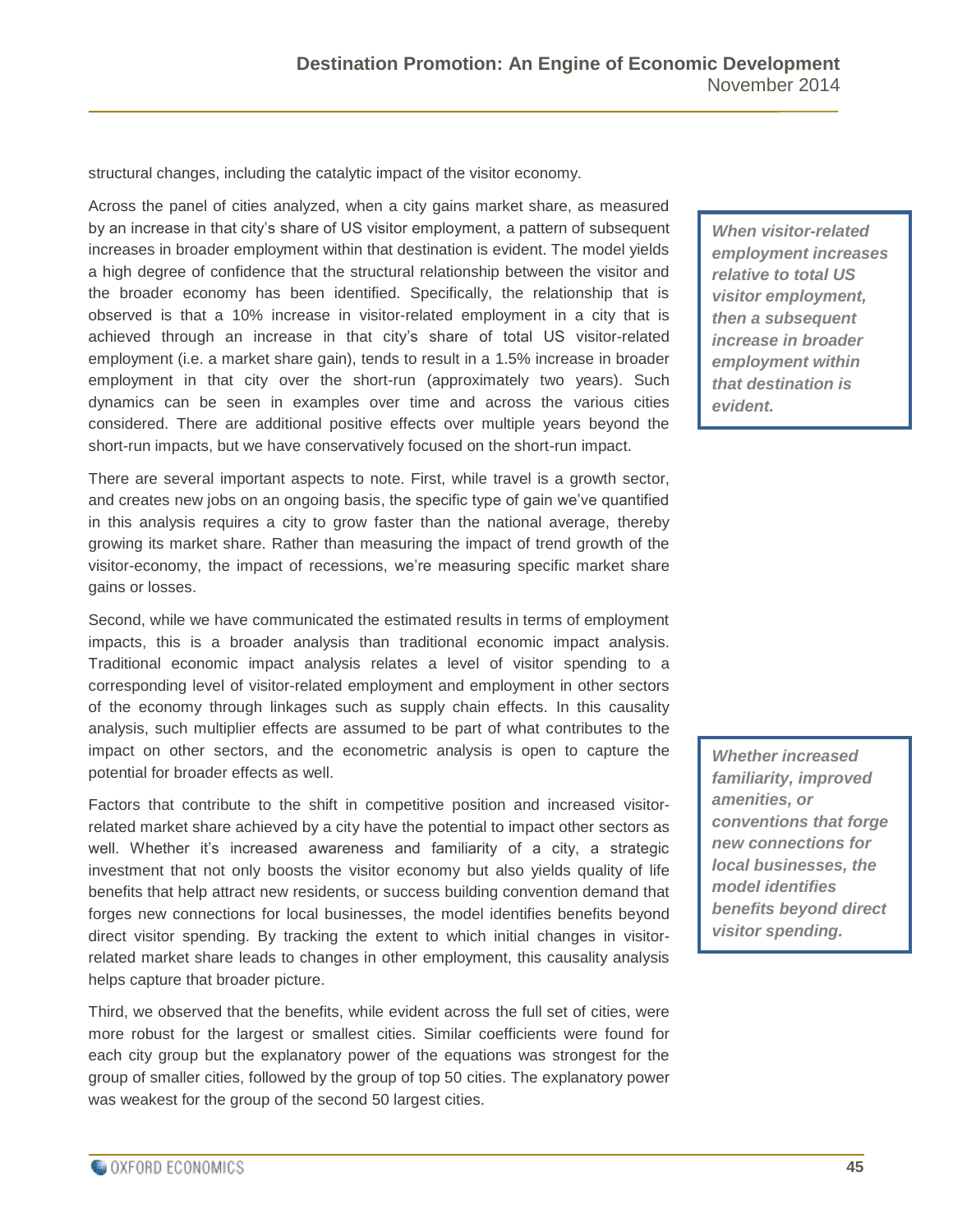To provide further background, the accompanying figure illustrates the dynamics at work in the causality analysis. For the purposes of the example, we have modeled the impact of a change in visitor-related employment over a fouryear period, ultimately reaching a 10% increase above the baseline. For example, this could be thought of as the result of an improvement in the competitiveness of the destination that gradually leads to gains such as stronger awareness and greater levels of visitation.

Over time, this structural change in the destination yields gains in other employment. Part of this impact is represented by the short-run effects that occur within two years of changes in visitor-related employment. For example, in year-

### 0% 2% 4% 6% 8% 10% 12% 1 2 3 4 5 Visitor-related employment Other employment Year

**Modeled increase in visitor activity**

% increase over baseline

two, the year after visitor-related employment initially increased to 2.4% ahead of the baseline, we see less than a 1% increase in other employment. Another part of the gain in this example, particularly in later years, reflects the additional positive impacts captured by the econometric analysis as being incremental to the short-run effects. As a result, by the fifth year, the impact to other employment exceeds 2%.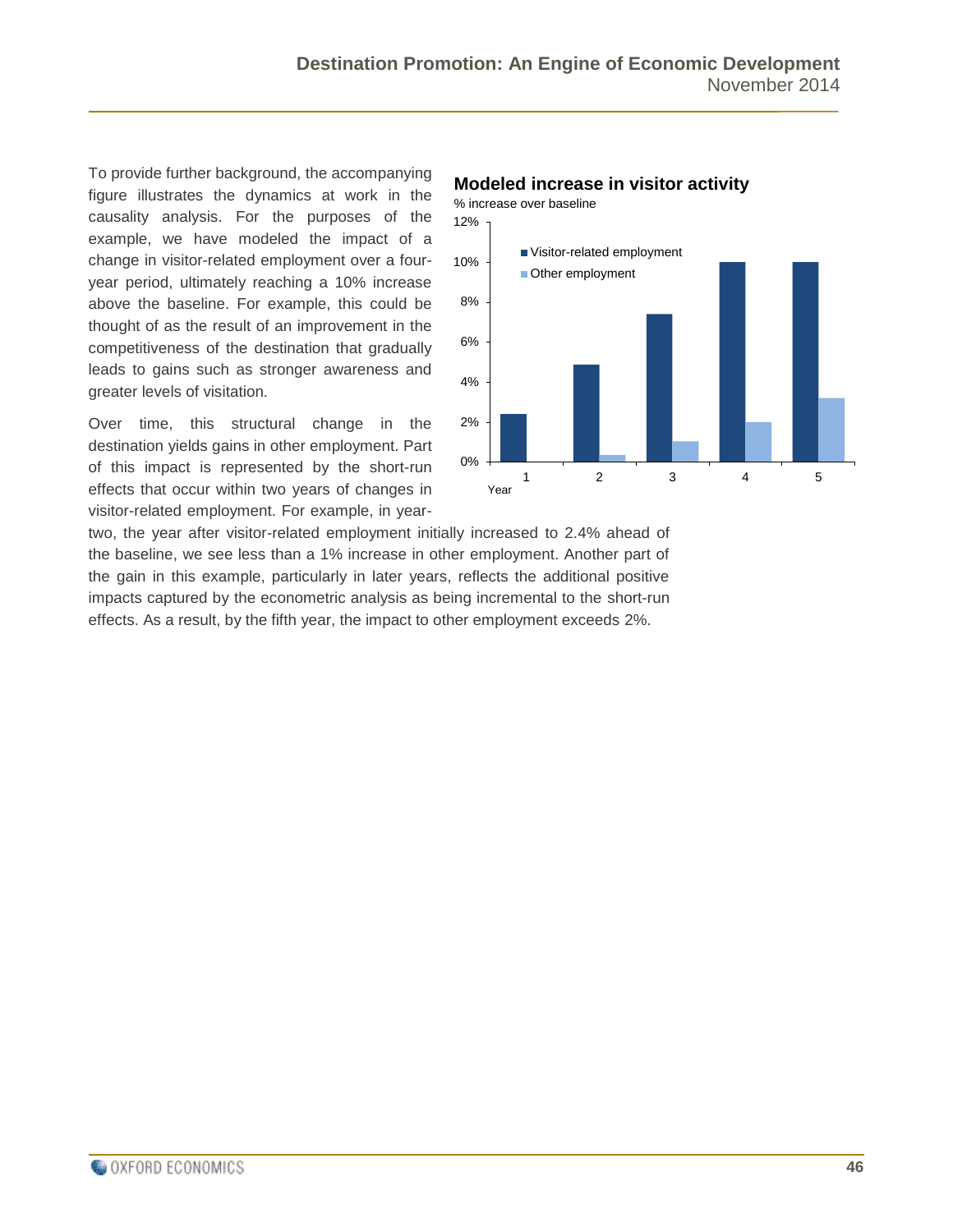#### <span id="page-46-0"></span>4.3 Other empirical research

A third party study<sup>44</sup> identified a similar explanatory link between a successful visitor economy and broader economic growth while controlling for other factors that help explain economic growth across MSAs. This recent study was designed to independently predict, or explain, differences in economic growth.

The Carlino and Saiz analysis looks closely at the relationship between leisure amenities, quantified by the number of leisure visitors a region attracts, and economic growth over the next ten years, after controlling to a host of factors. The study is discussed more completely in the section of this report titled "Raising the quality of life", but it is helpful to repeat one of the key findings here as follows.

Population and employment growth was about 2.0 percent higher over a ten year period in an MSA with twice as many leisure visits at the start of the period as another MSA. The analysis considers 305 MSAs over the period from 1990 to 2000, and controls for other economic and geographic factors typically considered in such research.<sup>45</sup>

Carlino and Saiz focus on leisure visits as a primary variable explaining population and employment growth. However, the research also shows a similar effect for tourism employment growth, with a doubling of tourism employment in a representative MSA relative to another estimated to increase population and employment growth by approximately 3.0 percentage points over a ten-year period, after controlling for other factors. This estimate reflects a direct effect that is smaller than the basic correlation, as it calls for a doubling of tourism employment to reach a 3.0 percentage point boost in total employment growth.

*Cities with a higher concentration of visitor-related activities and employment have historically grown faster over the past decade.*

<sup>44</sup> Carlino and Saiz, *Beautiful City*.

 $\overline{a}$ 

<sup>45</sup> Examples of economic factors include the share of workers in manufacturing, while geographic variables included factors such as proximity to an ocean or Great Lakes coast and climate. Indeed among such variables, leisure visits stood out as the third most important predictor of population growth over the 10 year period, only rating below factors measuring immigration, tax levels, and climate. Based on an evaluation of growth from 2000 to 2006, leisure visits are also found to be a good predictor of growth beyond the base sample period.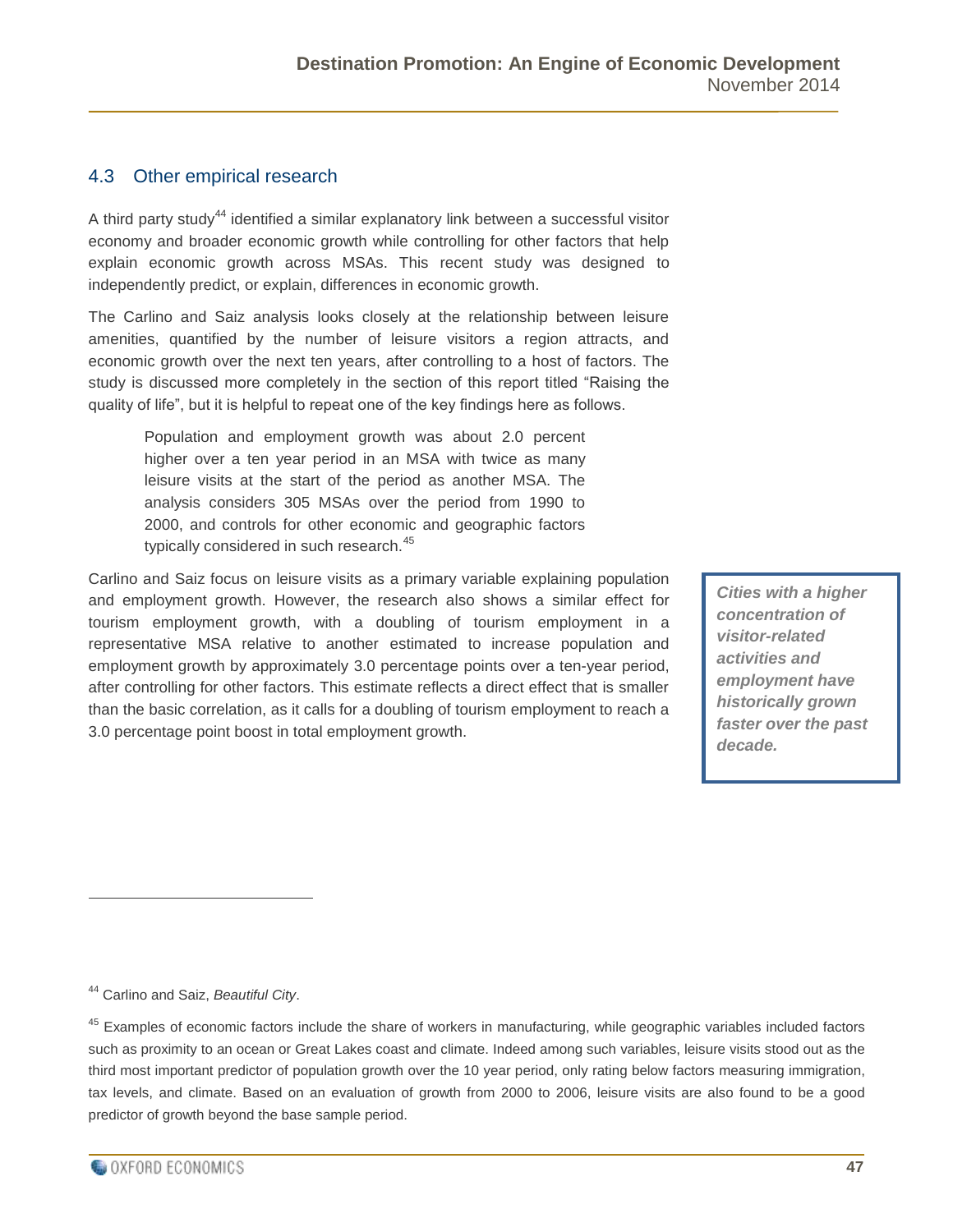## <span id="page-47-0"></span>5 Conclusions

By the very nature of the topic, the forgoing research and analysis is complex. However, what it shows is relatively simple: that prioritizing destination promotion makes good economic sense, not only for developing the travel economy but for driving broader economic growth.

The implications are two-fold.

#### **Implication #1: Prioritize destination promotion**

The funding for destination marketing and promotion should be prioritized in light of the substantial dividends that it is capable of producing. Indeed, there may be few other investments which are capable of yielding such a broad set of impacts. Given the size, growth, and catalytic benefits of destination promotion, the development of both meetings and leisure tourism markets should be a priority when evaluating the allocation of industry assessments or general fund tax dollars.

#### **Implication #2: Coordinate economic development and destination promotion**

Economic development agencies (EDAs) and destination marketing organizations (DMOs) are both in the business of marketing a place. The decisions that they aim to influence are different; EDAs seek to influence investment decisions while DMOs are focused on travel decisions. However, the audience they market to and the products they promote have significant overlap. As a result, EDAs often look to DMOs for support of important investment bids and in general promotional activities. Our interviews with EDA and DMO executives identified key categories of cooperation, revealing powerful synergies and recognition that there is even more to gain through cooperation. "We don't work with the CVB to the extent that we could," observed one economic development director. Similarly, Ben Teague, Executive Director, Economic Development Coalition for Asheville-Buncombe County noted that twice monthly meetings between the EDA, DMO and Chamber of Commerce were valuable and that "Ideally, Economic Development and our CVB would collaborate even more."

Our review of best practices has revealed many areas where coordination between economic development and destination promotion has been effective. By combining efforts and collaborating on key opportunities, EDAs and DMOs have been able to produce major wins for their cities and states in the areas of air service, high profile events, site relocations, new investments, and brand awareness. We have identified five potential areas for EDA-DMO coordination.

1. Air service development initiatives can be more effective with DMOs at the table. DMOs can provide strong support in discussions with airlines with a unique understanding of visitor markets and the associated demand for new routes.

*"Ideally, Economic Development and our CVB would collaborate even more."*

Ben Teague, Executive Director, Economic Development Coalition for Asheville-Buncombe County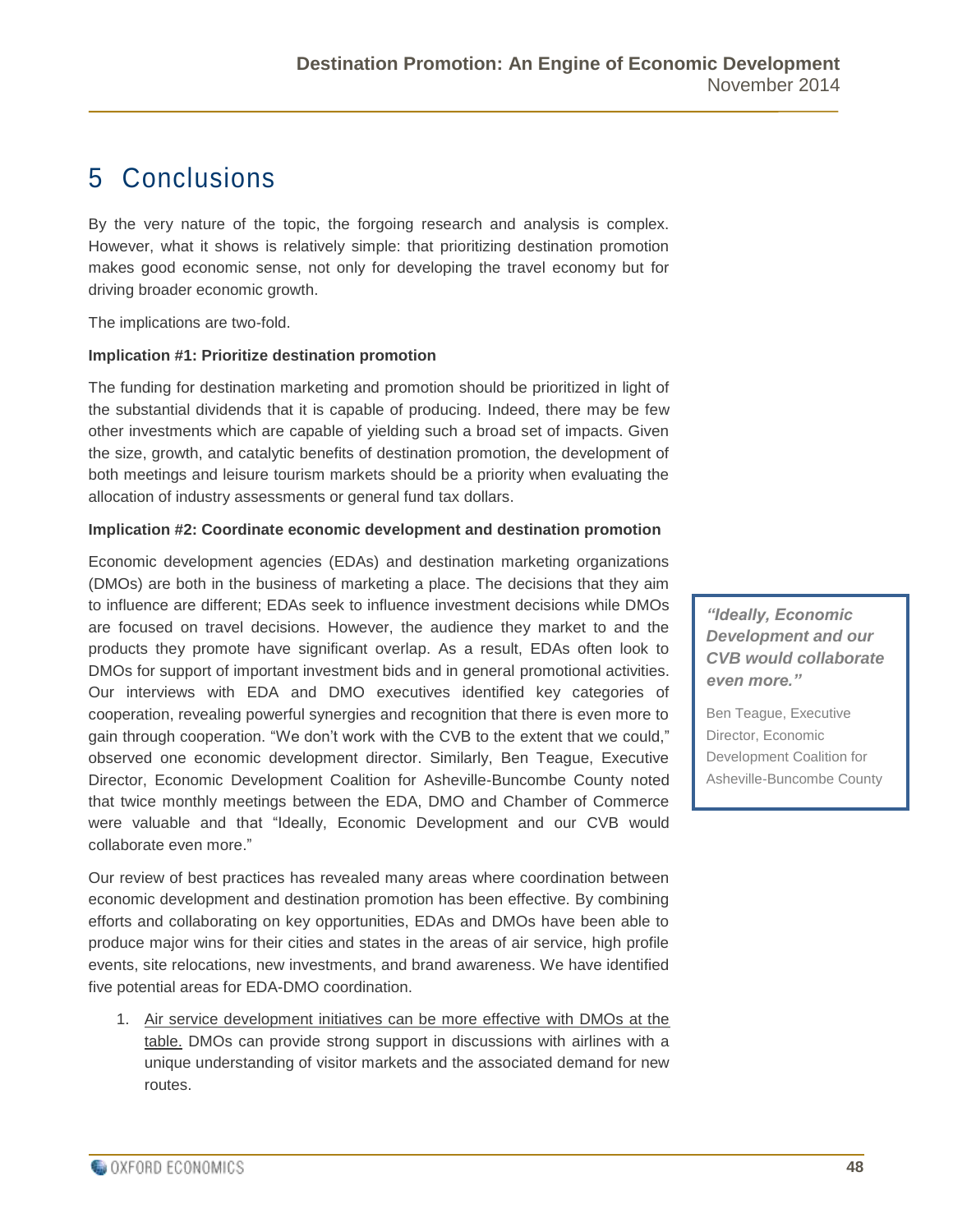- 2. The building and adoption of a brand should be coordinated between DMOs and EDAs. Our research has found that the best city and state brands appeal to both visitor and investor markets. This involves both the creation of the brand message and the communication of that brand through all channels of sales and marketing. Consistency between DMO and EDA messaging will, over time, produce the strongest results.
- 3. EDAs and DMOs should maintain a platform for regular communication. In some cases, this involves regular meetings to discuss key issues and opportunities. In others, organizational relationships exist to formalize communication.
- 4. For important new investment bids, EDAs coordination with DMOs results in the best possible pitch. Given the importance of destination characteristics in the decisions of investors and site locators, DMOs can provide the marketing content and experiences to visitors to strengthen the bid.
- 5. EDAs and DMOs can jointly leverage strategic conferences, trade shows. By targeting events in key industry clusters or with a high profile in certain areas, events can be used to develop strategically important sectors of the economy. In addition, once key events have been secured, EDAs and DMOs should work together to establish a presence at these events and gain an audience with executives and other decision makers. EDAs can further leverage high profile events by connecting with media representatives and hosting hospitality events.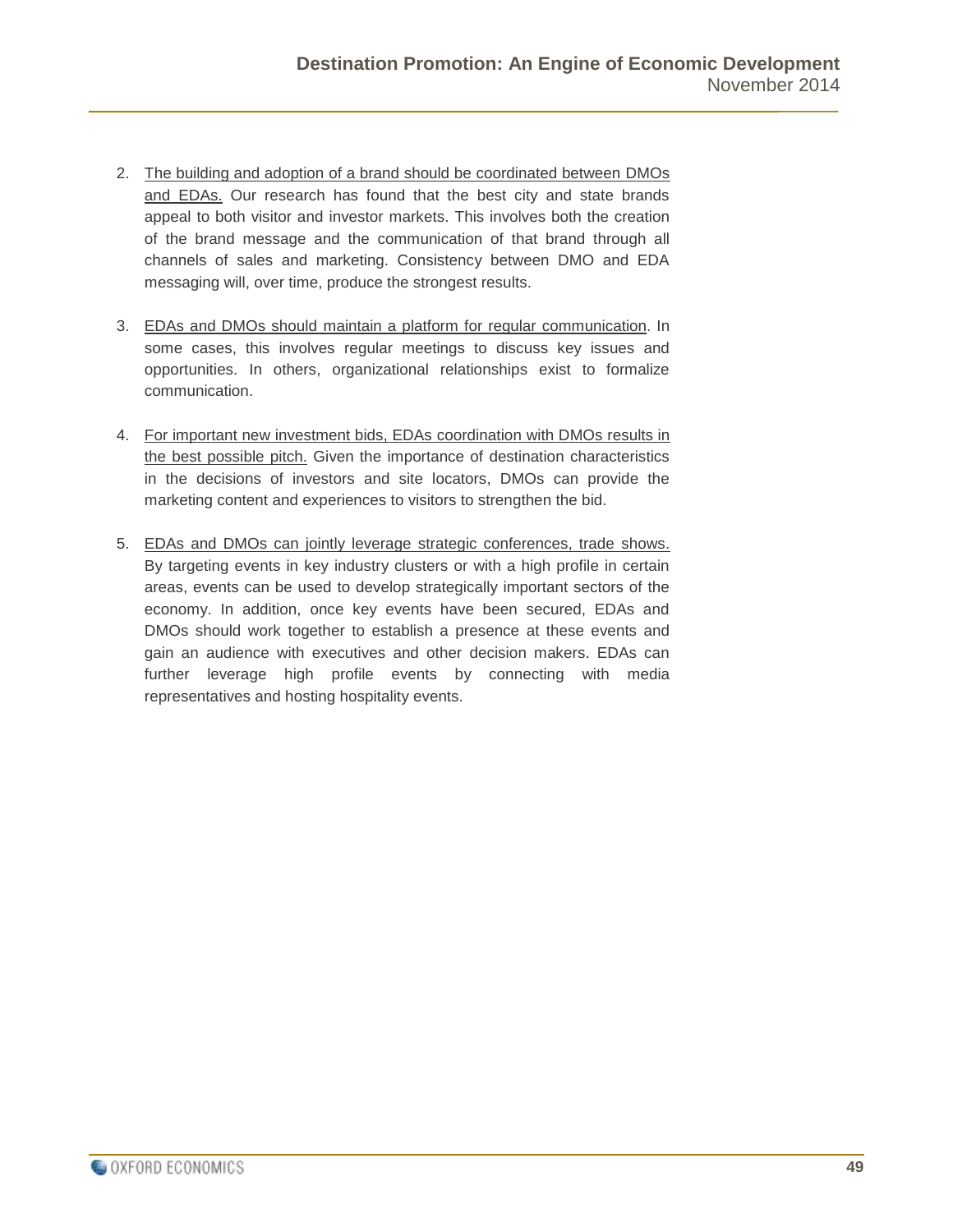## <span id="page-49-0"></span>6 About Oxford Economics

**Oxford Economics** is one of the world's leading providers of economic analysis, forecasts and consulting advice. Founded in 1981 as a joint venture with Oxford University's business college, Oxford Economics enjoys a reputation for high



quality, quantitative analysis and evidence-based advice. For this, its draws on its own staff of 80 highly-experienced professional economists; a dedicated data analysis team; global modeling tools, and a range of partner institutions in Europe, the US and in the United Nations Project Link. Oxford Economics has offices in New York, Philadelphia, London, Oxford, Dubai, and Singapore.

Oxford Economics is a key adviser to corporate, financial and government decisionmakers and thought leaders. Our worldwide client base now comprises over 1,000 international organizations, including leading multinational companies and financial institutions; key government bodies and trade associations; and top universities, consultancies, and think tanks.

**Tourism Economics** is an Oxford Economics subsidiary with vast experience in providing actionable and credible analysis of tourism. Tourism Economics works with national and local tourism offices throughout North America, Europe, Asia, the Middle East and Africa as well as some of the largest tourism service companies in the world.



AN OXFORD ECONOMICS COMPANY

Hundreds of destinations and companies have trusted our staff to help them make better marketing, investment, and policy decisions based on credible fact-based, quantitative analysis.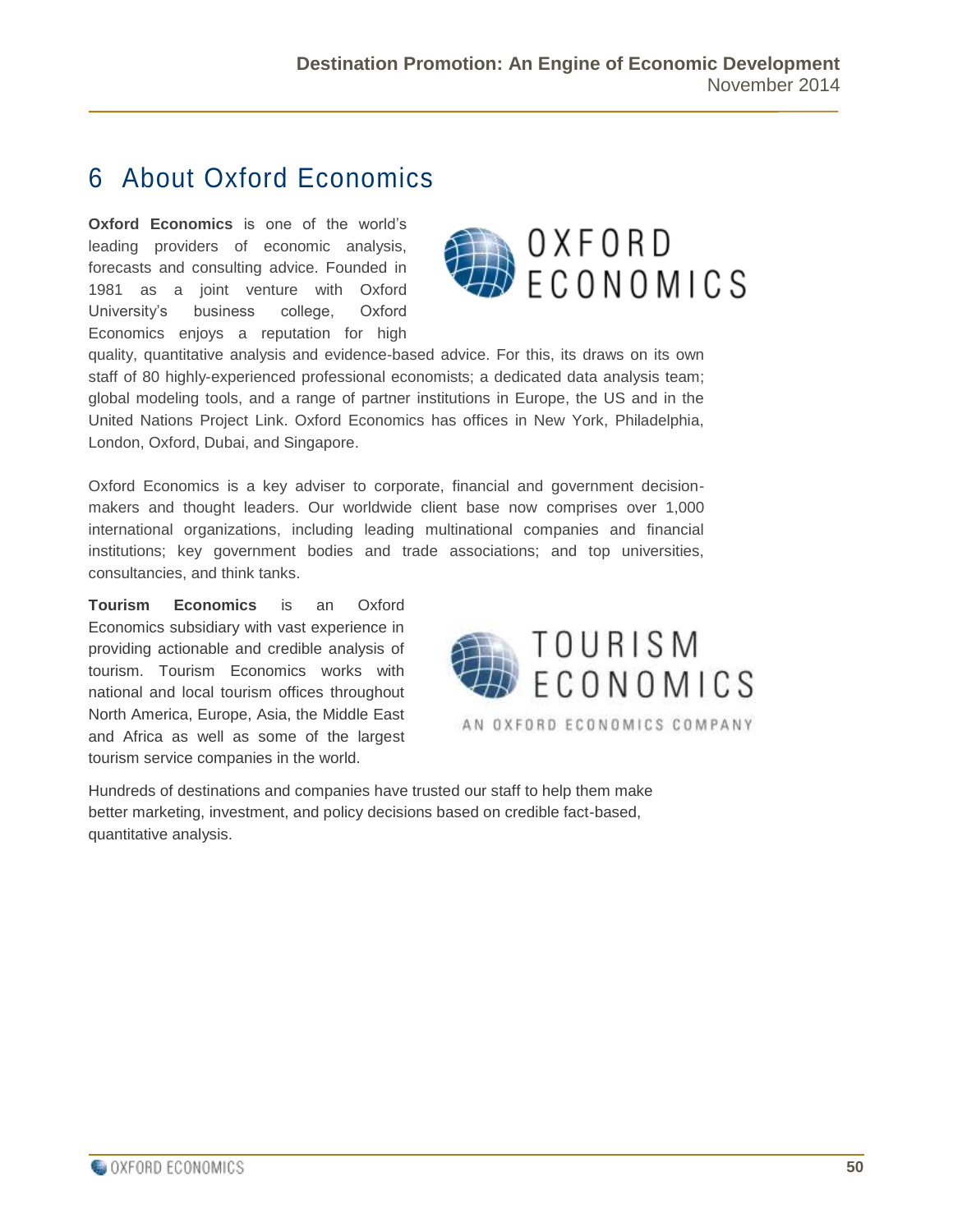## <span id="page-50-0"></span>Appendix

#### **Further background on traded goods and services**

Economic development efforts frequently target industries that will augment a region's economic base, bringing jobs that are supported by sales to markets outside of the local area. By producing exports, also referred to as traded goods and services, such sectors represent the local area's economic base, generating jobs and incomes that help create demand for local goods and services.

It's useful to consider two examples. The first is a manufacturing plant that produces equipment that is sold to a national market of customers. Sales of the firm's outputs to national distributors draw new dollars into the regional economy. This is in contrast to a business serving a primarily local market, such as a grocery store. The grocery store is selling to households within the region. While the presence of the grocery store is important, adding an additional store would not expand the region's economic base because it does not increase the income that is already available in the region to spend on local goods and services.

In the example of an export, or traded good and service, economists refer to a multiplier effect because the expansion of a sector not only represents a gain of jobs within the sector, but also creates additional jobs in the regional economy. Whether it is an equipment manufacturer serving a national market, as in the example above, or a sports venue that draws out of town visitors, such a facility will purchase some local inputs, such as the service of local building maintenance firms, and the employees of the plant are anticipated to spend a portion of their wages and salaries on local goods and services.

In the case of the visitor economy, sales of local goods and services to travelers outside the region represent exports, or traded goods and services, and the visitor economy represents part of a region's economic base.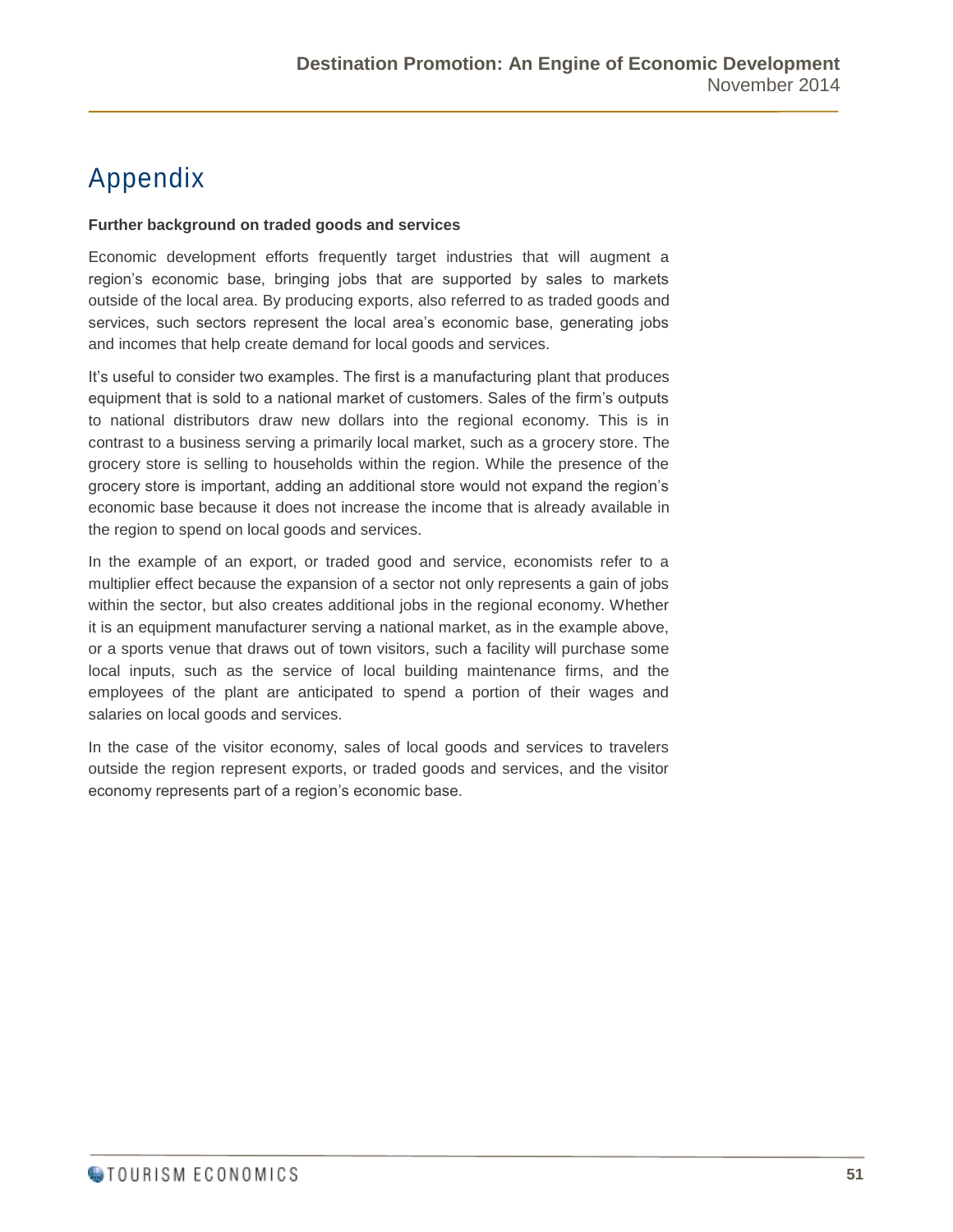#### **Additional information on causality analysis**

Data were analyzed for the years 1990-2012 for 237 MSAs. Tests have been run for all 237 MSAs as well as the sub-set of the 100 largest MSAs.

Tests have considered three relationships focusing on levels or shares of US activity. This adds confidence that true relationships are being observed and that the causal relationship affects the long-run structural properties of the MSA; rather than any spurious correlation over a business cycle, i.e. a long-run levels shift in tourism activity leads to a long-run levels shift in non-tourism activity:

- 1. The *level* of employment in tourism-related sectors and the *level* of employment in the broader economy. The hypothesis is that MSAs with more rapid development in tourism-related jobs following investment in those sectors, experience faster growth in other sectors relative to the US total.
- 2. The *share* of total US employment in tourism-related sectors and the *share* of US employment in the broader economy. This follows the same logic as #1 but adds further explanatory factors into the equation; MSA sector output develops in line with the US total, with a relatively constant share of US activity over time. Increased investment in tourism would result in that MSA gaining a higher share of US tourism demand with higher employment. It is tested whether this leads to higher non-tourism activity.
- 3. Employment in tourism-related sectors as a share of total MSA employment and relative wages. The hypothesis is that those MSAs with a higher, and rising, proportion of employment in tourism-related sectors experience more rapid wage growth in the wider economy.

Econometric testing offers some support for methodologies #1 and #2. #3 is unclear. #2 seems to be the best formulation:

- Evidence that unit roots exists and valid equations are being estimated
- Causality testing suggests this run in both directions but points to a lag between developments in the tourism employment share and non-tourism development.
- As unit root tests show that all series are stationary the risk of spurious correlation is diminished and co-integration tests are not essential. However, these tests show that indicators follow the same deterministic trend (with no trend or intercept factor). Hence regression should not include any constant or trend factors.
- Overall tests suggests some stronger relationships for the smaller MSAs

Preferred regression output is for a relatively simple equation format, that nontourism employment in each MSA relative to that for the US as a whole is related to its value in the previous year plus any changes in the share of tourism employment. This is a simple formula by design but picks up a lot of information and supports the theorized relationship, and notably for smaller cities.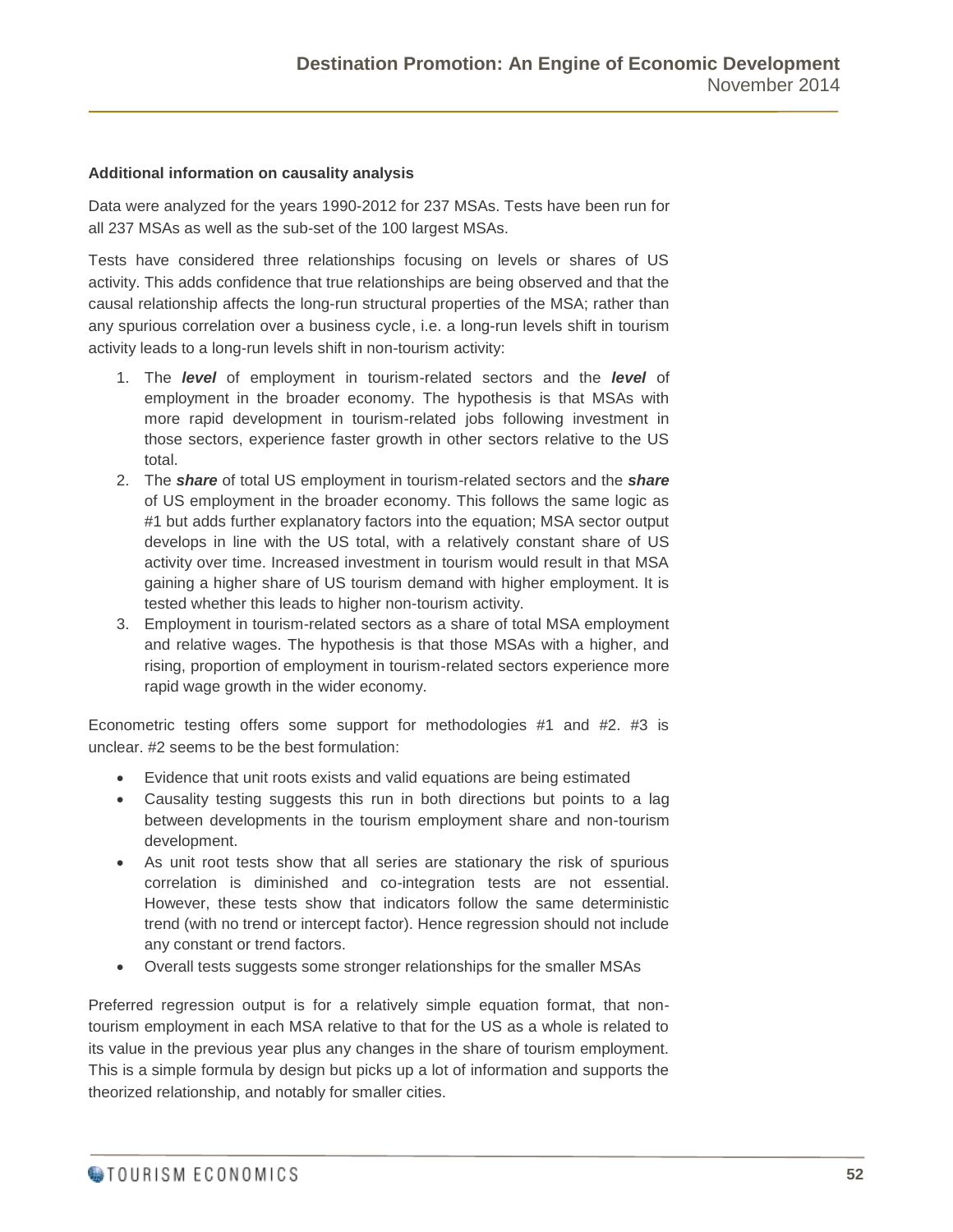#### EMP\_NT, MSA/EMP\_NT, USA =  $0.85$  \* (EMP\_NT, MSA(-1)/EMP\_NT, USA(-1)) +0.15 \* (EMP\_TOUR,MSA(-1)/EMP\_TOUR,USA(-1))

Equation estimation gives robust test statistics, but indicates a stronger relationship for some smaller MSAs. Larger cities likely have a lot of other explanatory factors that are being missed in this admittedly simple formulation. Above equation includes coefficients for the smaller cities.

Dynamics of this formula show that an increase in the level of tourism activity relative to the rest of the country (from new investment) is followed by a more gradual increase in non-tourism activity. Shares of tourism and non-tourism activity are closely aligned over time and across cities.

The adjacent charts illustrate the dynamics of this equation. In the first instance the simple impact supposes that in year one both tourism and non-tourism employment within a city constitute 1% of US activity. Then in year two tourism demand jumps such that employment rises by 10% to comprise 1.10% of US tourism employment and then remains stable. Non-tourism employment remains stable in year 2 but then rises by 1.5% in year 3 (0.15 \* 10%). This is followed by more gradual increases in nontourism activity.

A more phased increase in tourism activity is likely following new investment and the second example chart shows the effect of a more gradual improvement in tourism activity: the share of US employment rises from 1.0% to 1.1% over the space of ten years rather than in one year as in the simple case. In this example, equation dynamics show that non-tourism activity would also increase with a lag.

It should be noted that this sort of impact is also broadly consistent with the estimation results from the employment levels regression. However, the dynamics of the share equation better follow observed relationships and crucially offer stronger test statistics in econometric analysis.

Estimation of relative wages, as a function of the share of

employment in tourism, also offers some support to this sort of relationship. Economic activity and prosperity in other sectors follows growth in investment and activity in tourism.







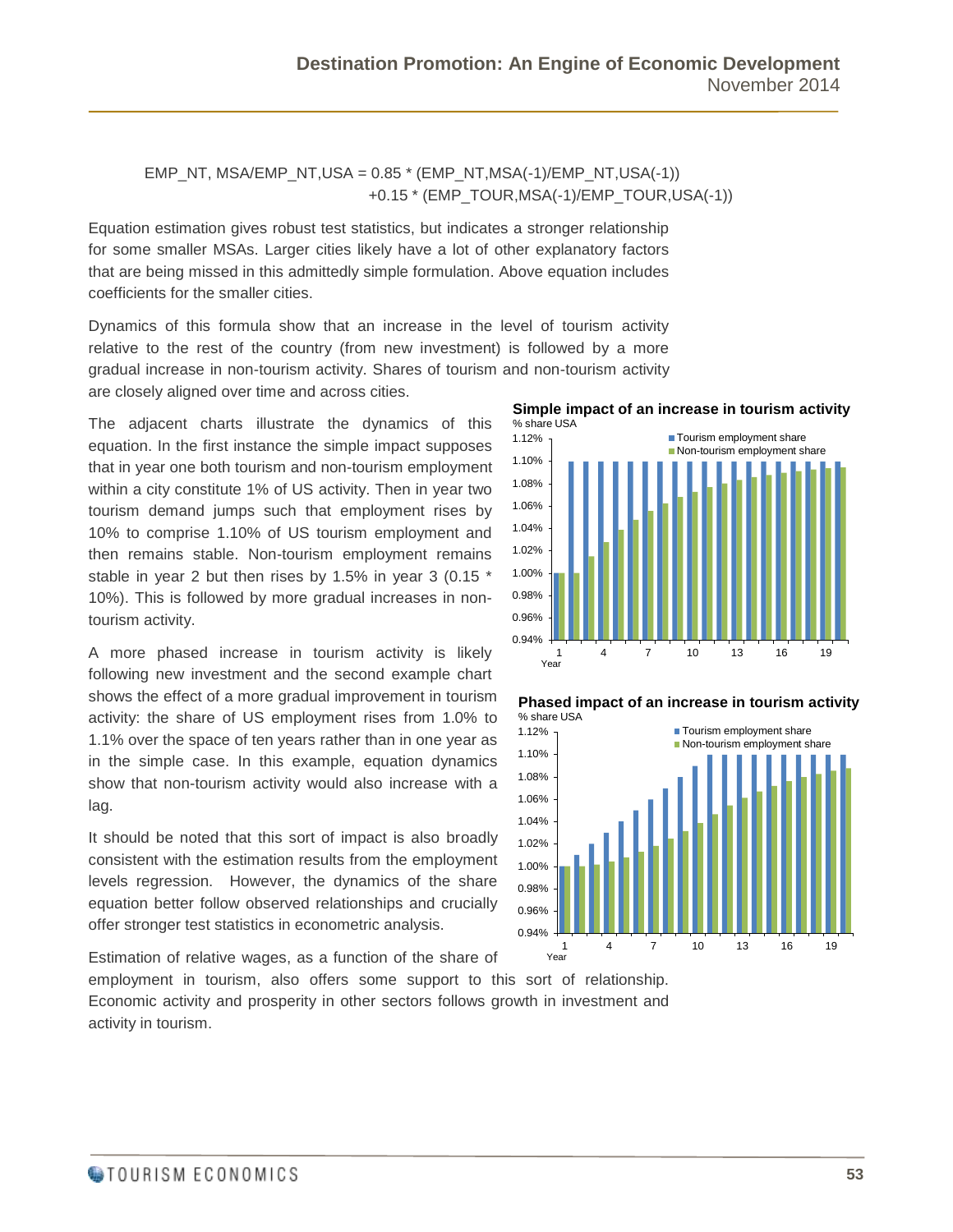#### **Summary of statistical tests**

#### *Unit root tests*

Before running regressions and assessing causality, co-integration and unit root tests must be run. This is essential to confirm whether the data series under consideration have the correct statistical properties, and whether there is evidence that the assumed relationships exist.

For estimation to be valid, both the dependent and explanatory variables under consideration need to share the same order of integration.

Unit root tests summary

- 6 series were tested for each MSA: tourism employment level and share of US total, non-tourism employment level and share of US total, tourism employment share of total employment, average wage relative to US average
- Tourism employment and non-tourism employment need to share a unit root for valid causal estimation and regression. Similarly the same employment series as a share of US totals need to share a level of integration. And relative wage in non-tourism sectors and tourism share of employment also need to share a unit root for that estimation.
- There is evidence that all series are stationary and valid for estimation. However, in applying various tests there is some uncertainty, especially in relation to the statistical properties for the largest MSAs
	- o Tourism employment is stationary in testing across all MSAs. But when isolating the 50 and 100 largest MSAs we cannot accept the null hypothesis that there is a unit root. Hence estimation for these largest MSAs is less certain. Test results look most valid for the second 100 largest MSAs
	- o Non-tourism employment we are able to accept the null hypothesis that the series is stationary in testing for all MSAs as well as in groupings of the largest and smaller MSAs
	- o Tourism employment share of US tourism employment contrary to the levels series we can accept the null hypothesis of a single unit root for even the larger MSAs
	- o Non-tourism employment share of US non-tourism employment in testing for all MSAs combined there is strong evidence of a single unit root, but some uncertainty for the largest 50 MSAs
	- $\circ$  Tourism share of total MSA employment the null hypothesis of a single unit root can be accepted in most tests for all MSA groupings. But there is some uncertainty, especially for larger MSAs
	- o Relative wage in non-tourism sectors evidence is most mixed for this indicator as some tests point to a single unit root, while a significant proportion do not allow us to accept that null hypothesis
- Estimation involving the MSA sector employment shares of total US sector employment would be less likely to be picking up spurious relationships and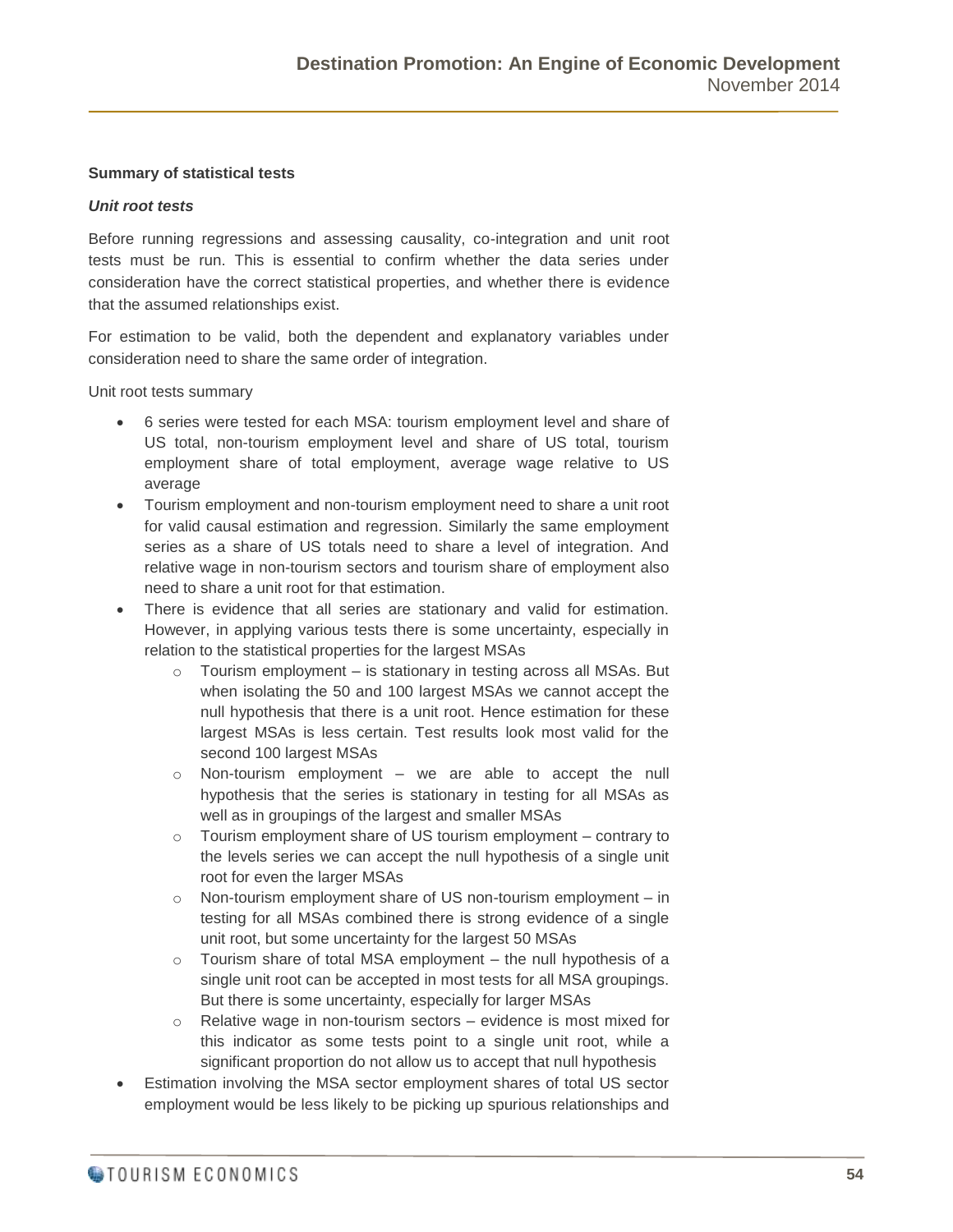will give greater confidence in true relationships. But there is sufficient evidence to explore the other suspected relationships

 Statistical tests suggest any estimated relationships may need to be treated with some caution for larger MSAs.

#### *Co-integration tests*

Co-integration tests add further reassurance that the estimation is valid. Cointegration tests are an extension of unit root tests to jointly determine whether dependent and explanatory variables follow a consistent trend over time. Specifically these test whether the differences between trend growth rates in dependent and explanatory variables have remained constant.

These tests also confirm that the estimation is valid and estimated relationships are not spurious removing some of the uncertainty from the unit root tests.

These test results also suggest the preferred equation specification with regards to time trend or constant term.

- Employment levels equations should include constant terms but no time trend
- Employment share equations should not include constant or time trend
- Similarly relative wage and employment shares should not include constant or time trend

#### *Cross correlations*

These are not strict tests but indicate correlations over lag and lead times to complement causality tests and help to inform the lag structure

- Employment levels show a high level of correlation between lagged and lead indicators suggesting causality runs in both directions. But the correlation between historic tourism employment and non-tourism employment fades over time suggesting a short lag time
- Employment shares follow a similar pattern with a diminishing importance of tourism employment on non-tourism share over a period of less than five years. For the largest markets correlation is unclear and appears to take an intuitively incorrect sign. Relationships may be stronger for the smaller MSAs.
- Lagged correlation is less for relative wage and employment share and suggests that the relationship is actually stronger for the larger MSAs

#### *Granger causality*

Granger causality tests point to a causal relationship that runs in both directions between theorized explanatory and dependent variables. Along with some of the cross correlations this raises the possibility of autocorrelation and final regression test statistics (notably the Durbin Watson statistic) will need to be reviewed.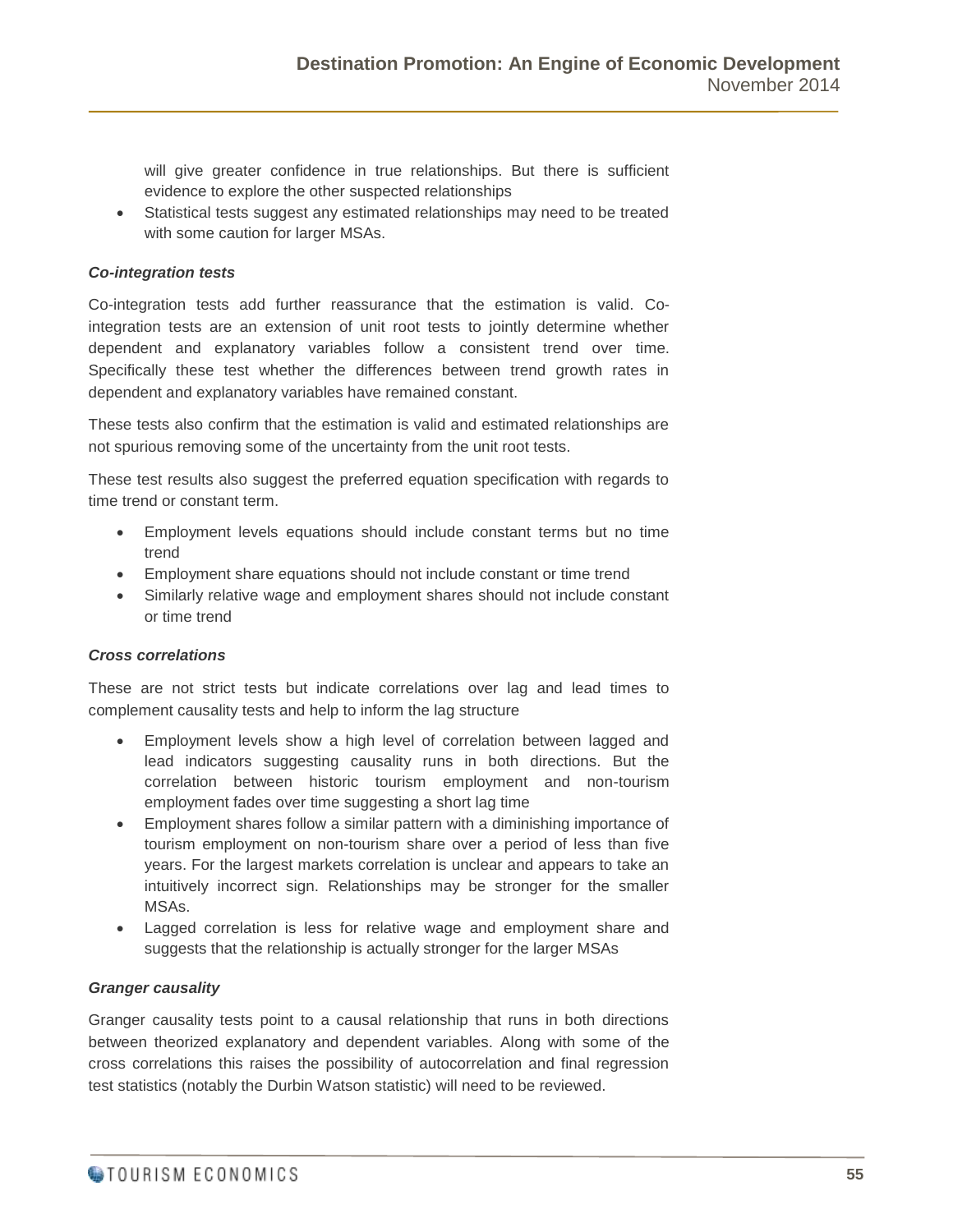- The level of tourism employment can be seen to Granger cause future levels of non-tourism employment. And in turn non-tourism employment can be seen to Granger cause future levels of tourism employment. There is sufficient evidence to reject the null hypothesis that there is no causation.
- The share of tourism employment can be seen to Granger cause the future share of non-tourism employment. And in turn non-tourism employment can be seen to Granger cause future shares of tourism employment. There is generally sufficient evidence to reject the null hypothesis that there is no causation. The exception is when isolating the top 100 MSAs the null hypothesis that tourism employment does not influence non-tourism employment can be accepted with 80% confidence. This is not overwhelming but further reason to check final test statistics closely.
- The share of MSA employment in tourism can be seen to Granger cause relative wage rates in non-tourism sectors. And in turn relative non-tourism wage rates can be seen to Granger cause the share of employment in tourism. There is sufficient evidence to reject the null hypothesis that there is no causation.

#### *Regressions*

Estimation has been run for the three theorized relationships since there is sufficient evidence to believe these specifications are all valid. The specific equations estimated are as below. These are somewhat simple by design and may not be ideal equation specifications for producing a forecast but should provide indicative reaction functions for the influence of tourism development on non-tourism activity:

- 1. LOG(EMP\_NT<sub>i,t</sub>) =  $\alpha$ 1 \* LOG(EMP\_NT<sub>i,t-1</sub>) +  $\beta$ 1 \* LOG(EMP\_T<sub>i,t</sub>) + c
- 2. EMPSH\_NT<sub>i,t</sub> =  $\alpha$ 2 \* EMPSH\_NT<sub>i,t-1</sub> +  $\beta$ 2 \* EMPSH\_T<sub>i,t-1</sub>
- 3. RW\_NT<sub>i,t</sub> =  $\alpha$ 3 \* RW\_NT<sub>i,t-1</sub> +  $\beta$ 3 \* EMPSHT\_TOT<sub>i,t-1</sub>

**Where** 

i – signifier of MSA

t – signifies of year

 $EMP_NT_i = \text{employment in non-tourism sector by MSA}$ 

 $EMP_T_i$  = employment in tourism sector by MSA

 $EMPSH_NT_i$  = employment in non-tourism sector by MSA as a share of total US nontourism employment

EMPSH  $T_i$  = employment in tourism sector by MSA as a share of total US tourism employment

RW\_NT = average wage in non-tourism sector by MSA to US average wage

EMPSHt\_TOT = tourism employment as a share of total employment by MSA

Estimation has been carried out for different groupings of MSAs ranked by size (number in total employment):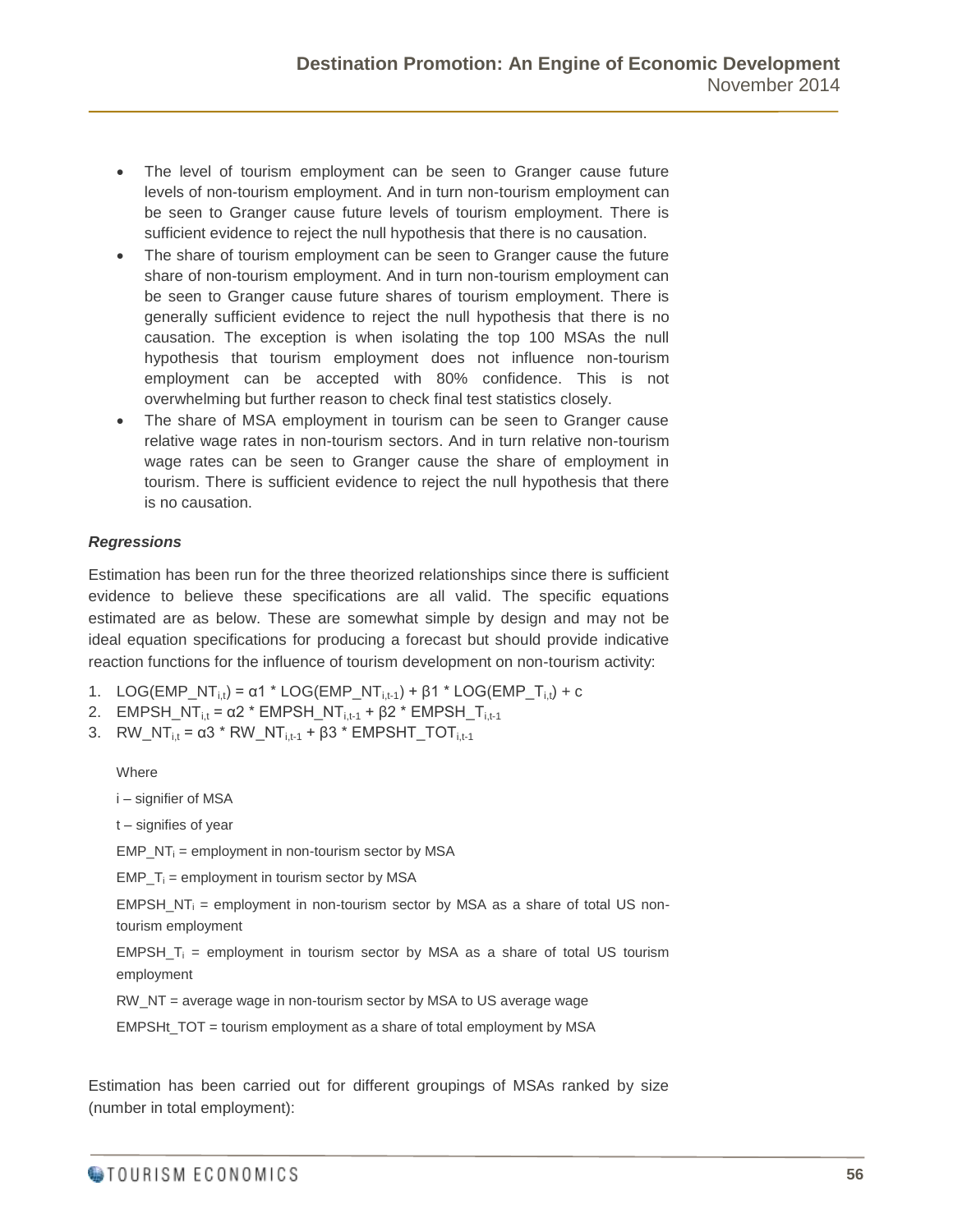- 200 largest MSAs (from the full list of 237 for which comprehensive data were available)
- 50 largest MSAs
- The second 50 largest MSAs (ie those ranked 51-100 in employment size)
- 100 largest MSAs
- The second 100 largest MSAs (i.e. those ranked 101-200 in employment size)

Regression results are strongest for specification #2, consistent with some stronger statistics when testing the specification. R-squareds suggest this better fits actual trends while Durbin Watson statistics are close to or higher than the critical value of 2 giving greater confidence in actual results. Coefficient t-statistics are also valid. This is notably true for smaller cities.

This fits with theory as the relatively simple share equation format still includes a lot of information about macro trends by considering MSA activity relative to the overall US trend; many determinant factors for US total sectoral activity will influence MSA demand.

Equations for relative wage as a function of the share of employment in tourism sectors offers a further perspective on the impact of tourism on wider economic development. R-squared statistics are not as reliable as the employment estimation, providing a weaker fit to the historic data. But with Durbin–Watson statistics above 2 and high t-statistics these still provide significant information regarding the benefit of tourism to the wider economy.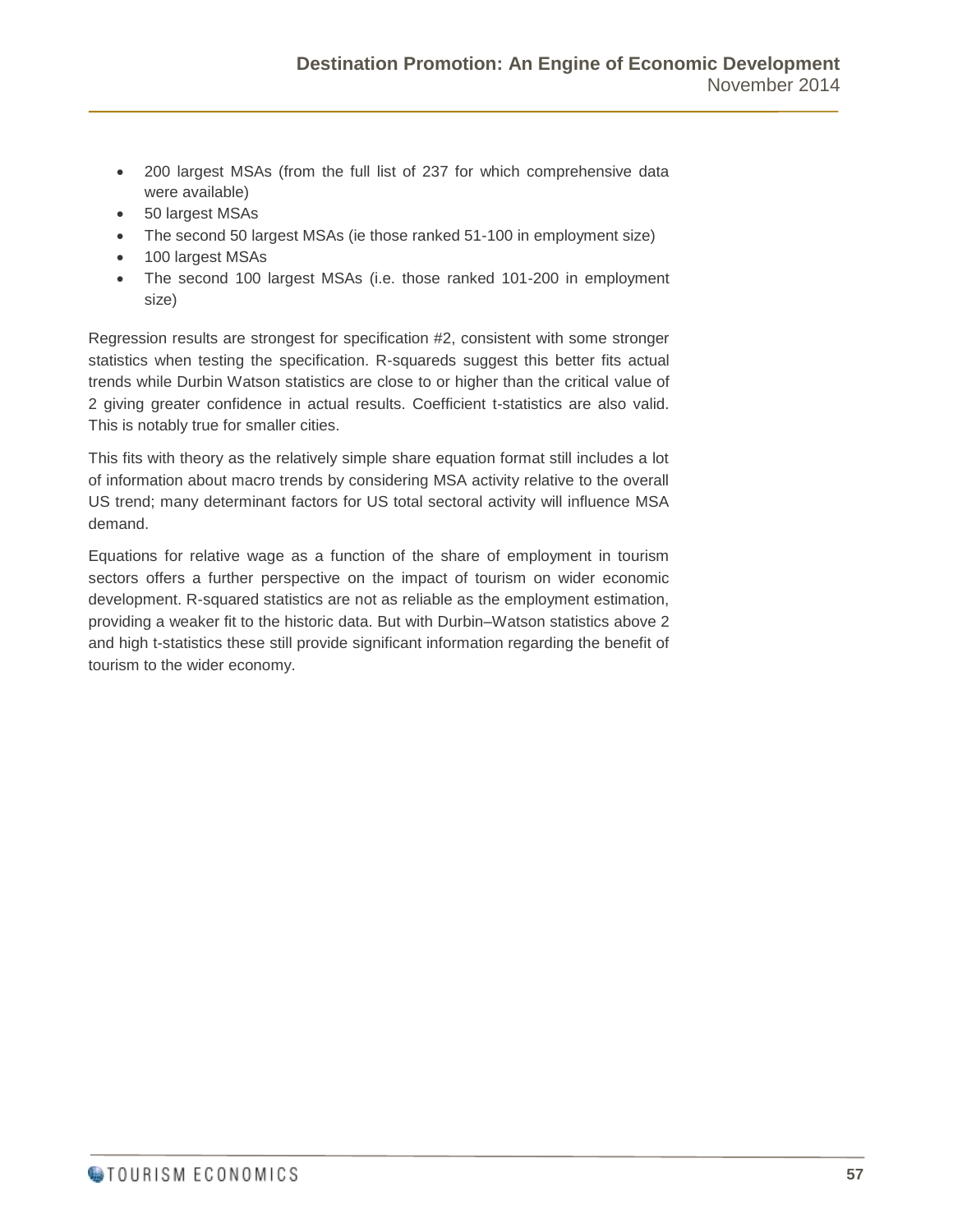#### **Regression results**

#### **Employment levels**

Level of employment in non-tourism sector as a function of the level of employment in tourism LOG(EMP\_NT<sub>i,t</sub>) = α1 \* LOG(EMP\_NT<sub>i,t-1</sub>) + β1 \* LOG(EMP\_T<sub>i,t</sub>) + c

| <b>MSA</b> sample | Coefficients      |                  | R-squared | Durbin-Watson |
|-------------------|-------------------|------------------|-----------|---------------|
|                   | $\alpha$ (t-stat) | $\beta$ (t-stat) |           |               |
|                   |                   |                  |           |               |
| Largest 200       | 0.722(71.86)      | 0.11(20.96)      | 0.895     | 1.09          |
| Largest 50        | 0.715(34.63)      | 0.1(10.32)       | 0.854     | 1.22          |
| Second 50         | 0.745(38.97)      | 0.122(8.9)       | 0.947     | 0.87          |
| Largest 100       | 0.728(51.06)      | 0.1(14.15)       | 0.875     | 1.15          |
| Second 100        | 0.615(42.37)      | 0.238(21.49)     | 0.974     | 0.89          |

#### **Employment shares**

Share of US employment in non-tourism sector as a function of

the share of US employment in tourism

EMPSH\_NT<sub>i,t</sub> = α2 \* EMPSH\_NT<sub>i,t-1</sub> + β2 \* EMPSH\_T<sub>i,t-1</sub>

| <b>MSA</b> sample | Coefficients      |                  | R-squared | Durbin-Watson |
|-------------------|-------------------|------------------|-----------|---------------|
|                   | $\alpha$ (t-stat) | $\beta$ (t-stat) |           |               |
|                   |                   |                  |           |               |
| Largest 200       | 0.801(81.06)      | 0.199(20.14)     | 0.559     | 1.42          |
| Largest 50        | 0.86(84.16)       | 0.141(13.57)     | 0.687     | 2.15          |
| Second 50         | 0.877(85)         | 0.122(12.14)     | 0.058     | 2.39          |
| Largest 100       | 0.842(114.69)     | 0.16(21.49)      | 0.86      | 1.8           |
| Second 100        | 0.845(124.89)     | 0.149(23.86)     | 0.911     | 1.92          |

#### **Relative wages & employment share**

Average wage in the non-tourism sector relative to the US average as a function of

the share of local employment in tourism

 $RW\_NT_{i,t} = \alpha 3 * RW\_NT_{i,t-1} + \beta 3 * EMPSHT\_TOT_{i,t-1}$ 

| <b>MSA</b> sample | Coefficients      |                  | Durbin-Watson<br>R-squared |      |
|-------------------|-------------------|------------------|----------------------------|------|
|                   | $\alpha$ (t-stat) | $\beta$ (t-stat) |                            |      |
|                   |                   |                  |                            |      |
| Largest 200       | 0.965(288.25)     | 0.272(10)        | 0.545                      | 2.42 |
| Largest 50        | 1.012 (294.38)    | $-0.108(-3.3)$   | 0.346                      | 2.47 |
| Second 50         | 0.98(139.52)      | 0.144(2.46)      | 0.732                      | 2.61 |
| Largest 100       | 0.993(262.3)      | 0.049(1.47)      | 0.395                      | 2.61 |
| Second 100        | 0.927(164.03)     | 0.522(12.5)      | 0.64                       | 2.28 |